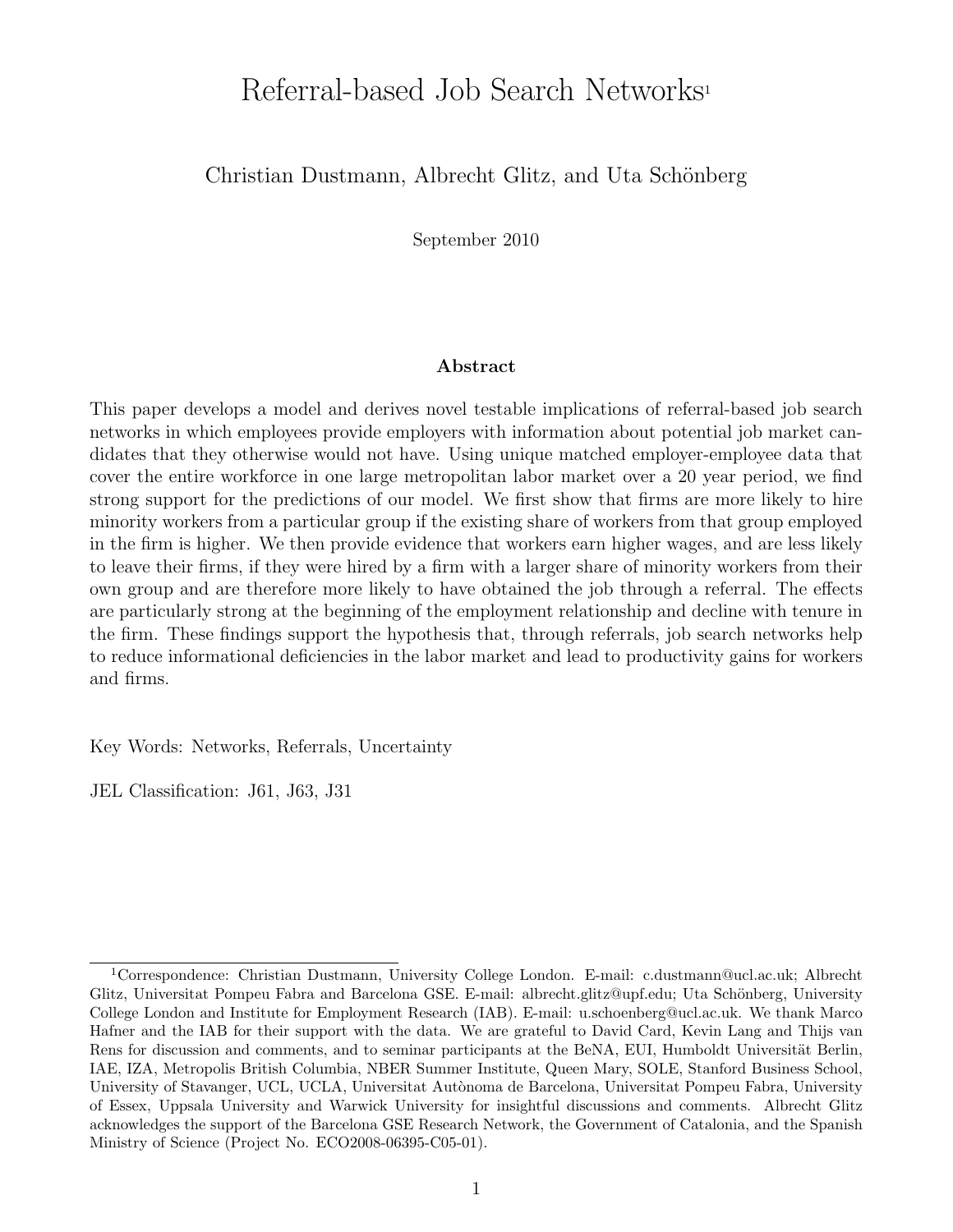## 1 Introduction

Several studies show that at least one third of employees have obtained their current job through family members or friends, pointing towards the importance of informal social networks in the job search process.<sup>2</sup> Such networks may serve as an information transmission mechanism and therefore have the potential to enhance the efficiency of the labor market by reducing informational uncertainties and search frictions. So far, however, little is known about how job search networks actually operate, and whether they indeed lead to efficiency gains.

One way how information can be exchanged within networks is among potential employees, by informing each other about job opportunities (see, for example, models by Topa, 2001, and Calvó-Armengol and Jackson, 2004, 2007). In this paper, we focus on an alternative information transmission mechanism in which employees refer network members to their employers, and thereby provide them with information about potential job market candidates that they otherwise would not have (see also the referral models by Montgomery, 1991, and Simon and Warner, 1992). Based on a theoretical search model that encompasses both uncertainty in the labor market and the possibility of hiring through formal channels or through the network, we propose novel empirical implications of referral-based job search networks. We test these implications using unique matched employer-employee social security data, covering all workers and firms in one large German metropolitan area over a 20 year period. Similar to Borjas (1992, 1995), Bertrand et al. (2000), and Bandiera et al. (2009), we define networks to operate along ethnic minority-group dimensions.<sup>3</sup>

<sup>2</sup>See, for instance, Granovetter (1974, 1995), Corcoran et al. (1980), Holzer (1988), Gregg and Wadsworth (1996), and Addison and Portugal (2002).

<sup>3</sup>Evidence from the German Socio-Economic Panel (GSOEP) supports the importance of ethnicity-based networks in the German labor market. For the year 2001, 62.3% (55.7%) of the 2,037 non-German citizens in the sample cite as their first (third) befriended person someone who is also a foreign citizen, compared to only 4.2% (3.9%) of the German citizens in the sample. Of those 62.3%, 92.4% (90.3%) cite as their first (third) befriended person someone who comes from the same country of origin.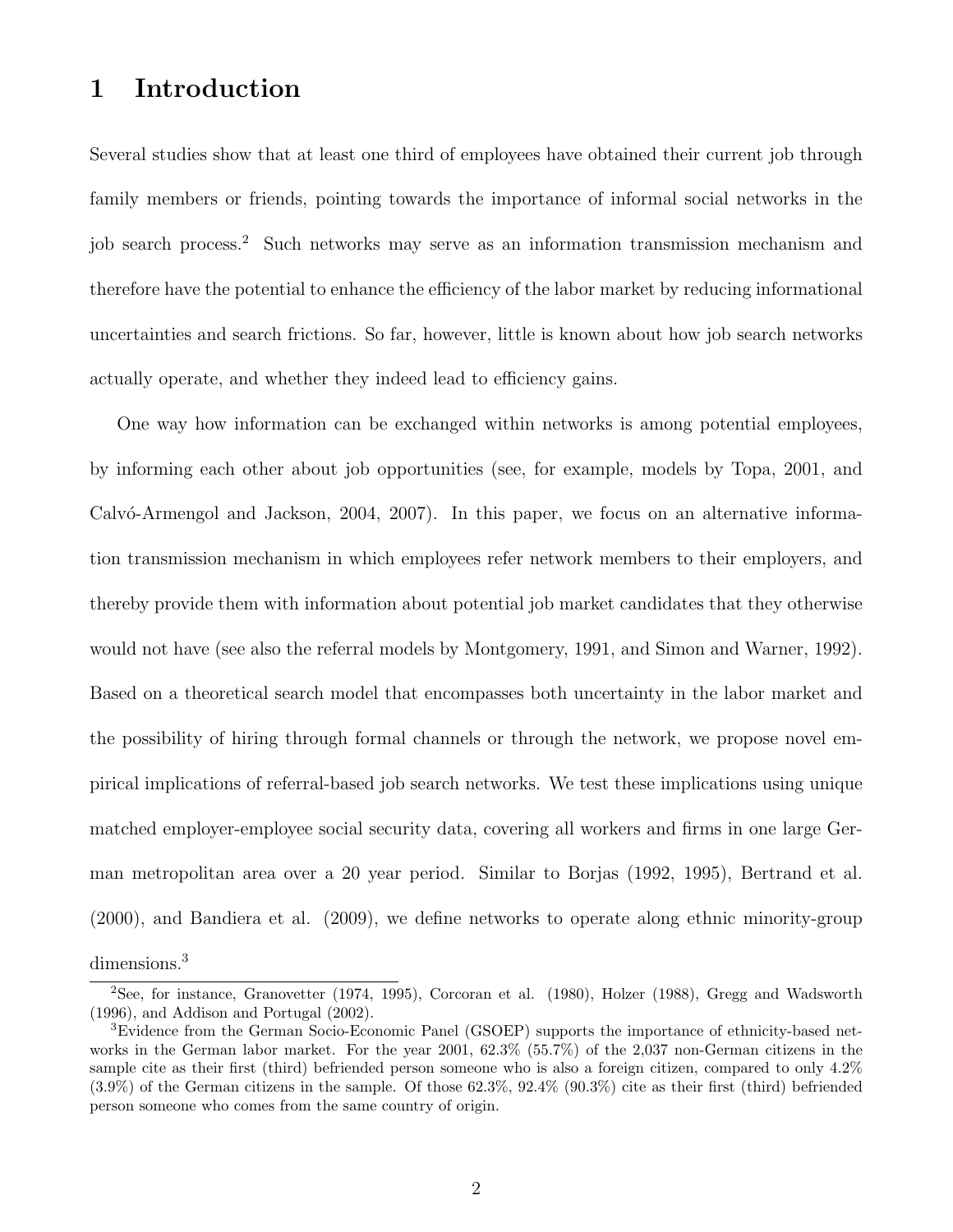Our model builds on the learning-matching model by Jovanovic (1979, 1984). We extend his analysis by distinguishing between recruitment through networks and through the external market, and by endogenizing the probability of obtaining a job through a referral and relating it to the workforce composition of the firm. The key difference between the referral and external market is that the worker's match-specific productivity is more uncertain in the external than in the referral market. The model implies that a firm is more likely to hire a minority worker from a particular group, rather than a majority worker or a worker from another minority group, if the share of existing minority workers from that group in the firm is higher. This is because the likelihood that a minority worker from that group is picked to make a referral is increasing in this share. We find strong support of this prediction, even after controlling for observable worker and firm characteristics and detailed measures of the supply of minority workers.

Our model further predicts that workers who have obtained their job through a referral earn initially, at the beginning of the employment relationship, higher wages, and are less likely to leave their firm, than workers who were hired through the external market. However, the model also predicts that both the wage and the turnover advantage of referral hires declines with tenure in the firm. This is because a larger uncertainty of the worker's productivity implies a larger opportunity for future wage growth, as workers are partially insured against low realizations of their productivity by becoming unemployed (see Jovanovic 1979, 1984). Consequently, referral hires turn down wage offers that otherwise identical external hires would accept and are therefore initially better matched than external hires. However, since low realizations of the match-specific productivity lead, over time, to separations of the least suitable workers from their firms, the difference in match quality, and hence in wages and turnover probabilities, between external and referral hires declines with tenure in the firm.

In our data, we do not directly observe whether a worker obtained his job through the external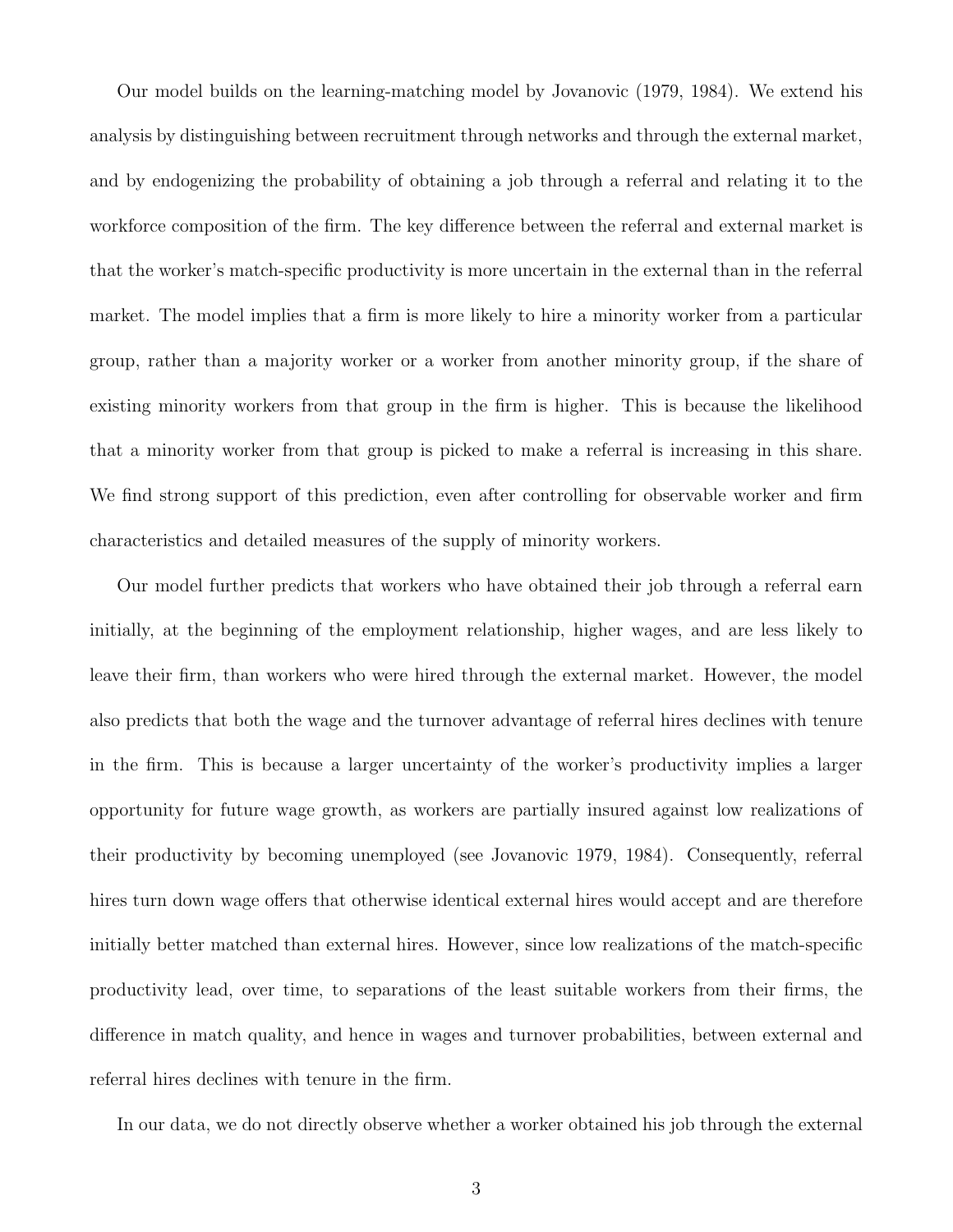or the referral market. However, according to our model, the probability of a referral hire is increasing in the share of workers from the same ethnic group in the firm at the time of the hire, which is why we use this share as a proxy for a referral hire. As predicted, we find that, once we control for the non-random sorting of workers into firms, minority workers initially earn higher wages, but experience slower wage growth, if the share of minority workers of the own group one period before the worker was hired is higher. Furthermore, a higher share of workers of the own minority group in the firm at the time of the referral initially lowers turnover of minority workers, but this effect also declines with tenure in the firm. Our baseline findings indicate that a 10 percentage point increase in the share of workers from the own minority group in the firm prior to the hire increases wages in the first year at the firm by 0.68%, and wages in subsequent years by, on average, 0.10%. At the same time, such a 10 percentage point increase implies that the worker is 21.9 percentage points more likely to have obtained his job through a referral. Assuming linearity, a referral thus raises wages of workers in their first year at the firm by 3.1%, and wages in subsequent years by 0.5%. These wage effects are stronger for young and low-skilled workers who have the most to gain from a referral.

We discuss two alternative explanations for our findings, productivity spillovers and statistical discrimination. While these explanations can account for some of our findings, we provide several pieces of evidence against the hypothesis that they are the main driver behind our results.

Using the structure of our model, we finally compute that uncertainty in the referral market is 46.8% lower than in the external market, and that referrals, through the provision of additional information to employers, increase total welfare in the economy by 0.75%. Overall, our findings provide strong evidence for the hypothesis that, through referrals, job search networks help to reduce informational deficiencies in the labor market and lead to productivity gains for firms and workers.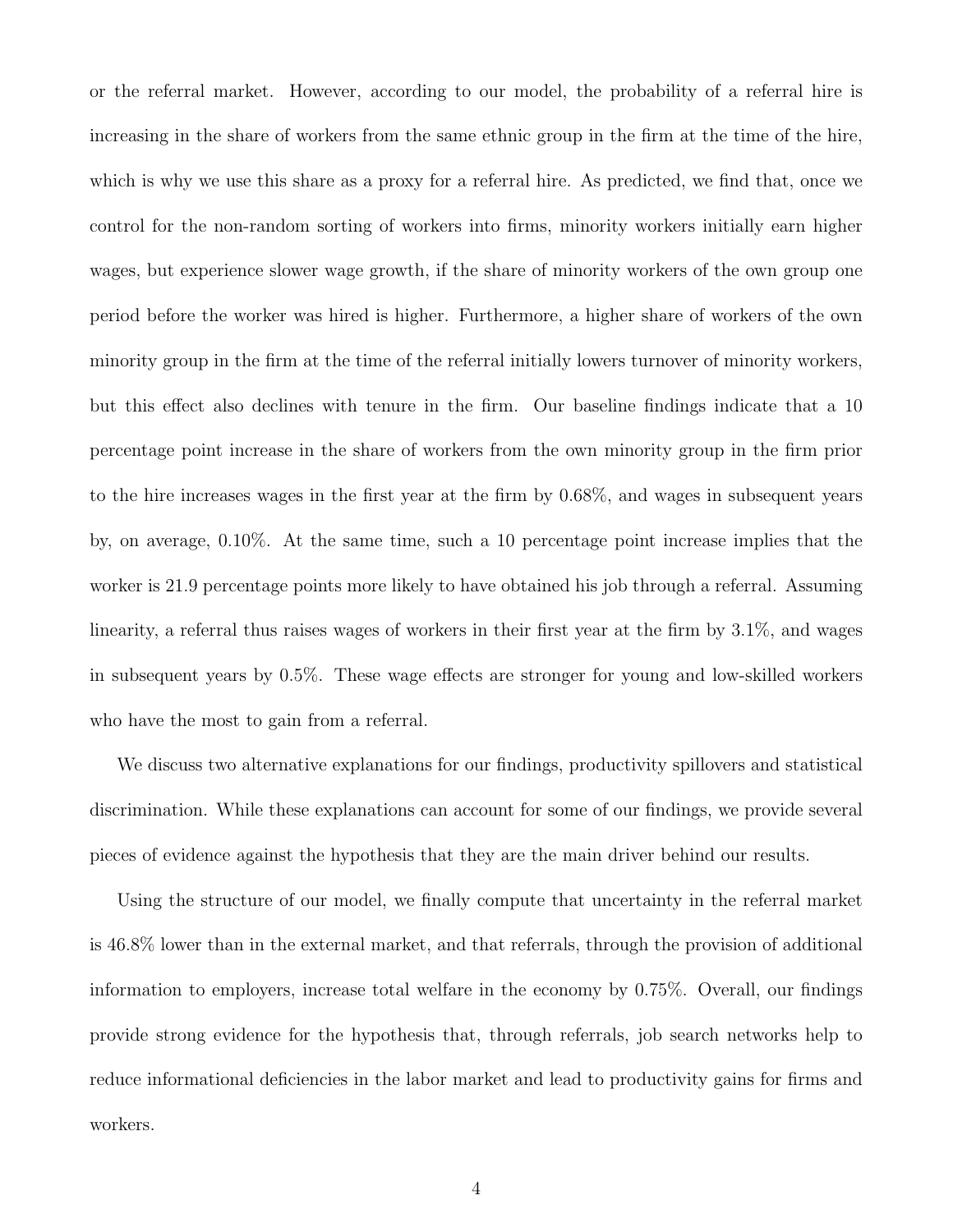Our paper is most closely related to the literature on job search networks. Most of the existing evidence on such networks comes from surveys where workers are asked how they found their current job (see Ioannides and Datcher Loury, 2004, for an excellent overview of the literature). Granovetter (1974) was one of the first to document the widespread use of friends and relatives in the job search process. The existing evidence on how such use affects wages is mixed. For instance, while Marmaros and Sacerdote (2002) report that individuals who received help from fraternity/sorority contacts were more likely to obtain high-paying jobs, Bentolila et al. (2009) find significant wage discounts for jobs found through family and friends.<sup>4</sup> A key concern in this literature is that employees and employers who rely more on networks in their job search process may not be randomly selected. An important contribution of our paper is that the longitudinal nature of our data allows us to identify the causal impact of referrals on wages and turnover under much weaker assumptions than in the existing literature: we eliminate any bias due to the fact that low productivity workers and firms may use networks in their job search process more or less intensively than high productivity workers and firms.

Similar to us, recent research by Bayer et al. (2008) and Hellerstein et al. (2008) does not rely on survey evidence on job search methods to test for the existence of job search networks, but investigates instead whether network members cluster together in the same work-location or firm. These papers define networks locally, as individuals living very closely together. Kramarz and Nordström Skans (2007), on the other hand, focus on the importance of *family*-based networks during the transition from school to work, and analyze whether firms are more likely to hire children of current employees than otherwise comparable job market candidates. Oyer and Schaefer (2009), in turn, look at networks formed by attending the same educational institution. Specifically, they

<sup>4</sup>Kugler (2003) also finds positive returns to employee referrals, although these disappear once the sector of employment is controlled for. Patel and Vella (2007) provide evidence that new arrivals of immigrants choose the same occupations as their countrymen, and that this occupational choice is positively associated with their earnings. Holzer (1987), in contrast, finds no positive wage effects. Pellizzari (2004) provides an overview of wage differentials between jobs found through informal and formal methods in a number of European countries.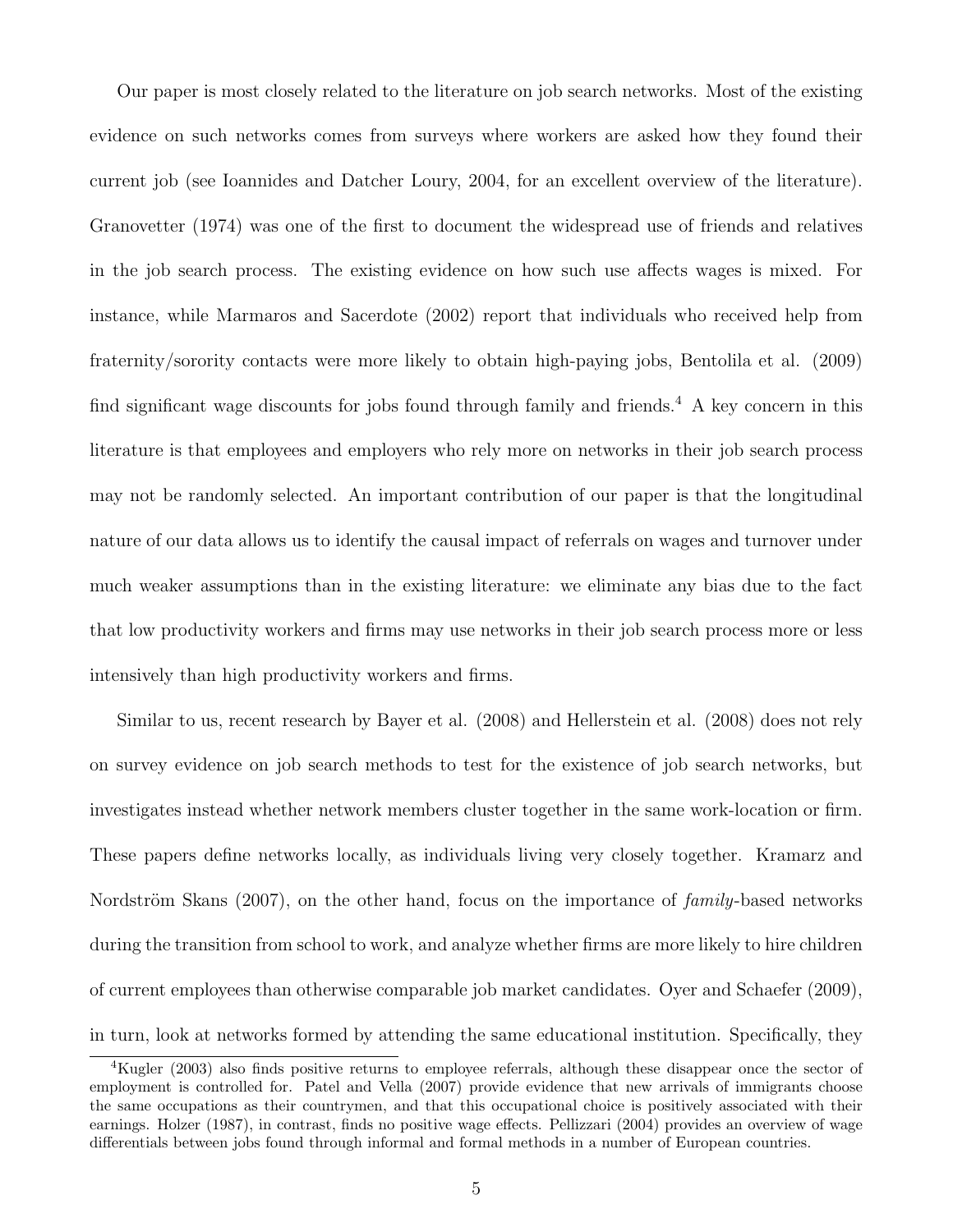analyze how graduates of law schools group into law firms and find evidence that partners hire graduates from their own law school with a much higher probability than randomization would predict. In a similar spirit, Giuliano et al. (2009) and Åslund et al. (2009a) show that the race or immigrant status of managers affects the racial or immigrant composition of new hires, using data from one large U.S. retail firm and Swedish social security data, respectively. We complement these studies by analyzing ethnicity-based networks, defined as individuals of the same ethnic group living in a large metropolitan area. We go beyond these papers by presenting novel evidence on the productivity of networks, and by providing a theoretical framework that allows us to interpret our findings in a concise manner.

Three recent papers provide, like our paper, both a theoretical and empirical analysis on the use of networks in the labor market, but focus on different mechanisms than we do. Schmutte (2009) develops a search model in which workers who are connected to workers earning high wages are assumed to draw from a better wage offer distribution than workers who are connected to workers earning low wages. In this paper, the definition of networks is based on geographic proximity and their effect on wages is identified in a similar way as in Bayer et al. (2008). In Goel and Lang (2009), networks affect wages through the arrival rate of job offers. The key finding is that among strongly connected workers, workers who have obtained their job through formal channels earn higher wages than workers who obtained their job through networks – the reason being that these workers are likely to have received two job offers from which to choose, one through the network and an alternative one through formal channels. Using Canadian survey data on both the strength of an individual's networks and the job finding method, they find empirical support for this prediction. Finally, Bandiera et al. (2009) investigate the effect of social connections between workers and managers on productivity, and relate this to the incentive scheme under which managers act. Using data obtained form a unique field experiment, they find that managers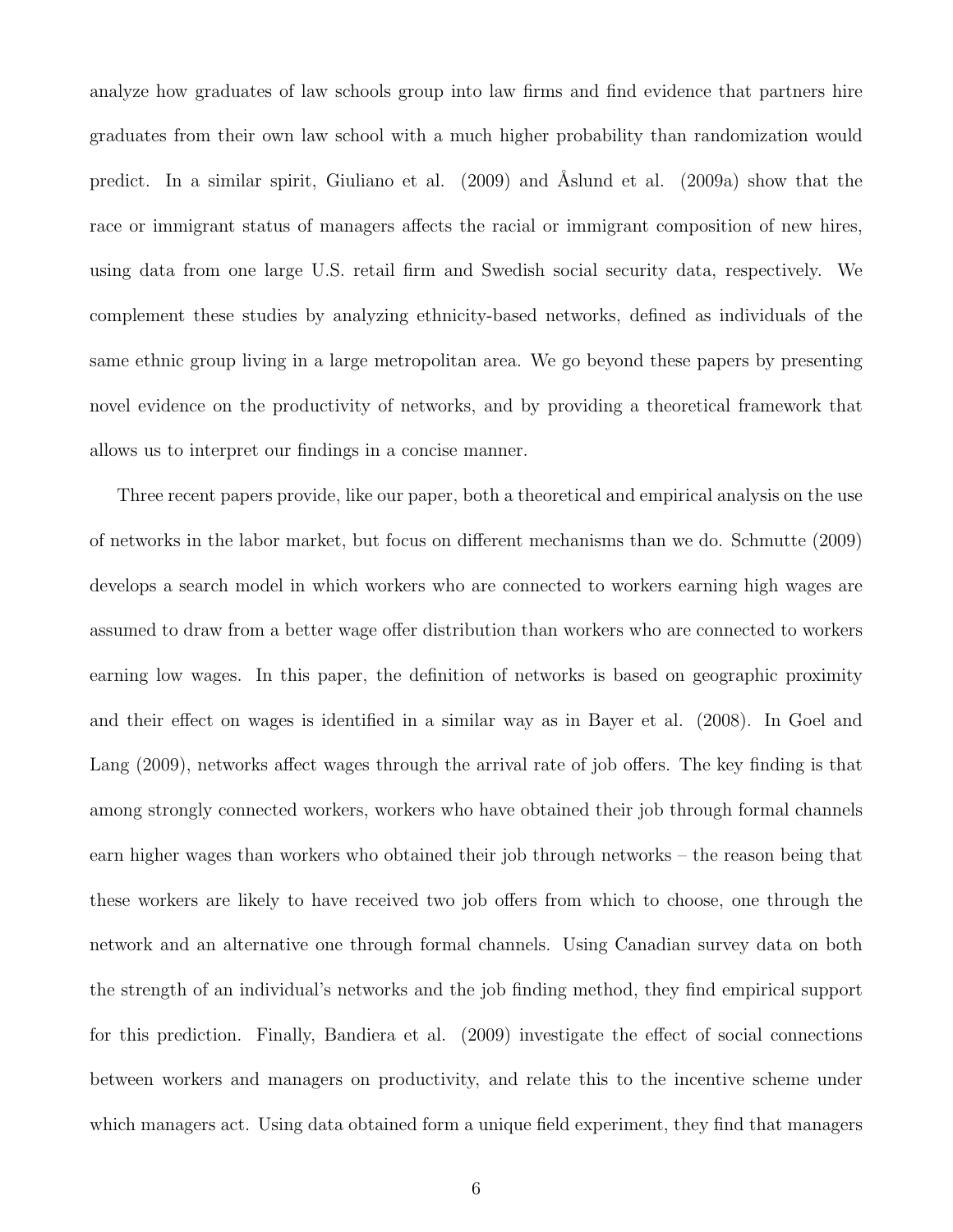favor workers with whom they are socially connected irrespective of the worker's ability if they are paid a fixed wage, but not if their wage depends on workers' average productivities.

Our paper is also related to the literature on ethnic segregation. While most of this literature has focused on residential segregation<sup>5</sup>, a few recent papers analyze  $\lim$ -level segregation (see, for example, Carrington and Troske, 1998, as well as the series of papers by Hellerstein and Neumark, 2003, 2008, and Hellerstein et al., 2007, for the U.S., and Åslund and Nordström Skans, 2009b, for Sweden). While these papers compute measures of segregation to test for the clustering of minority workers in the same firms, we instead investigate how the firm's existing workforce affects its hiring behavior. Unlike these papers, we focus on a particular mechanism behind ethnic segregation at the firm level, referral-based job search networks, and provide evidence on the benefits of such networks.

The structure of the paper is as follows. In the next section, we set up a referral model that forms the basis of our empirical analysis. We describe the data and provide an overview of the main ethnic minority groups in Germany in Section 3. We then explain our empirical methods in Section 4, and report results in Section 5. We discuss the implications of our findings in Section 6, and conclude in Section 7.

## 2 Theory

This section sets up a job search model in which workers provide otherwise unobservable information about the productivity of their network members to the employer.<sup>6</sup> Our model builds on the learning model by Jovanovic (1979, 1984). We extend his analysis by distinguishing between

<sup>&</sup>lt;sup>5</sup>Studies that analyze ethnic segregation at the residential level include Musterd (2005), Cutler et al. (2008), and Semyonov and Glikman (2009).

<sup>&</sup>lt;sup>6</sup>See also Simon and Warner (1992). Pinkston (2008) provides empirical evidence that is consistent with this hypothesis.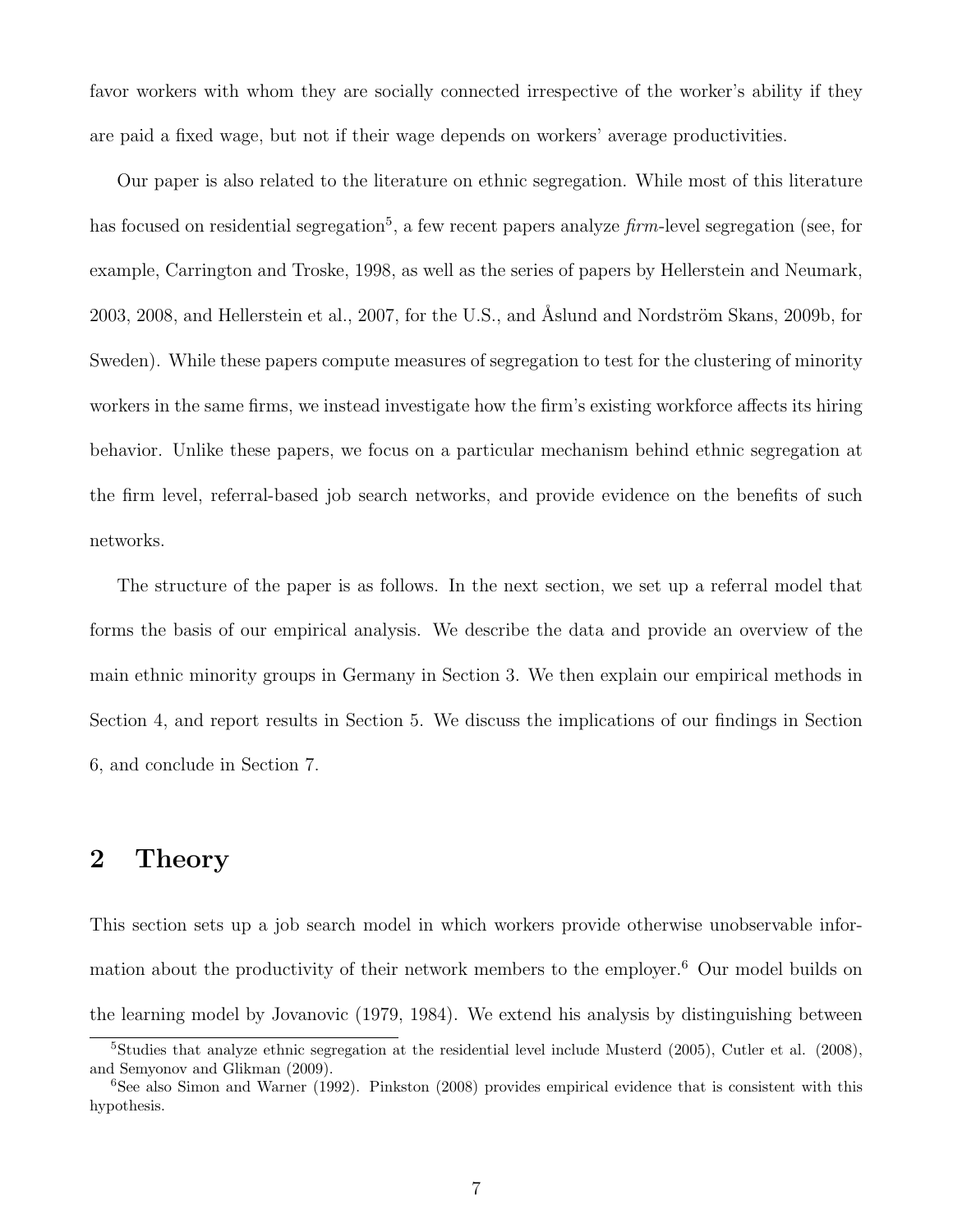recruitment through networks and through the external market, and by endogenizing the probability of obtaining a job through a referral and relating it to the workforce composition of the firm.

## 2.1 Set-up

The economy consists of N workers and J firms which produce with a constant returns to scale production function. There is free entry of vacancies. Firms and workers live forever, are riskneutral, and maximize expected profits and expected utility, respectively. There are two groups of workers, minority and majority workers.

Each period, workers choose between employment and unemployment, while firms decide whether or not to post a vacancy. Workers receive unemployment benefit  $b$  during unemployment. Firms incur a vacancy cost  $k$  each period a position remains unfilled.

Productivity y is match-specific and drawn from a normal distribution with mean  $\mu$  and variance  $\sigma_{\mu}^2$ . When a firm and a worker meet, they observe a noisy signal  $\hat{y} = y + \varepsilon$  about the worker's productivity, where  $\varepsilon$  is normally distributed with mean 0 and variance  $\sigma_i^2$ . Firms can hire either through the referral  $(i = R)$  or through the external  $(i = E)$  market. Referrals provide employers with information that they otherwise would not have. We model this as a more precise signal in the referral than in the external market, i.e.  $\sigma_R^2 < \sigma_E^2$ . In order to focus on the role of information, we assume that the mean of the productivity distribution is the same in the referral and external market. Firms and workers use the signal to update their belief about the worker's productivity. We denote this updated belief by  $m = E(y|\hat{y})$ . Let  $F^i(y|m^i, \sigma_i^2)$ ,  $i = R, E$ , denote the distribution of the worker's true productivity y, given that his expected productivity is  $m^{i}$ .

Each period, firms and workers fully learn about the worker's true productivity with probability

<sup>&</sup>lt;sup>7</sup> is normally distributed with mean  $\frac{\mu \sigma_i^2 + \hat{y} \sigma_\mu^2}{\sigma_i^2 + \sigma_\mu^2}$ , and variance  $\frac{\sigma_\mu^2 \sigma_i^2}{\sigma_\mu^2 + \sigma_i^2}$ .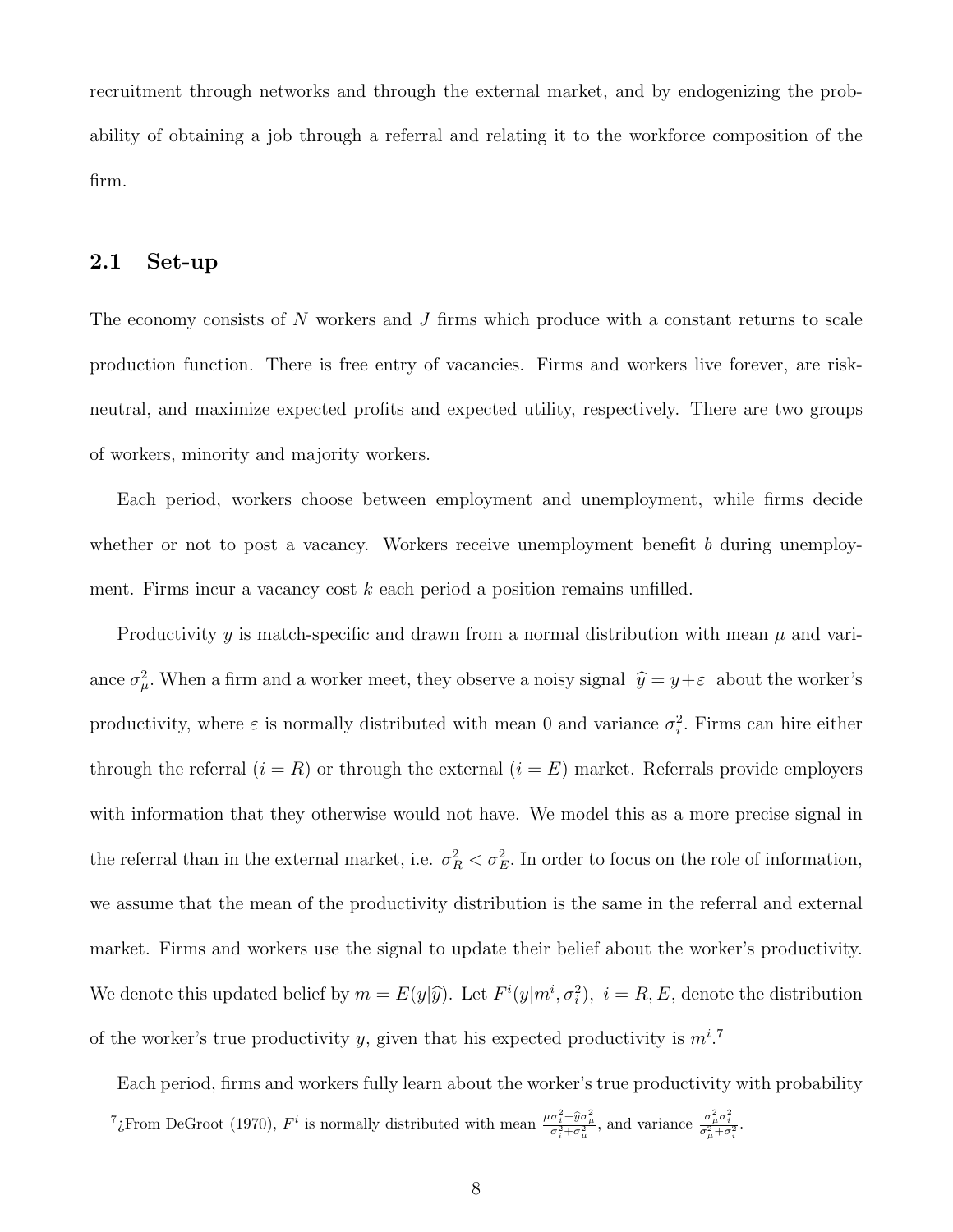α. With probability δ, the job ends for exogenous reasons. Wages are determined through Nash bargaining, where  $\gamma$  denotes the share of the total surplus that is captured by workers.

We assume a particularly simple network structure: each worker is connected to only one worker. The network is ethnicity-based: minority workers are only connected to minority workers, and majority workers are only connected to majority workers. We make both assumptions for convenience only, and none of our implications depends on them (see also Appendix A.4). The assumption required is that minority workers are more likely to be connected to other minority workers than German workers are. There is strong evidence in favor of this assumption, see footnote 3.

The timing of events in each period is as follows.

- 1. For each vacancy, the firm randomly picks an employee and asks him for a referral. If the firm has  $V_j$  vacancies, then  $V_j$  employees are simultaneously chosen out of the firm's existing workforce. If the worker connected to this employee is unemployed, the firm and this worker meet. If he is employed, the firm hires through the external market.<sup>8</sup>
- 2. Firm and worker observe a signal about the productivity of the referred worker. The firm makes a wage offer. If the worker turns down the wage offer, the position remains vacant and the worker remains unemployed.
- 3. Workers who have not received a referral offer  $(u_E)$ , and vacancies to which no worker was referred  $(v_E)$ , enter the external market where firms and workers randomly meet through a constant returns to scale matching function  $m(u_E, v_E)$ . Firms and workers observe a signal about the worker's productivity, and firms make a wage offer. If the workers decline the wage offers, the positions remain vacant and the workers remain unemployed.

<sup>8</sup>Note that the firm's expected value of the match is higher in the referral than in the external market. Hence, firms have an incentive to first try to fill the position through referrals before they enter the external market.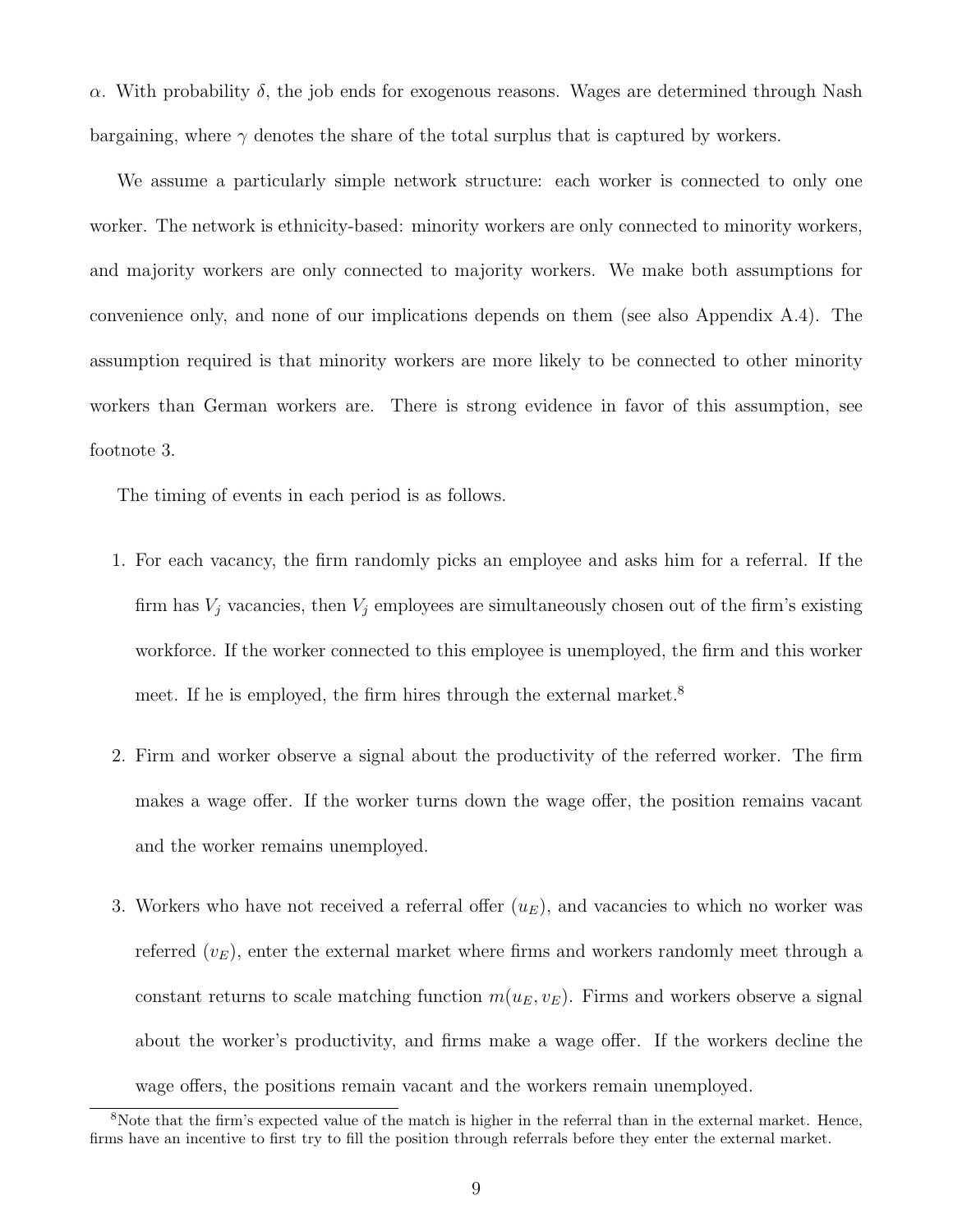- 4. With probability  $\alpha$ , employees and firms learn the employee's true productivity. Firms make a new wage offer. If the employee turns down the wage offer, he becomes unemployed, and the position becomes vacant.
- 5. With probability  $\delta$ , the match is destroyed for exogenous reasons.

### 2.2 Value Functions and Optimal Search Behavior

We begin with the decision problem of workers and firms just after the worker's true productivity y has been revealed. With probability  $(1 - \delta)$ , the match survives and the value of the match remains unchanged. With probability  $\delta$ , the job is destroyed for exogenous reasons. In this case, workers become unemployed and the position becomes vacant. The worker's and the firm's value of the match therefore equals:

$$
W_2 = w_2 + \beta(1 - \delta)W_2 + \beta \delta U, \text{ and}
$$
  

$$
J_2 = y - w_2 + \beta(1 - \delta)J_2 + \beta \delta V,
$$

where  $w_2$  denotes the wage paid to the worker and  $\beta$  is the discount factor. Workers capture the share  $\gamma$  of the total surplus so that wages are determined by:

$$
W_2 - U = \gamma (W_2 - U + J_2),
$$

where we use the fact that free entry drives V to 0. There is a reservation match quality  $y^*$  such that, if  $y > y^*$ , workers prefer to stay and firms prefer to keep the worker, where  $y^*$  satisfies  $W_2(y^*) - U = J_2(y^*) = 0$ . Notice that  $y^*$  is the same for workers who were hired through the referral or the external market.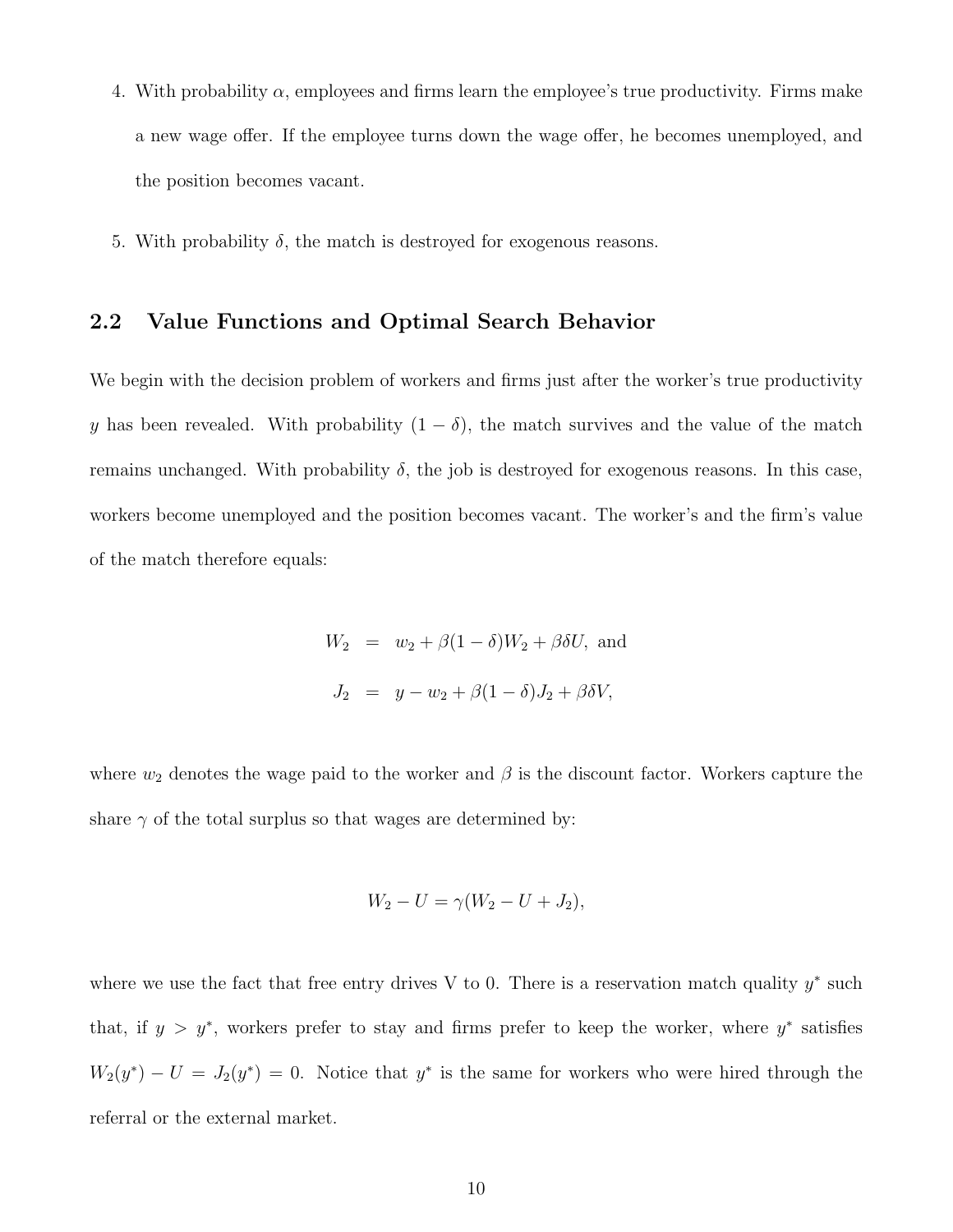Next, consider the decision problem of workers and firms who have just met through the external market, and the worker's expected productivity is  $m<sup>E</sup>$ . If hired, the worker will earn wage  $w<sup>E</sup>$  in the current period. Next period, the job is destroyed for exogenous reasons with probability δ and the worker becomes unemployed. With probability  $(1 - \alpha)(1 - \delta)$ , the job survives, firms and workers receive no new information about the worker's productivity, and the worker's value of the match remains unchanged. With probability  $\alpha(1-\delta)$ , the job survives and the worker's productivity is revealed. In this case, the worker can choose between  $W_2$  and U. The worker's value of the match therefore equals:

$$
W_1^E = w^E + \beta(1-\alpha)(1-\delta)W_1^E + \beta\alpha(1-\delta)\int \max(W_2, U)dF^E(y|m^E, \sigma_E^2) + \beta\delta U.
$$

The firm's value of the match can be similarly derived as

$$
J_1^E = m^E - w^E + \beta (1 - \alpha)(1 - \delta)J_1^E + \beta \alpha (1 - \delta) \int \max(J_2, 0) dF^E(y|m^E, \sigma_E^2).
$$

Wages are determined by Nash bargaining:

$$
W_1^E - U = \gamma (W_1^E - U + J_1^E).
$$

There is a reservation match quality  $m_E^*$  such that, if  $m > m_E^*$ , workers prefer to accept the wage offer and firms prefer to hire the worker, where  $m_E^*$  satisfies  $W_1^E(m_E^*) - U = J_1^E(m_E^*) = 0$ .

For the decision problem of workers and firms that have met through the referral market, the worker's and firm's value of the match,  $W_1^R$  and  $J_1^R$ , can be derived accordingly; see equations (A-1) and (A-2) in Appendix A.1. There is a reservation match quality  $m_R^*$  such that, if  $m > m_R^*$ , workers accept the wage offer and firms are willing to employ the worker, where  $m_R^*$  satisfies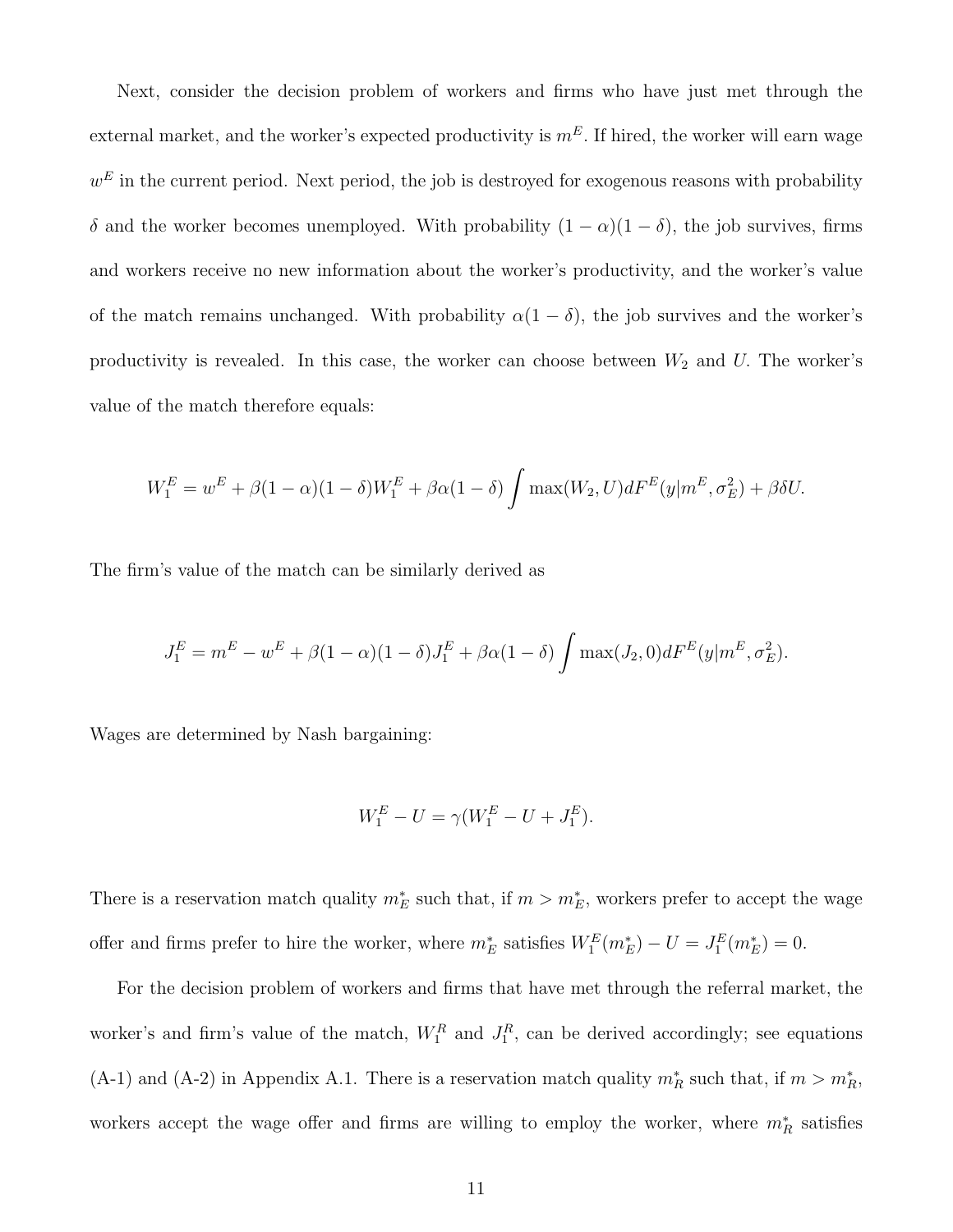$W_1^R(m_R^*) - U = J_1^R(m_R^*) = 0.$ 

We derive the value of unemployment U in Appendix A.1; see equation  $(A-4)$ . We focus on the steady state equilibrium where the unemployment rate is constant over time. Equations (A-6) and (A-7) in Appendix A.2 show the outflow out of and inflow into unemployment in each period.

### 2.3 Empirical Implications

#### 2.3.1 Persistence of Minority Hiring

A key implication of our model is that there is persistence in the share of minority workers in a given workplace. To see this, consider a firm with one vacancy in period  $\tau - 1$  that is filled in period  $\tau$ . Suppose that the share of minority workers in this firm in  $\tau - 1$  is  $S_{\text{Min}}^{\tau-1}$  $\lim_{M\to\infty}$ . Using Bayes' law, the probability that a minority worker, as opposed to a majority worker, is hired equals:

$$
Pr(Hire=Minority) = \frac{S_{Minj}^{\tau-1} u Pr(m > m_R^*) + S(1 - u)\lambda_F^E Pr(m > m_E^*)}{u Pr(m > m_R^*) + (1 - u)\lambda_F^E Pr(m > m_E^*)}.
$$
(1)

The denominator is the overall probability that a worker, whether minority or not, is hired, either through the referral or the external market.<sup>9</sup> The numerator is the probability that a minority worker is hired, with S denoting the overall share of minority workers in the population.

The probability that the position is filled with a minority worker, rather than a majority worker, is increasing in the share of existing minority workers in the firm,  $S_{\text{Min}}^{\tau-1}$  $\frac{\tau-1}{\text{Min}j}$ . This is because the likelihood that a minority worker is picked to make a referral is increasing in this share. We begin the first part of our empirical analysis by investigating the relationship between the firm's

<sup>&</sup>lt;sup>9</sup>The probability that a referred worker is recruited is equal to the probability that the connection of the employee chosen to recommend a worker is unemployed, u, times the probability that this worker's expected productivity exceeds the reservation match quality,  $m_R^*$ . The probability that a worker is hired through the external market is the product of the probability that no worker was referred to the position,  $1-u$ , the probability that the firm meets a worker through the external market,  $\lambda_F^E$ , and the probability that the worker's expected productivity exceeds the reservation match quality,  $m_E^*$ .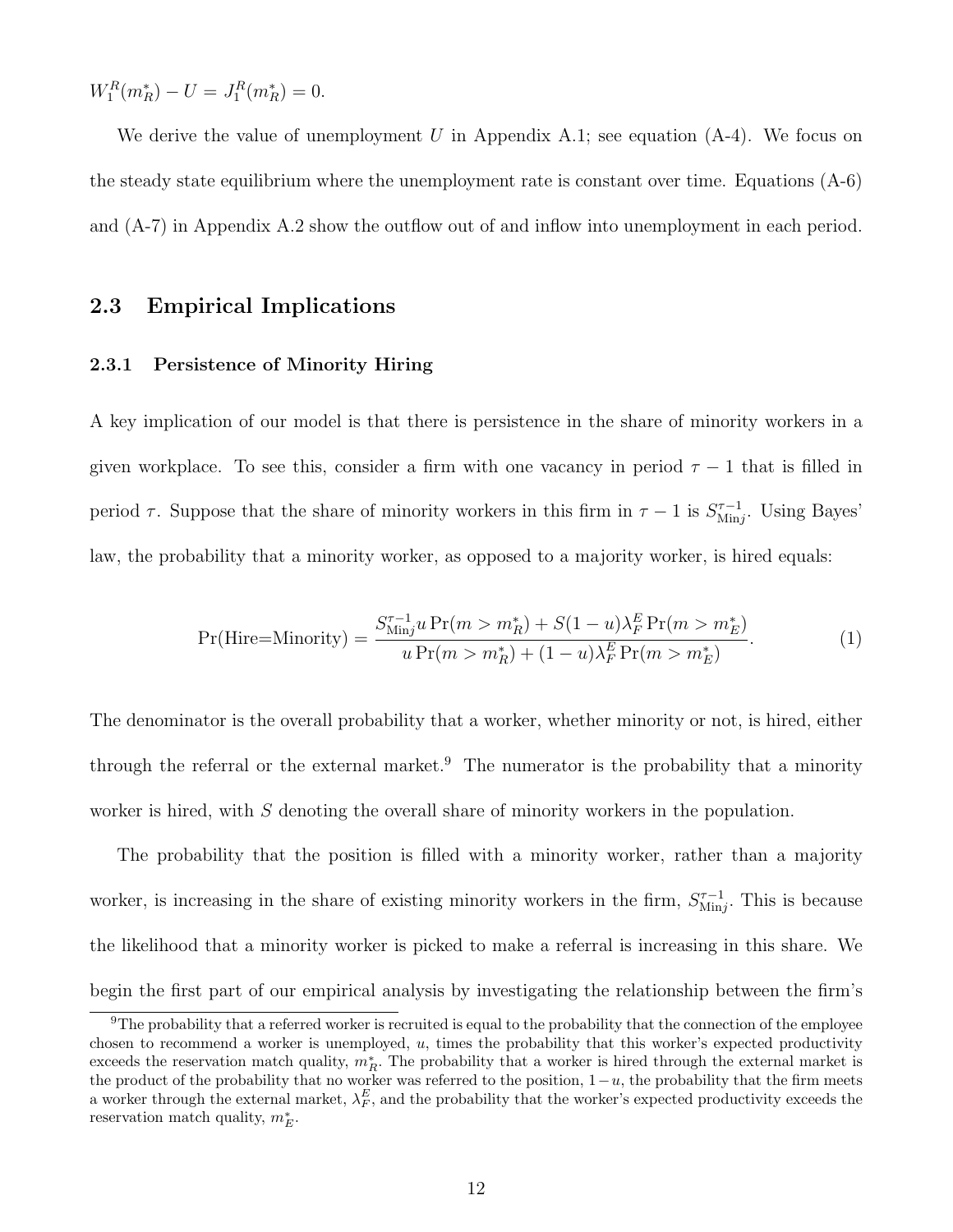past workforce composition and the composition of new hires, as shown in equation (1). We describe our empirical strategy in Section 4.1, and report results in Section 5.1.

Note that our model predicts persistence in the share of minority workers in a given firm regardless of whether networks help to reduce informational uncertainties in the labor market. The following implications, in contrast, are a consequence of referrals improving the quality of the match.

#### 2.3.2 Wage and Turnover Effects

Since the signal about the worker's productivity is less noisy in the referral than in the external market  $(\sigma_R^2 < \sigma_E^2)$ , the reservation match quality is higher in the referral than in the external market  $(m_R^* > m_E^*)$ ; see Appendix A.3 for a formal proof. The intuition for this result is simple: a larger uncertainty of the worker's productivity implies a larger opportunity for future wage growth since workers are partially insured against low realizations of their productivity by leaving the firm (Jovanovic 1979, 1984). Workers are therefore willing to accept worse matches if the uncertainty of the match is higher.

Since  $m_R^*$  >  $m_E^*$ , referral hires are on average better matched with their firm than external hires. Hence, they earn higher wages and are less likely to leave the firm than external hires. More specifically, since only workers whose productivity has not been revealed yet are better matched, workers who obtained their job through a referral initially earn higher wages, and are less likely to switch firms, but these effects decline with tenure (see also Appendix  $(A.3)$ .<sup>10</sup>

In our data, we do not directly observe whether a worker obtained the job through a referral. Next, we show that this probability is increasing in the share of existing minority workers in the

<sup>&</sup>lt;sup>10</sup>Note that we have abstracted from on-the-job search. While including job-to-job transitions complicates the theoretical analysis considerably, it does not alter our empirical predictions. Workers who obtained their job through a referral will, at the beginning of the employment relationship, be better matched on average, than workers who obtained their job through the external market. They therefore earn a higher wage and are less likely to move from job-to-job and from job-to-unemployment at the beginning of the employment relationship.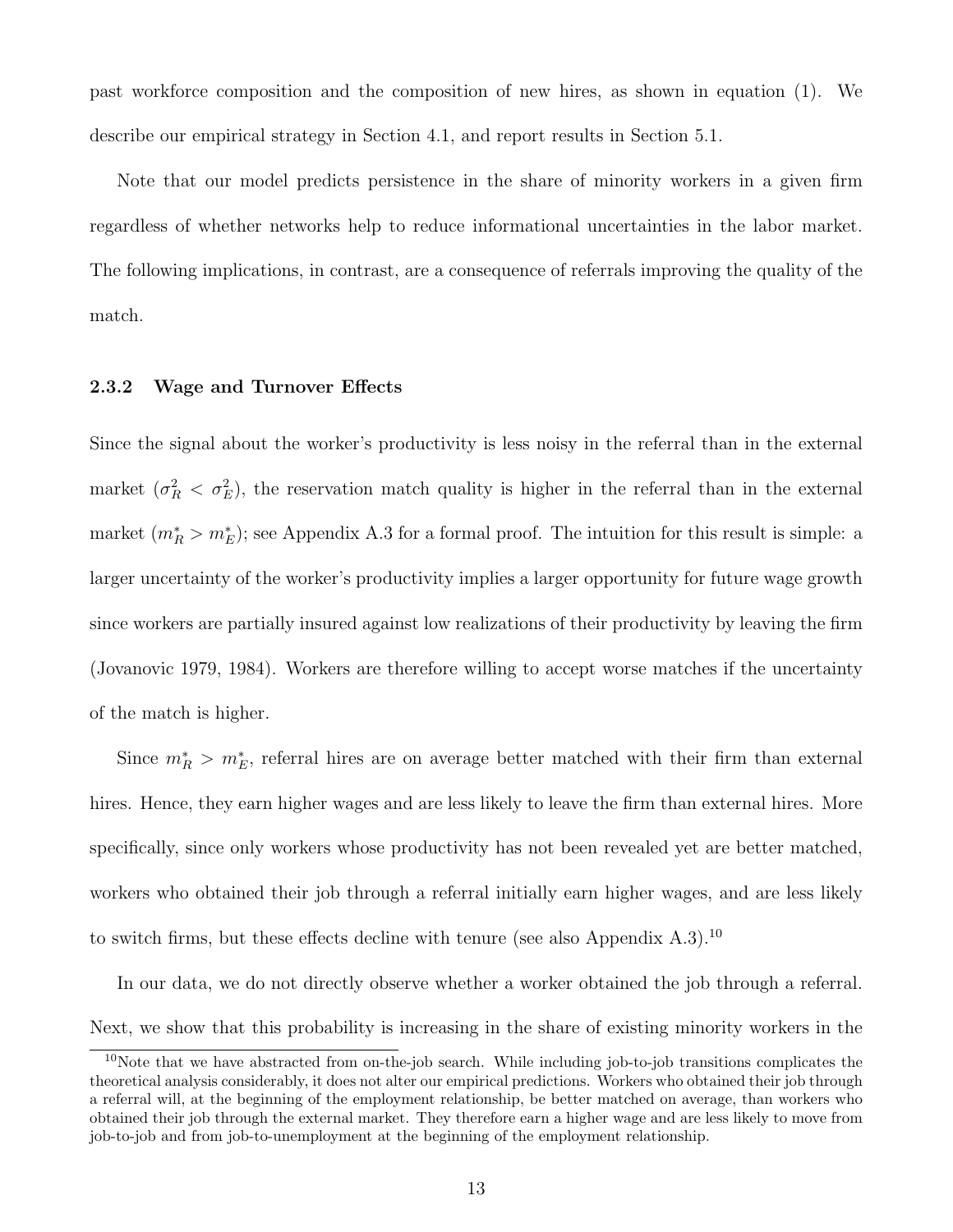firm,  $S_{\text{Min}}^{\tau-1}$  $\frac{\tau-1}{\text{Min}j}$ , a variable that we do observe. Consider a firm with one vacancy in  $\tau-1$  that is filled in period  $\tau$  with a minority worker. The probability that the minority worker obtained the job through a referral equals:

$$
Pr(\text{Referral}|\text{Hire=Minority}) = \frac{S_{\text{Min}j}^{\tau-1} u \Pr(m > m_R^*)}{S_{\text{Min}j}^{\tau-1} u \Pr(m > m_R^*) + S(1 - u)\lambda_F^E \Pr(m > m_E^*)}.\tag{2}
$$

The denominator is the overall probability that a minority worker was hired, while the numerator is the probability that a minority worker was hired through the referral market. The probability that a minority worker obtained his job through a referral is thus increasing in the share of minority workers in the firm at  $\tau - 1$  at a decreasing rate.

In the second part of the empirical analysis, we test whether minority workers initially earn higher wages, but experience lower wage growth, if the share of minority workers of the own type one period before the worker was hired is higher. We also investigate whether the share of workers of the own type initially lowers turnover, but less and less so as workers stay with their firms longer. In Section 4.2, we describe in detail how we account for the systematic sorting of minority groups into firms that typically plagues this type of analysis. We report our baseline results in Section 5.2.1.

## 3 Data and Background

### 3.1 Data and Sample Selection

The data used in our analysis come from German Social Security Records covering more than two decades, from 1980 to 2001. They comprise every man and woman covered by the social security system, observed at the  $30<sup>th</sup>$  of June in each year. Not included are civil servants, the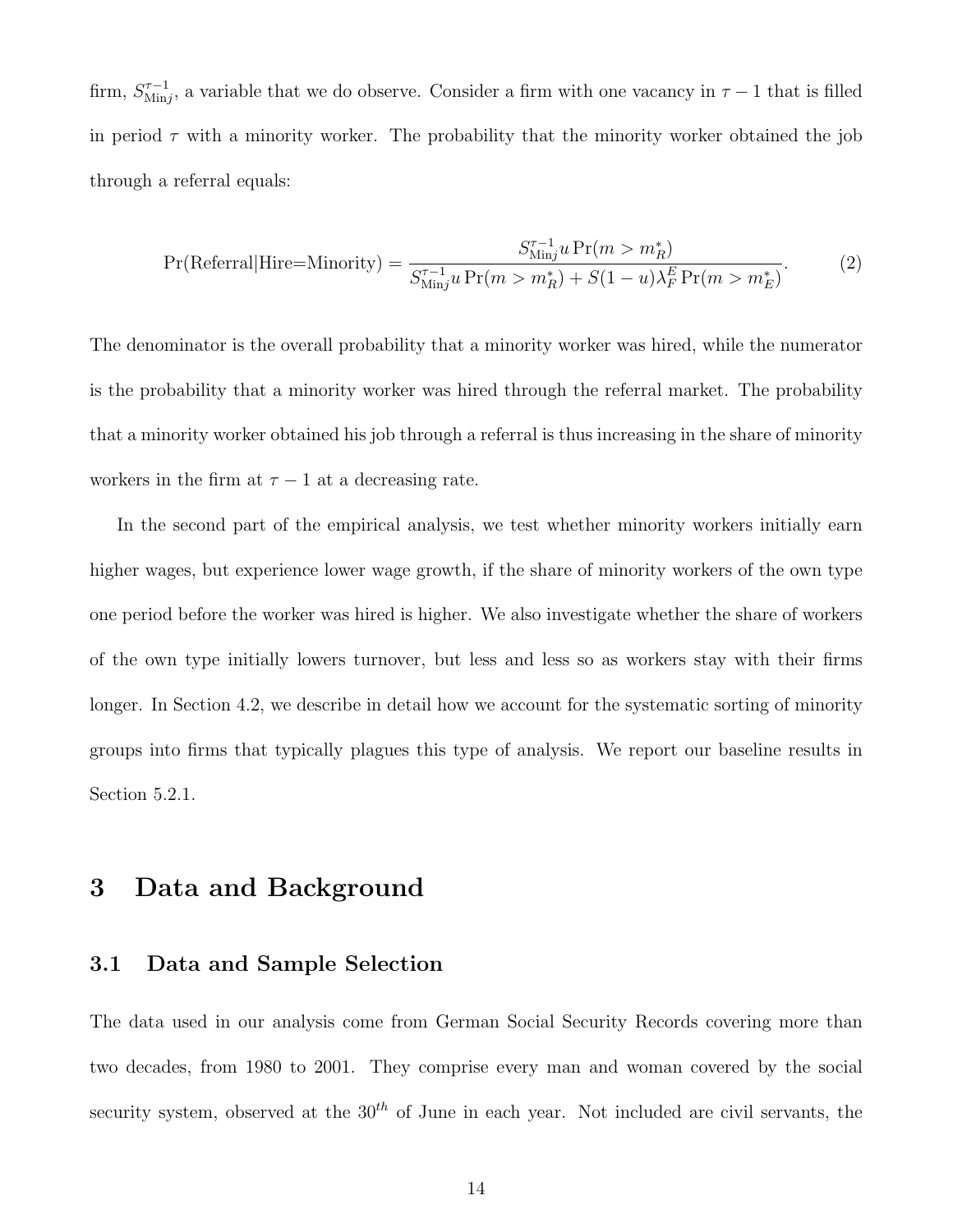self-employed, and military personnel.<sup>11</sup> The data contain unique worker and establishment identifiers<sup>12</sup>, as well as an unusually wide array of background characteristics, such as education<sup>13</sup>, occupation, and industry. Our definition of ethnic minority groups is based on citizenship.<sup>14</sup> Consequently, individuals with foreign citizenship who were born in Germany are included among the ethnic minority populations.<sup>15</sup> The citizenship variable is very detailed, distinguishing between 203 groups. Wages reported are gross daily wages and are right censored at the social security contribution ceiling. For a detailed description of the data set see Bender et al. (2000).

Our data are particularly suited for our analysis. First, we observe every worker in every firm, which ensures our findings are representative for both firms and workers, and allows us to precisely calculate the ethnicity composition of each firm's workforce. Second, we are able to follow workers, and their co-workers and firms, over time.

From this data base, we have initially selected all workers aged between 15 and 64 working in one of the four largest metropolitan areas in West-Germany: Hamburg, Cologne, Frankfurt, and Munich. This strategy is motivated as follows. First, mobility to and from these cities is fairly low, around 2.8% in one year and 6.9% in 5 years. Hence, we can think of these cities as local labor markets. Second, ethnic minorities are concentrated in large cities. While 23.2% of ethnic minorities live in the four largest cities, only 13.9% of Germans do so. Throughout the paper, we focus on findings for Munich. The Munich metropolitan area consists of 10 districts (Kreise), 222 municipalities (*Gemeinden*), and is approximately 70 miles in diameter. Baseline results for the

<sup>11</sup>In 2001, 77.2% of all workers in the German economy were covered by social security and are hence recorded in the data (Bundesagentur für Arbeit,  $2004$ ).

<sup>&</sup>lt;sup>12</sup>Throughout the paper, we use the terms workplace, establishments, and firms interchangeably.

<sup>&</sup>lt;sup>13</sup>To improve the consistency of the education variable in our data, we apply the imputation algorithm suggested by Fitzenberger et al. (2006).

 $14$ Until 1 January 2000, citizenship in Germany was exclusively based on descent (ius sanguinis) and individuals born in Germany by non-German parents were not automatically granted German citizenship. Naturalization of adults was possible after 15 years of legal residence. Since 1 January 2000, children born by non-German parents who have legally lived in Germany for at least eight years are automatically granted German citizenship.

 $^{15}$ If an individual changes citizenship over time, we assign her the first citizenship observed in the data.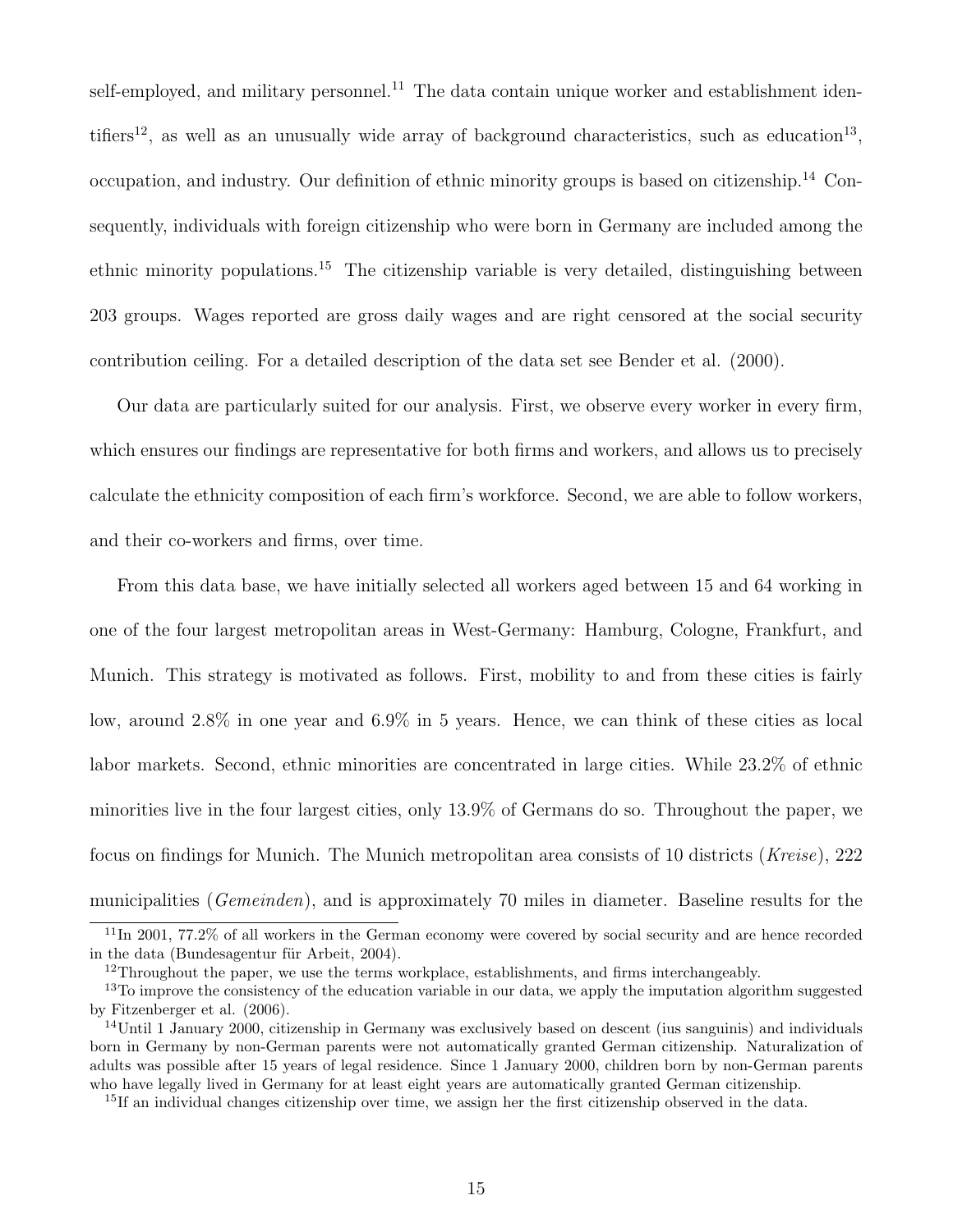other three metropolitan areas are similar, and can be found in the data appendix (Tables A.1 and A.2).

## 3.2 Minority Groups in Germany

Next, we provide a brief overview of the main ethnic minority groups in Germany. Large-scale immigration to (West-) Germany started in the mid-1950s as a result of the strong economic growth at that time. Immigrants originated from countries Turkey, Yugoslavia, Italy, Greece, Spain and Portugal. Following the recession in 1973/1974, the active recruitment of immigrants came to a hold. However, subsequent immigration of family members continued. The second big immigration wave to Germany was a result of the collapse of the Former Soviet Union and the political changes in Eastern Europe in the late 1980s and early 1990s. The main immigrant groups of this period were, on the one hand, ethnic German immigrants (so-called Aussiedler), mostly from Poland and the Former Soviet Union, and, on the other hand, refugees from the wars in Former Yugoslavia.<sup>16</sup>

Table 1 reports some summary statistics of our sample – workers between 15 and 64 years old covered by the social security system in Munich. In 1990, 13.4% of the workers in our sample are foreign citizens – which we refer to as minority workers. By 2000, this share had increased to 15.6%. In the same year, the share of foreign citizens in the overall population was 8.9% (column (3)), up from 6.7% in 1990 (not reported). The biggest groups come from Germany's traditional guest worker countries Turkey, Yugoslavia, Italy and Greece, who make up more than 50% of Germany's overall minority population in both our sample and in the overall population.

Columns (4) to (6) of Table 1 show the educational attainment of minority workers in our sample. Individuals, in particular those from the guest worker countries Turkey, Yugoslavia, Italy,

<sup>16</sup>For more detailed information on the different migration waves and their historical background, see Bauer et al. (2005).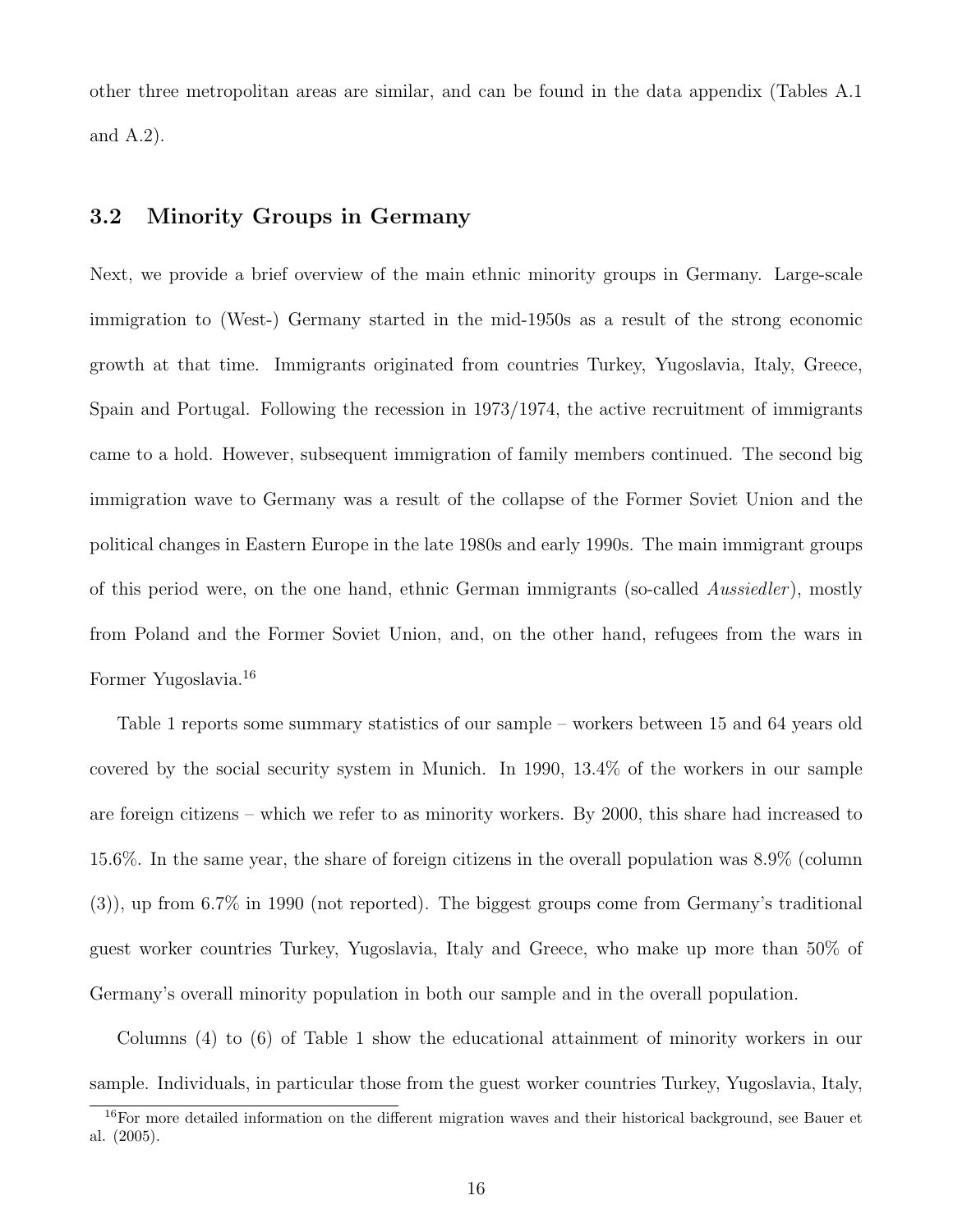and Greece, are considerably less educated than Germans: about 13.0% of German workers have no post-secondary education (we label these workers as low-skilled), compared with 41.2% of the minority workers. The share of workers with a college degree (which we label as high-skilled) is 20.2% for German, but only 8.9% for minority workers.

The final column displays, for the year 2000, the average number of years minority workers have lived in Germany. Numbers refer to minorities between 16 and 64 in the overall population, and come from the German Microcensus. Individuals from countries of the first migration wave (e.g. Turkey, Italy and Greece) have stayed in Germany for about 20 years, while individuals from the second migration wave (e.g. Poland and Soviet Union) have resided in Germany for only 10 and 5 years, respectively.

## 4 Empirical Strategy

We start by describing how we test for the first prediction of our model regarding the persistence in the share of minority workers across firms (Section 4.1). We then turn to the wage and turnover effects of referrals, and explain how we account for the systematic sorting of workers into firms to obtain causal estimates (Section 4.2).

## 4.1 Referrals and Hiring

We begin with directly estimating equation (1): a firm is more likely to hire a minority worker in period  $\tau$  the higher the share of minority workers in the firm in the previous period,  $\tau - 1$ . In our data, there is not only one, but many minority groups (which we index by the subscript  $q$ ). Assuming that minority workers are connected only with workers from their own group, equation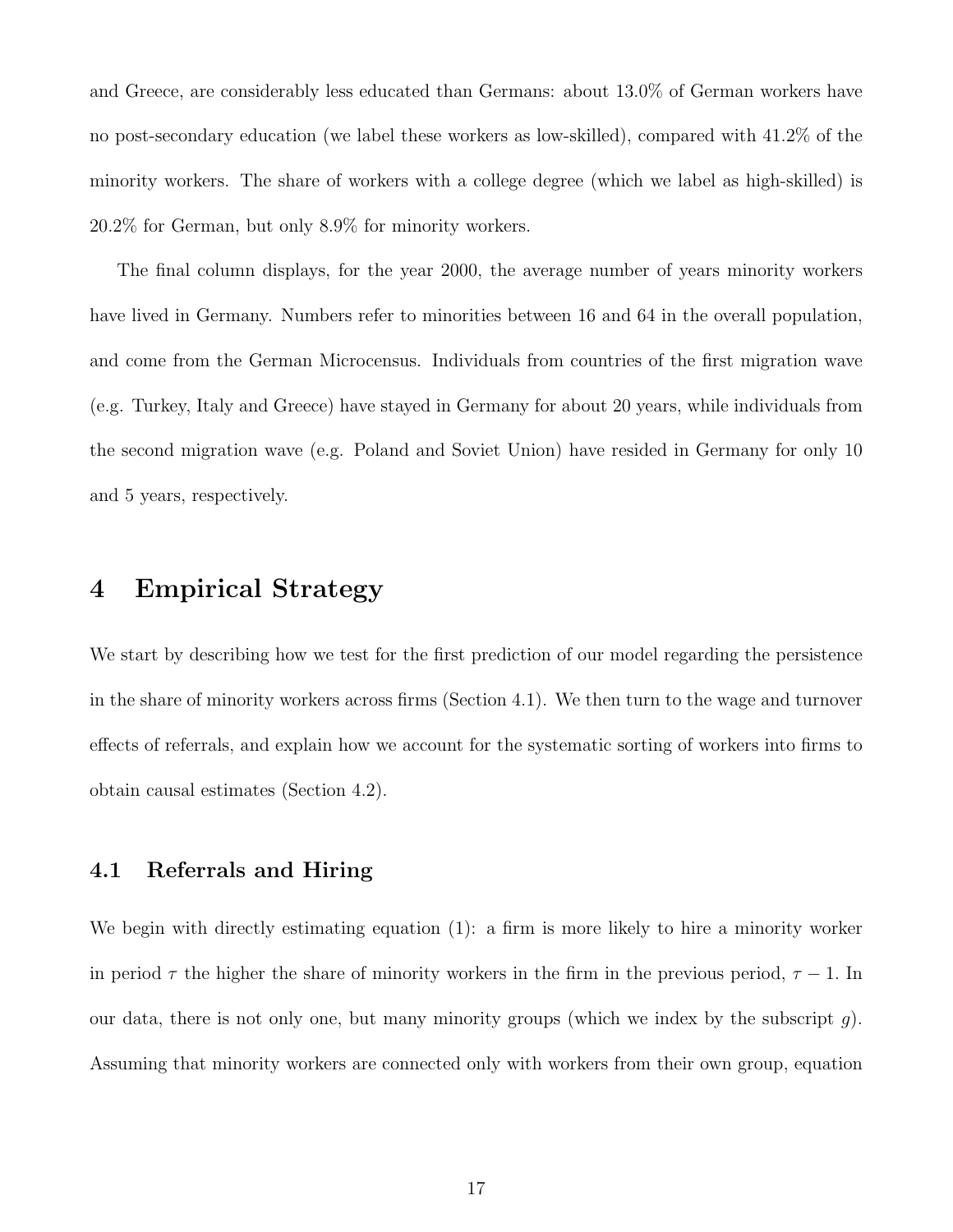equation (1) becomes:

$$
\Pr(\text{Hire=Minority}_g) = \frac{S_{gj}^{\tau-1}u \Pr(m > m_R^*) + S_g(1-u)\lambda_F^E \Pr(m > m_E^*)}{u \Pr(m > m_R^*) + (1-u)\lambda_F^E \Pr(m > m_E^*)}.\tag{3}
$$

This equation now says that the probability that a minority worker from group  $g$  is hired is increasing in the existing share of minority workers from that group in the firm. In our baseline specification, we estimate the following regression:

$$
H_{gj}^{\tau} = \alpha_0 + \alpha_1 S_{gj}^{\tau - 1} + X_j^{\prime \tau} \alpha_{2g} + Z_{gj}^{\prime \tau - 1} \alpha_3 + \gamma_g^{\tau} + u_{gj}^{\tau}, \tag{4}
$$

where  $H_{gj}^{\tau}$  is the share of minority workers from group g among all new hires in firm j at time  $\tau$ ,  $S_{gj}^{\tau-1}$  is the share of minority workers from the same group in the firm in  $\tau-1$ , one period before the worker was hired,  $X_j^{\prime\tau}$  is a vector of demand side control variables,  $Z_{gj}^{\prime\tau-1}$  is a vector of supply side control variables,  $\gamma_g^{\tau}$  denote minority group specific year fixed effects, and  $u_{gj}^{\tau}$  is an unobserved error term. The key parameter of interest is  $\alpha_1$ , which identifies the probability of obtaining a job through a referral:  $\alpha_1 = \frac{u \Pr(m > m_R^*)}{u \Pr(m > m^*) + (1 - u)\lambda_E^2}$  $\frac{u \Pr(m>m_R)}{u \Pr(m>m_R^*) + (1-u)\lambda_F^E \Pr(m>m_E^*)}$ . We show in Appendix A.4 that this holds under a more general network structure than the one assumed. For the empirical analysis, we focus on the five main minority groups in the Munich metropolitan area: Yugoslavs, Turks, Austrians, Italians and Greeks.<sup>17</sup>

Firms with a high existing share of workers from a particular group may keep hiring workers from the same group not because of referrals, but because they demand workers with particular skills, and minority workers from that group have different skill levels than German workers or minority workers from other groups. To keep the argument simple, suppose that Turkish workers

<sup>&</sup>lt;sup>17</sup>Consequently, we have five observations (one for each minority group) per firm that hired at least one worker (German or minority) in a given year. Together, the five main minority groups make up 69% of all minority observations in the sample. We have also carried out the analysis for the 15 biggest minority groups, which make up 85% of all minority observations, with very similar results.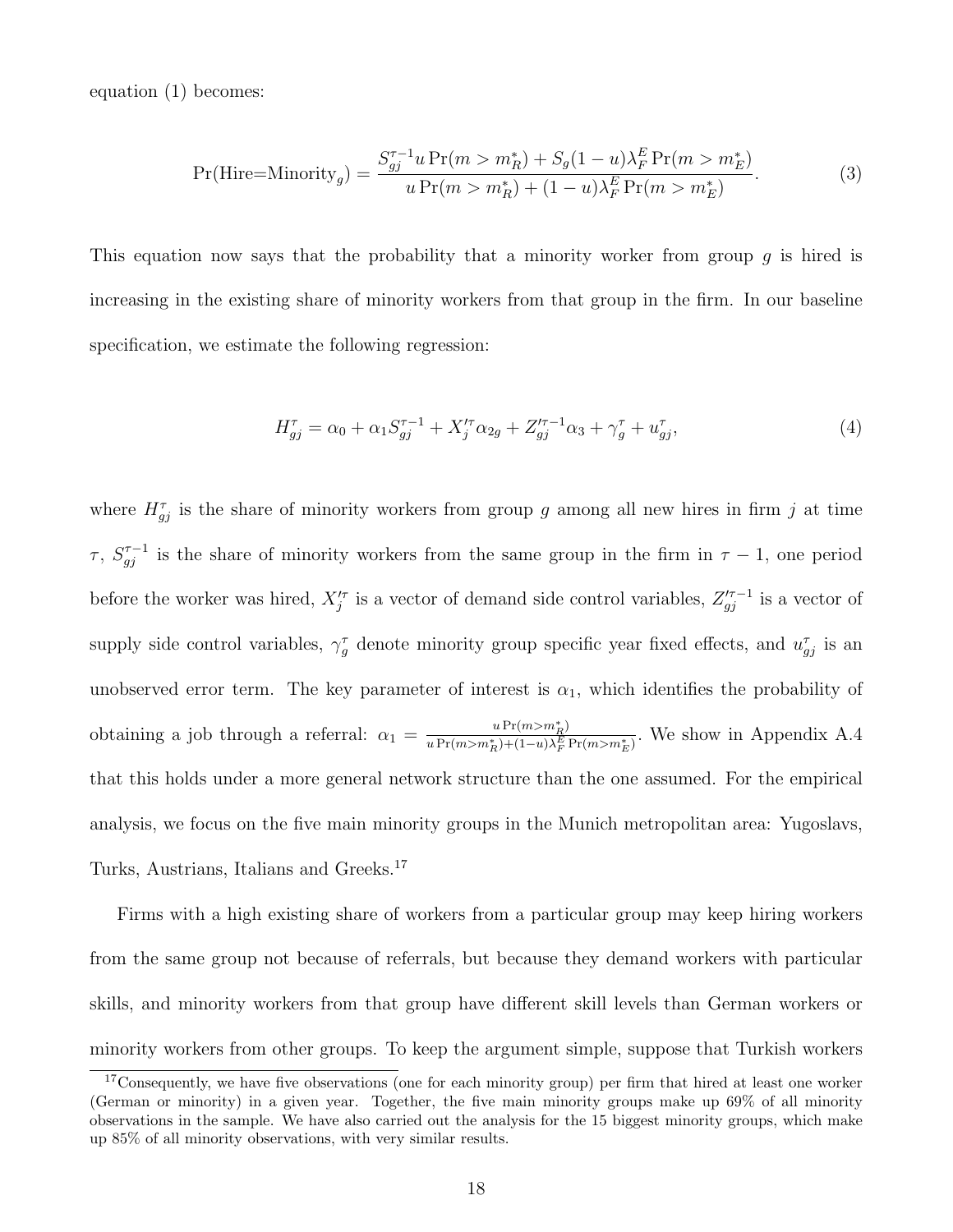are predominantly low-skilled, whereas German workers are predominantly high-skilled. Then firms with a large demand for low-skilled workers will hire mostly Turkish workers both in the past and the future, leading to a positive estimate for  $\alpha_1$  even in the absence of referrals. In an attempt to deal with these demand side factors, the control variables in  $X_j^{\prime\tau}$  include the share of low- and medium-skilled workers and the share of female workers among new hires in period  $\tau$ , as well as the share of low- and medium-skilled workers and the share of female workers in the firm in period  $\tau - 1$ . Note that the effect of each of these control variables is allowed to vary by minority group. Similarly, firms may hire workers from a particular minority group simply because they are located in areas where many workers from that group reside. In order to address such supply side factors, the control variables in  $Z_{gj}^{(n-1)}$  additionally include the minority share in the local municipality (222 municipalities), the minority share in the industry of the firm (12 industries), and the predicted minority share based on the occupational composition of the firm (88 occupations) in  $\tau - 1^{18}$  Our estimation sample covers the years 1990 to 2001.

### 4.2 Wage and Turnover Effects of Referrals

Our model predicts that referral hires initially earn higher wages, and are less likely to switch firms, than external hires, and that these effects disappear with tenure. From equation (2), the probability of having obtained the job through the referral market is positively related to the share of workers from the same minority group in the firm one period before the worker was hired. To test the predictions, we estimate the following baseline regression:

$$
\ln w_{igjt} = \beta_0 + \beta_1 S_{gj}^{\tau-1} + \beta_2 S_{gj}^{\tau-1} \cdot \text{tenure} + X_{ijt}'\beta_3 + \gamma_t + \delta_i + f_j + \varepsilon_{igjt},\tag{5}
$$

<sup>&</sup>lt;sup>18</sup>For a given minority group g and firm j, the last measure is constructed as  $\sum_o S_{go}S_{oj}$  where  $S_{go}$  is the share of workers in occupation o in the Munich labor market that belong to minority group g, and  $S_{oj}$  is the share of workers in firm  $j$  that work in occupation  $o$ . This measure thus captures the hypothetical minority share of the firm if it hired purely according to its occupational structure, taken as given the existing distribution of minority workers over different occupations.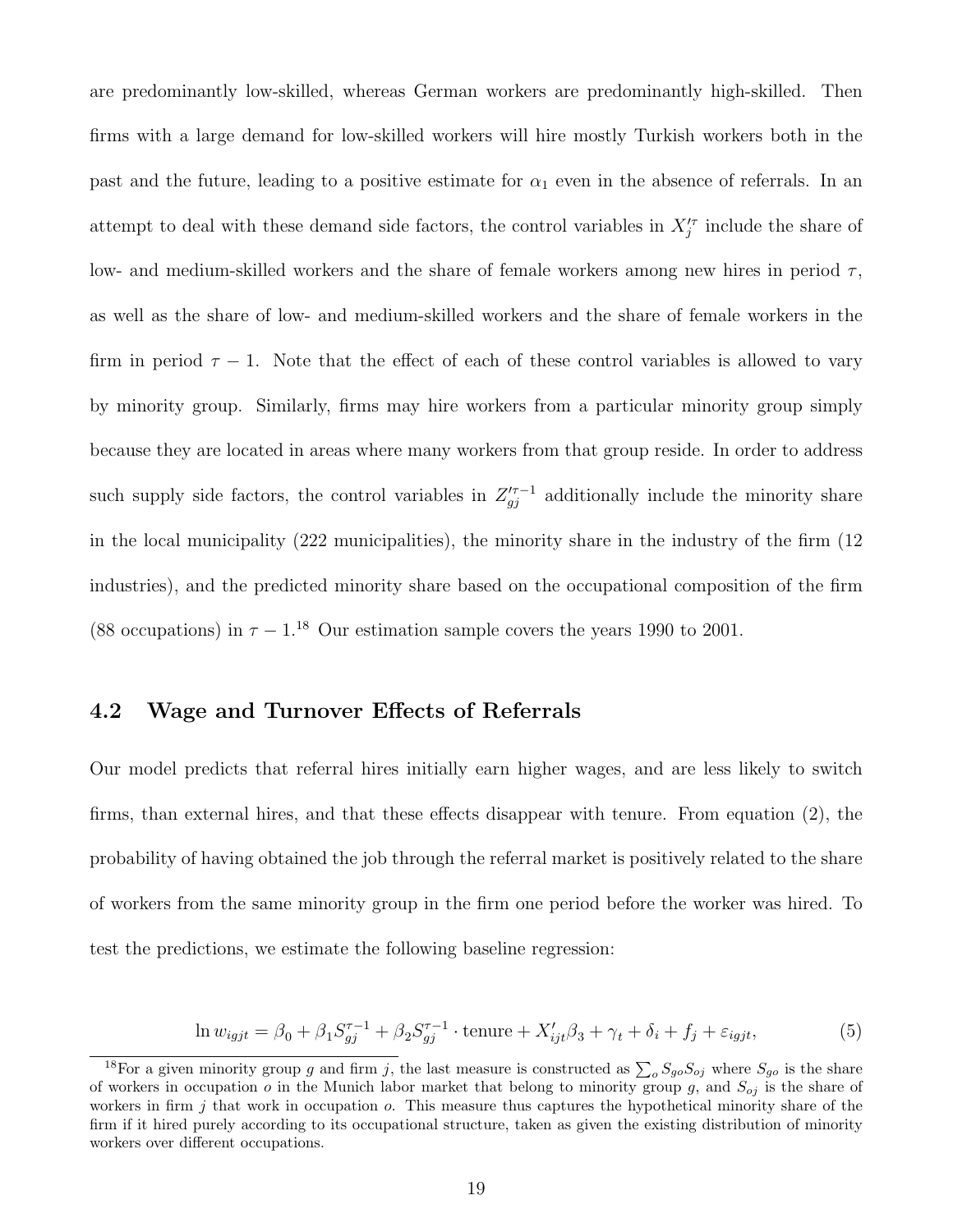where  $\ln w_{ijt}$  is the log daily wage (or an indicator variable equal to 1 if the worker leaves the firm in  $t + 1$ ) of worker i belonging to minority group g in firm j in the current time period t.  $S_{qi}^{\tau-1}$ gj is the share of workers of the same minority group in the firm in  $\tau - 1$ , one period before the worker was hired. Notice the difference between the current time period, denoted by  $t$ , and the time period when the worker was hired, denoted by  $\tau$ .  $X_{ijt}$  is a vector of (possibly) worker-, firm-, and time-varying control variables (such as tenure),  $\gamma_t$ ,  $\delta_i$ , and  $f_j$  denote year, worker, and firm fixed effects, respectively, and  $\varepsilon_{igjt}$  is an i.i.d. error term.

The key parameters of interest are  $\beta_1$  and  $\beta_2$ , where  $\beta_1$  measures the impact of the share of workers from the same ethnic group at the time of the referral on the worker's log-wage or turnover decision in the first year of the employment relationship, while  $\beta_2$  measures how this impact varies with tenure in the firm. From our model, we expect  $\beta_1 > 0$  and  $\beta_2 < 0$  in the wage regression, and  $\beta_1<0$  and  $\beta_2>0$  in the turnover regression.

Minority workers may systematically sort into firms with a higher share of workers of the same ethnic group, leading to biased estimates of  $\beta_1$  and  $\beta_2$ . The inclusion of worker fixed effects  $\delta_i$ eliminates any bias due to the selection of workers of different abilities into firms with a low or high share of workers from the same minority group. Including fixed firm effects  $f_j$  accounts for low- or high-wage firms predominantly hiring from a particular minority group. Identification comes from workers moving between firms, and exploits, conditional on worker fixed effects and time-varying supply and demand variables, two sources of variation in  $S_{gj}^{\tau-1}$ : first, the share of workers from a particular minority group may change over time within the firm, and second, in a given hiring year, the firm may employ different minority groups at varying proportions. As a robustness check, we also report estimates that include firm-year of hire fixed effects  $(f_j^{\tau})$ , and only use the latter source of variation.

Estimating fixed worker and firm effects in large samples as ours is computationally intensive,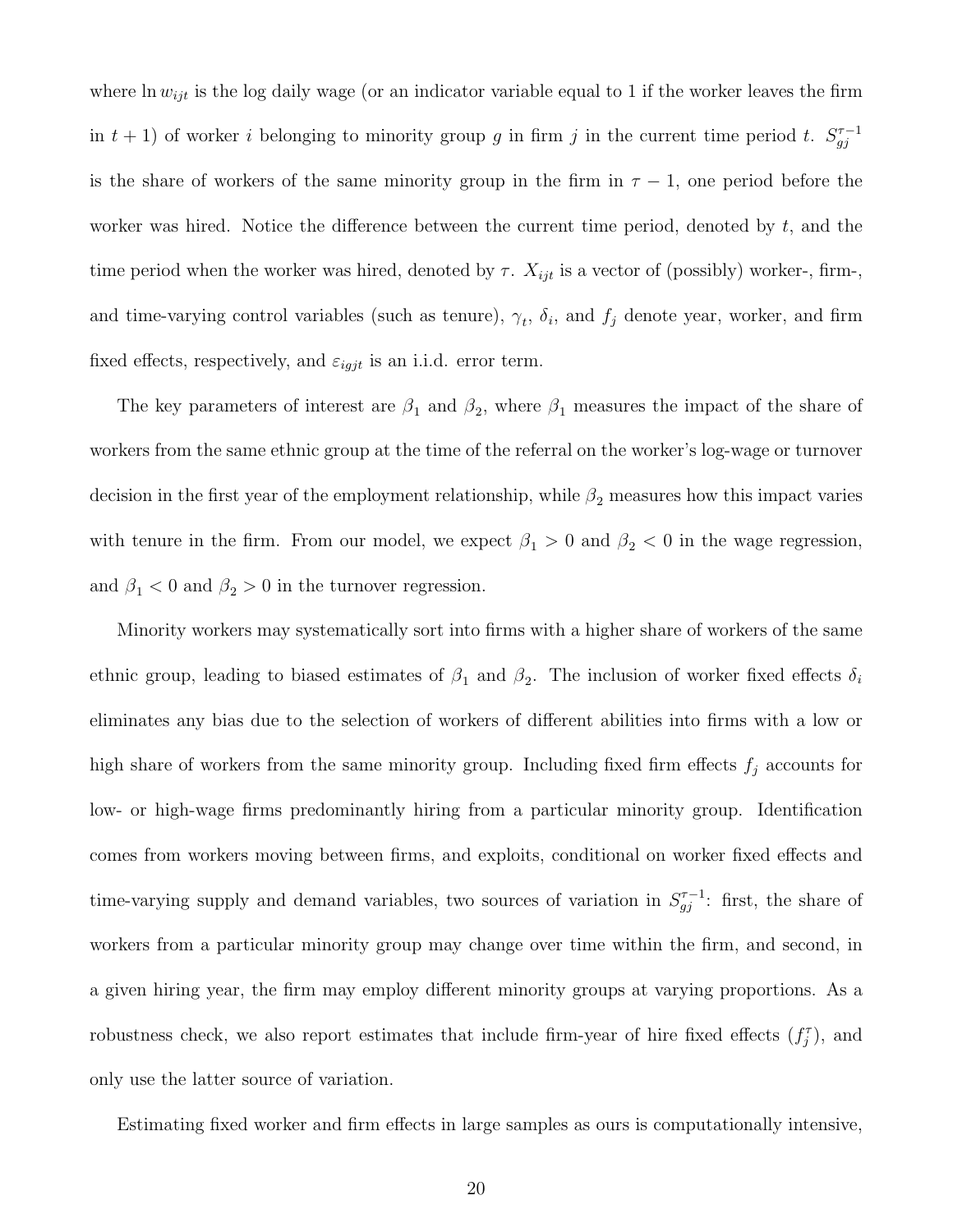which has prompted Abowd et al. (1999) to rely on approximate solutions. We instead employ the algorithm proposed by Abowd et al. (2002) that calculates the exact solution of equation (5).<sup>19</sup> This procedure does not yield standard errors. We obtain these via bootstrapping with 30 repetitions.

When estimating (5), we pool all workers, including Germans, in our sample, and interact all variables in (5) with a dummy variable indicating whether the worker is from a minority group. Including Germans in the estimation sample implies that both ethnic minority and German workers are used to estimate the fixed firm effects, leading to more precise estimates.

Our estimation sample covers the years 1990 to 2001. In order to ensure that we observe the share of workers from the same minority group one period before the worker is hired, we restrict the sample to workers who joined their firm after 1980, the first year available in the data, and whose firm already existed in the year before the worker was hired.<sup>20</sup> We further restrict the sample to low- and medium-skilled workers because of wage censoring. This affects about 50% of the high-skilled, but less than  $8\%$  of the medium-skilled and  $3\%$  of the low-skilled.<sup>21</sup> Our share variable refers to all workers in the firm, and is computed before these sample restrictions are imposed. To define workers from the same minority group, we use the finest classification in the data (for instance, the workers belonging to the same minority group as a French worker are other French workers, and not other West Europeans).

<sup>&</sup>lt;sup>19</sup>The algorithm is based on the iterative conjugate gradient method and exploits that, due to the large number of dummy variables, the design matrix is sparse.

 $20$ We include all workers who joined their firm after 1980 in the sample but let our estimation only cover the period 1990 to 2001 to maintain a representative sample with respect to firm tenure. The lagged minority shares, however, are calculated using the whole population of workers.

<sup>21</sup>We drop these censored observations from the sample.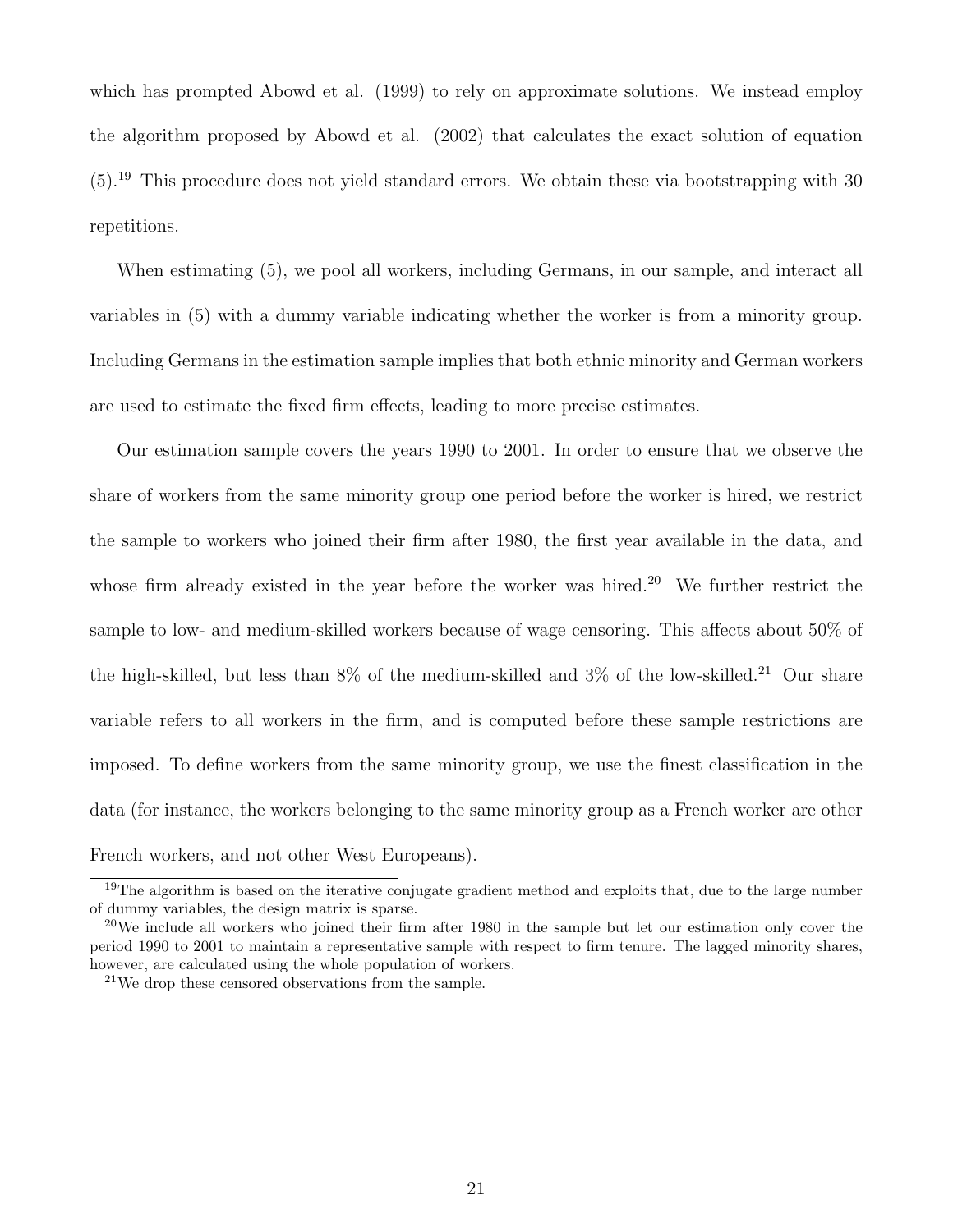## 5 Results

We begin with testing the first implication of our model regarding the persistence in the share of minority workers across firms (Section 5.1). We then turn to the turnover and wage effects of referrals (Section 5.2). We finally discuss alternative explanations for our findings, focusing on productivity spillover effects and statistical discrimination (Section 5.3).

## 5.1 Referrals and Hiring

We report our baseline results in Panel A of Table 2, based on equation  $(4)$  described in Section 4.1. In column  $(1)$ , we control only for minority group specific year fixed effects, a specification that arises directly from the theoretical model and equation (3). The results indicate that an increase in the existing share of workers from a particular minority group in the firm by 10 percentage points increases the share of minority worker from that group among all new hires in the firm by 5.7 percentage points. We report our preferred estimate in column (2), were we add our extensive set of demand and supply side variables. This reduces the estimated effect only slightly, from 5.7 to 5.0 percentage points. This estimate suggests that among minority workers, around 50% obtain their job through a referral.

For robustness, we include a full set of firm-minority fixed effects in column (3) and estimate the model by taking first differences. As suggested by Arellano and Bond (1991), we instrument the lagged change in the minority group share in a firm with the two period lagged level of the minority share. While this reduces the resulting coefficient to 0.316, the existing share of workers from a particular minority group remains a strong determinant of the firm's hiring behavior.

In Panels B and C of Table 2, we report results separately by education and age, controlling for the same set of variables as in column (2) of Panel A. We find that the impact of the existing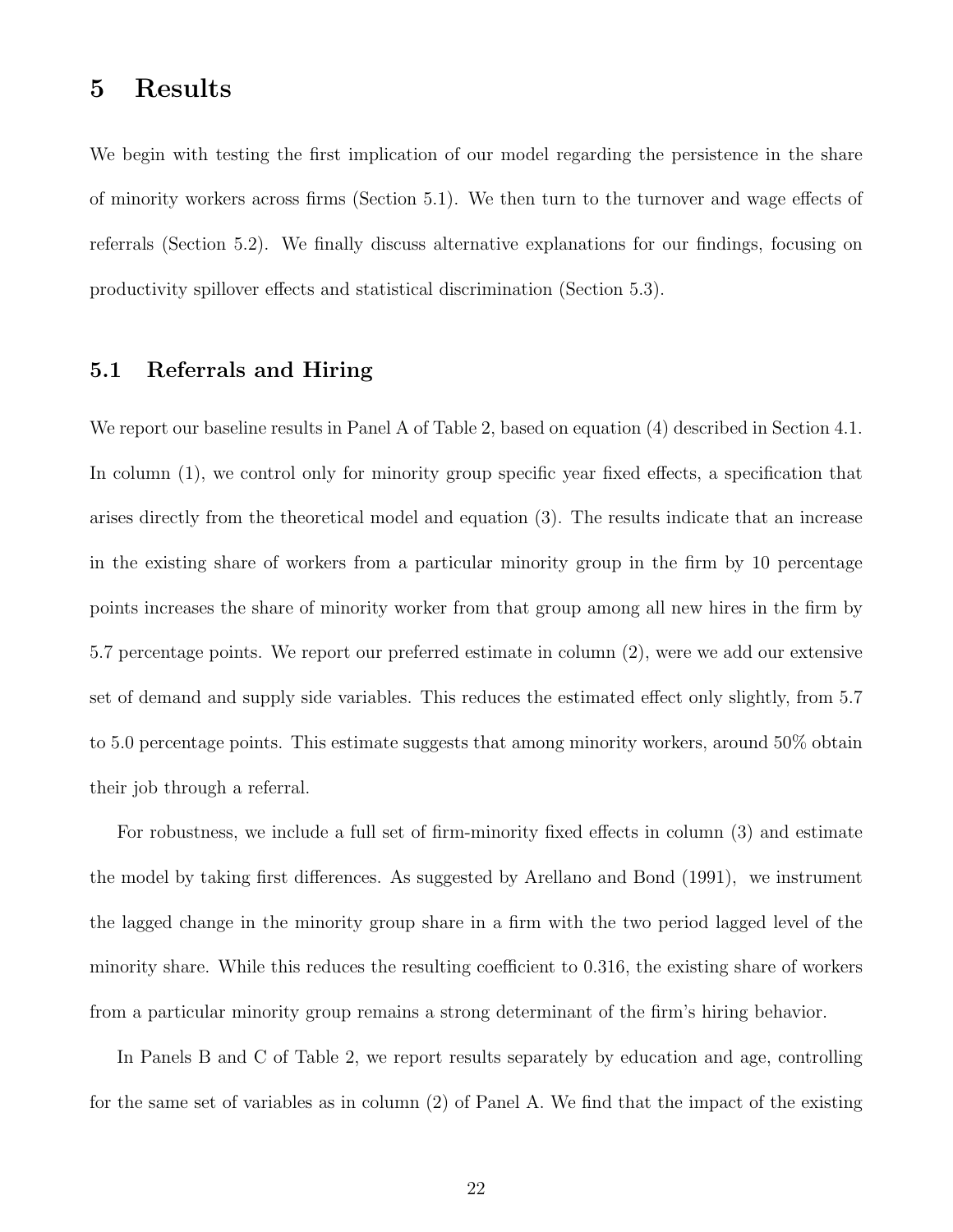share of workers from a particular minority group in the firm on the share of minority workers from the same group among all new hires declines with the education level of the hire, from 0.644 for the low-skilled to 0.103 for the high-skilled. This is consistent with existing evidence that low-skilled workers are more likely to rely on friends and relatives in their job search process than high-skilled workers (see, for example, Borjas, 1998, Ioannides and Datcher Loury, 2004, and Wahba and Zenou, 2005). We find no significant differences by age.

We display the main findings based on the specification that includes the entire set of control variables (compare Table 2, Panel A, column (2)) for the three other metropolitan areas in Table A.1. In all of these labor markets, the impact of the share of workers from the same minority group in the firm in the previous period on the probability that a minority worker from that group is hired is similar in magnitude.

Our model further predicts that firms with a larger than average share of a particular minority group keep hiring minority workers from that group, and not from other groups. We investigate this by estimating a multinomial logit model on a sample of newly hired minority workers. We include the share of each of the five minority groups in the firm in the previous period as regressors, and additionally control for the education and gender of the new hire, the lagged shares of workers with low and medium education in the firm, the lagged share of women in the firm, and year, district, industry, and occupation fixed effects.<sup>22</sup> Results are presented in Table 3 where we report marginal effects, evaluated at variable means. As predicted by our model, the share of workers from a particular minority group in the firm increases the probability that a worker from the same minority group will be hired (diagonal entries), and typically reduces the probability that a worker from other minority groups will be employed (off-diagonal entries). For instance, conditional on the firm hiring a minority worker from one of the five largest groups, an increase in the share of

<sup>22</sup>For computational reasons it is not possible to control for all 222 municipalities in the multinomial logit estimation. Instead we move one level up and include 10 district fixed effects.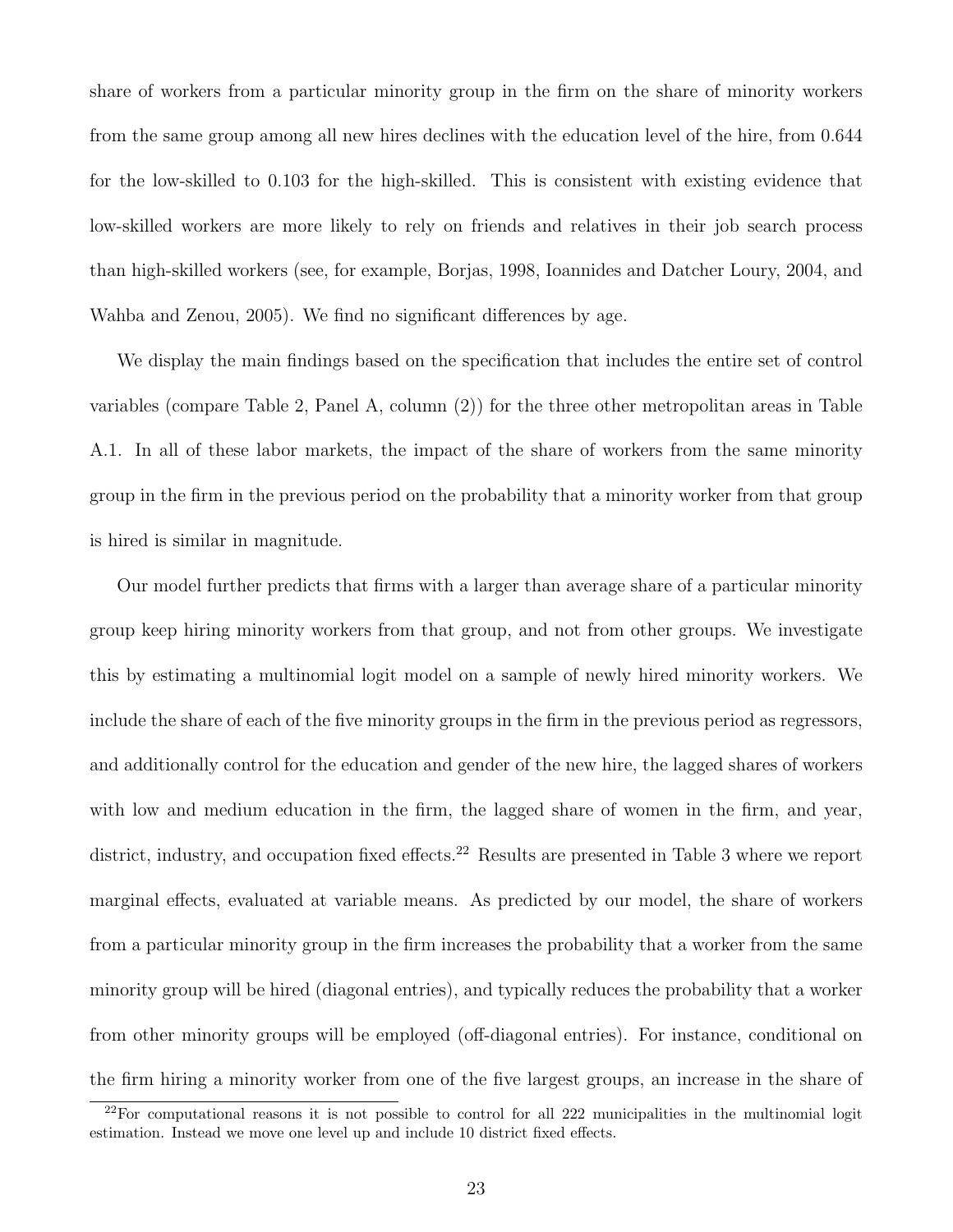Turkish workers in the firm by 1 percentage point increases the firm's probability of recruiting a Turkish worker by 0.9 percentage points, and reduces the firm's probability of employing an Italian worker by 0.2 percentage points.

## 5.2 Turnover and Wage Effects of Referrals

Next, we turn to the wage and turnover implications of our model. A higher share of minority workers from the same group in the firm one period before the worker was hired should increase wages, and lower turnover, of minority workers, in particular at the beginning of the employment relationship. These effects should subsequently decline with tenure.

### 5.2.1 Baseline Results

We report our main results based on equation (5) in Table 4. In Panel A, we report the *overall* impact of the share of workers from the same minority group in the firm one year before the worker was hired ('own share') on wages and turnover decisions of minority workers (that is, without the tenure interaction in equation (5)). We start with OLS estimates and, in addition to the own share, only control for year fixed effects (column (1)). The estimate on the own share variable of -0.190 in the wage regression implies that, for a minority worker, a 10 percentage point increase (which roughly corresponds to an increase of half a standard deviation) in the share of workers from the same minority group in the firm in the year before the hire took place is associated with a wage decrease of 1.90%. Including a full set of control variables<sup>23</sup> reduces this parameter estimate in magnitude to  $-0.068$  (column  $(2)$ ).<sup>24</sup>

The significant reduction in our parameter estimate due to the inclusion of control variables

<sup>&</sup>lt;sup>23</sup>These covariates are: the log of the firm size, industry dummies, 5 firm tenure categories (0 years, 1-2 years, 3-4 years, 5-9 years,  $\geq$ 10 years), age, age squared, education dummies and a gender indicator.

<sup>&</sup>lt;sup>24</sup>Hellerstein and Neumark (2003) and Åslund and Nordström Skans (2009b) report similar findings for minority groups in the U.S. and Sweden, respectively. Note, however, that these studies refer to the current, as opposed to the initial, share of co-workers from the same minority group.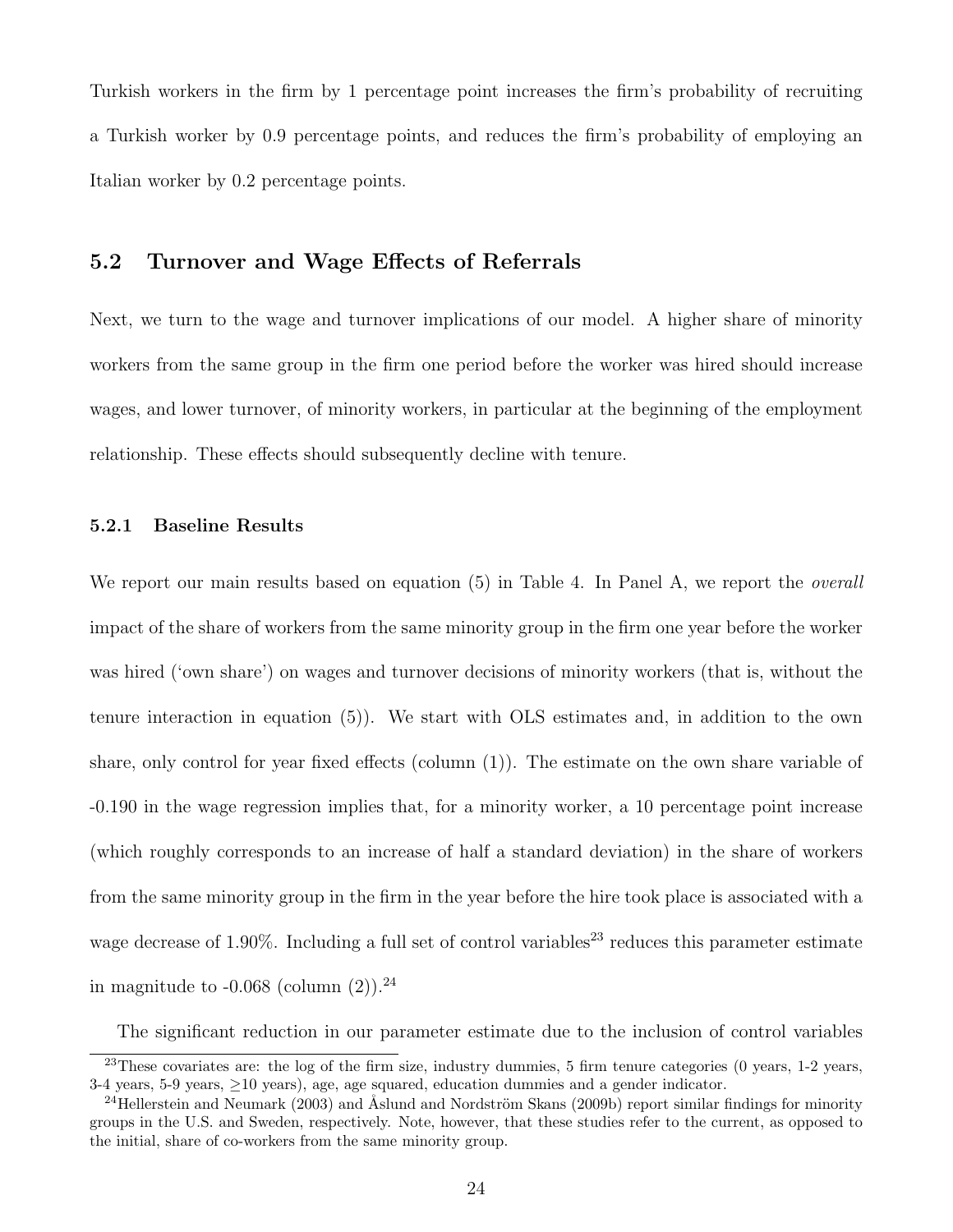suggests that the sorting of workers into firms is important, and that OLS estimates are therefore biased. Indeed, controlling for worker fixed effects in column (3) leads to a substantial further reduction in the magnitude of the estimated parameter. The impact of the share of workers from the same ethnic group on wages, however, remains negative. It turns positive if we include a full set of fixed firm effects instead of the fixed worker effects (column (4)). As described in Section 4.2, our preferred final specification includes both worker and firm fixed effects and is shown in column (5). The estimate implies that an increase in the share of workers from the same minority group in the firm at the time of the referral by 10 percentage points increases the wage of minority workers by 0.42%.

Turning to the turnover regressions, the OLS results in columns (1) and (2) show that a higher share of workers from the same minority group in the firm one year before the hire took place significantly increases the probability that a minority worker leaves the firm. However, once we control for both worker and firm fixed effects, this changes: an increase in the own share by 10 percentage points now reduces the probability of leaving the firm by 0.23 percentage points. This effect is, however, statistically significant only at the 10% level.

According to our model, the wage gains due to an increase in the share of workers from the same minority group in the firm one year before the worker was hired should be concentrated at the beginning of the employment relationship and decline with tenure. Similarly, a higher own share should reduce the probability to switch firms initially, but less and less so with tenure. We confirm these predictions in Panel B of Table 4, where we include an interaction term between the own share and tenure as an additional regressor. Focusing on the specification that includes both fixed firm and worker effects (column (5)), an increase in the own share by 10 percentage points raises wages by 0.70%, and reduces turnover by 0.41 percentage points, at the beginning of the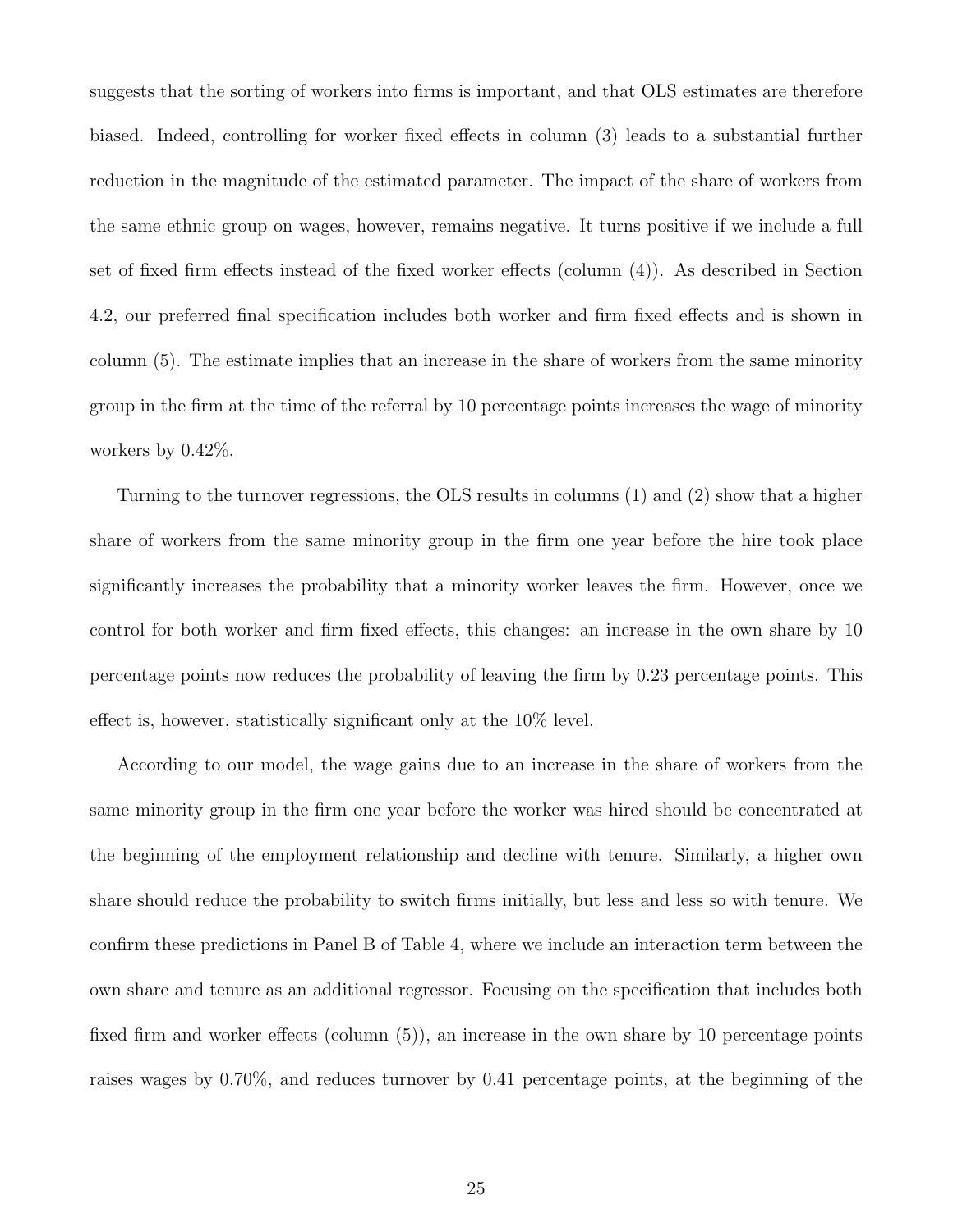employment relationships. Both effects rapidly decrease with tenure.<sup>25</sup>.

In Panel C of Table 4, we investigate this issue in a slightly different manner. Here, we allow the impact of the own share to vary between a worker's first year at the firm and a worker's subsequent years at the firm. The mean wage in subsequent years is a weighted average of the mean wage of workers whose productivity has not been revealed yet, and the mean wage of workers whose productivity is known and who have decided to stay with the firm, where a greater weight is given to the latter if the learning rate  $(\alpha)$  is higher (see equation (A-12) in Appendix A.5). As predicted by our model, we find that once we include firm and worker fixed effects, a 10 percentage point increase in the initial share of workers of the own type raises wages in the first year by 0.68%, compared to only 0.10% in subsequent years. We find a similar pattern for turnover: a 10 percentage point increase in the own share lowers turnover in the first year by 0.64 percentage points, and actually increases turnover in subsequent years.

What about the magnitude of these findings? To assess this, one needs to know by how much an increase in the initial share of workers from the same minority group raises the probability of a referral hire. From our model (equation (2)), Pr(Referral|Hire=Minority) =  $\frac{S_{\text{min}}^{\tau-1}}{S_{\text{min}}^{\tau-1}}$  $\frac{S_{\text{Min}j}}{S_{\text{Min}j}^{\tau-1} + S_{a}^{\frac{b}{a}}},$  where  $a = u \Pr(m > m_R^*)$  and  $b = (1 - u)\lambda_F^E \Pr(m > m_E^*)$ . From Table 2 and equation (4), we obtain  $\alpha_1 = \frac{a}{a+b} = 0.498$ , so that  $\frac{b}{a} = \frac{1-\alpha_1}{\alpha_1}$  $\frac{-\alpha_1}{\alpha_1} = 1.008$ . Evaluated at the median minority share in the firm prior to the hire,  $\tilde{S}_{gj}^{\tau-1} = 2.9\%$ , and the median share of minority workers in the population,  $\tilde{S}_g = 1.3\%$ , a 10 percentage point increase in the share of minority workers from the same group in the firm in the year before the hire corresponds to an increase in the probability of having obtained the job through a referral by 21.9 percentage points. Consequently, assuming linearity, a referral increases wages in a worker's first year (subsequent years) at the firm by  $3.1\%$  (0.5%),

<sup>&</sup>lt;sup>25</sup>The wage estimate implies that after  $3 \frac{1}{3}$  years, the effect should become negative. This is a consequence of the linear specification imposed on the interaction term. Average firm tenure in the data is only 3.1 years, so that the average worker hired through a referral does not experience much of a wage penalty at the end of his employment relationship.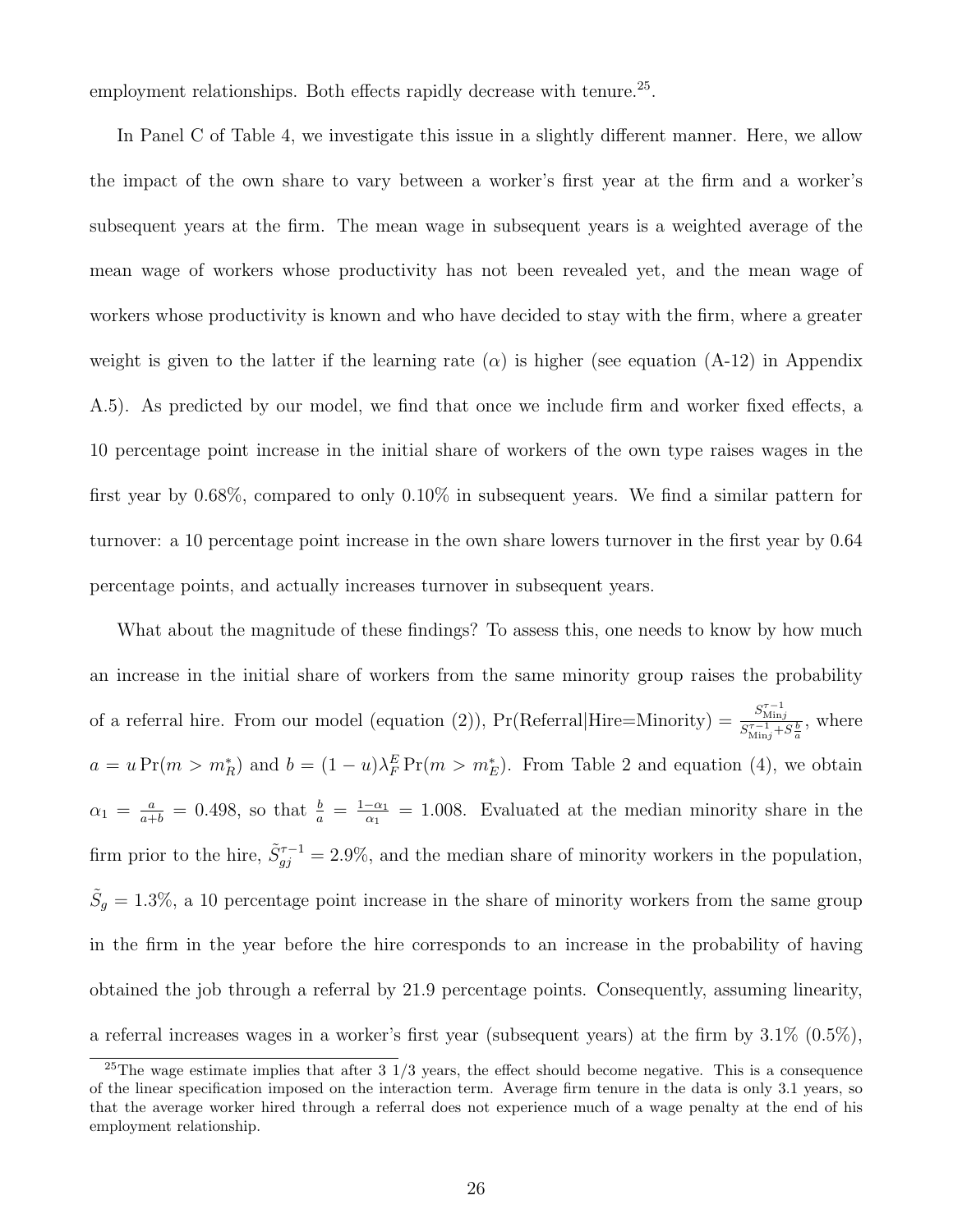and lowers turnover in the first year by 2.9 percentage points. In order to put the wage effect into perspective, Dustmann and Meghir (2005) find that for medium-skilled workers, the return to experience beyond the 4th year in the labor market is 1.5%, while the return to firm tenure is about 2%.

We display findings for the three other metropolitan areas in Table A.2. In all these labor markets, the impact of the share of workers from the same minority group in the firm at the time of the referral on wages and turnover is similar in magnitude.

#### 5.2.2 Robustness Checks

We perform a number of robustness checks in Table 5, focusing on the wage regressions that allow the impact of the share of workers from the same minority group at the time of the referral to differ between the first year at a firm and subsequent years. For comparison, column (1) shows our baseline estimate from Table 4, Panel C, column (5), where we condition on fixed worker and fixed firm effects.

In column (2), we include firm-year of hire fixed effects instead of firm fixed effects, thereby allowing for firm-specific time shocks. Identification is now coming from firms employing different minority groups at varying proportions in a given year. The estimates increase somewhat in magnitude. In column (3), we only consider the five main minority groups (the same as in Tables 2 and 3), and allow all control variables to have a different effect for each minority group.<sup>26</sup> Again, results are similar to our baseline findings. To control for potential supply side factors, we add in column (4) the share of minority workers from the same group in the industry and municipality one year before the hire as additional controls. Like the corresponding share at the firm level, their effect is allowed to vary between a worker's first year at the firm and a worker's subsequent

 $^{26}$ For computational reasons, this is impossible if we include all 203 minority groups.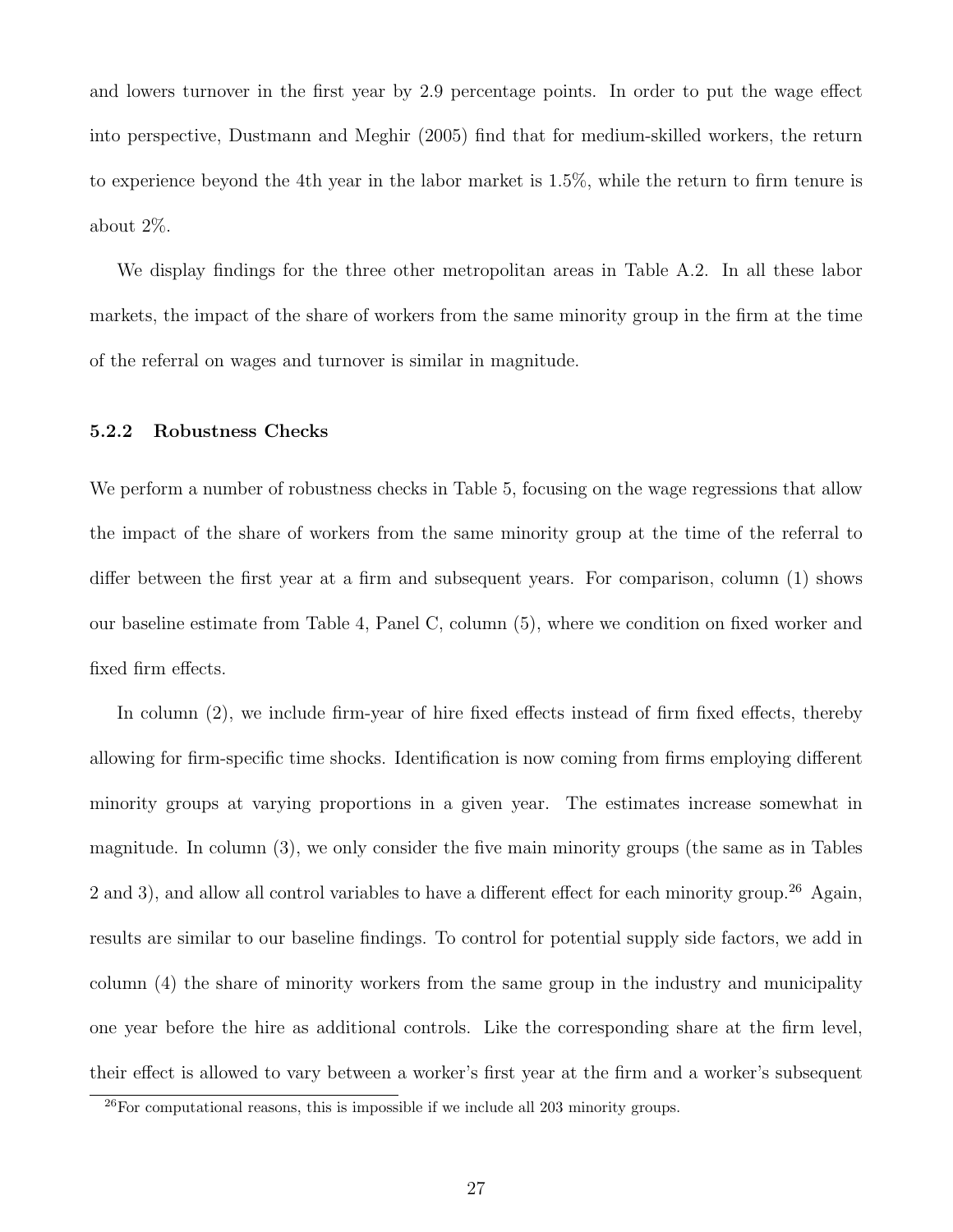years at the firm. Our overall conclusions are unchanged.

Our baseline specification includes Germans in the estimation sample (see Section 4.2), and therefore restricts the fixed firm effect to be the same for the minority and German population. In column (5), we estimate equation (5) for minorities only and therefore allow for a minority-specific fixed firm effect. The share of workers from the same minority group in the firm continues to have a positive effect on wages of minority workers who have just entered the firm. In column (6) we restrict the sample further to minority workers from Germany's guestworker countries Turkey, Greece, Italy, Former Yugoslavia, Spain and Portugal. These workers form a fairly homogenous group: they entered Germany around the same time in the 1960s, and are predominantly lowskilled (see Table 1). Results are similar to those in column (4).

Finally, in column (7) we include the squared share of workers from the same minority group in the firm at the time of the referral as an additional regressor. This is motivated by equation (2) which says that the probability of having obtained the job through a referral is concave in the own share. In line with this, we find that the impact of the share of workers of the own type is strongly non-linear. This specification implies that, evaluated at the median share of 2.9%, a 10 percentage point increase in the share variable raises wages in the first year by 1.25%, which is almost twice as large as our baseline estimate of 0.68%.

#### 5.2.3 Heterogeneous Effects

Next, we investigate whether the impact of the share of workers from the same minority group in the firm one year before the worker was hired on wages of minority workers varies across subgroups of workers. In Panel A of Table 6, we distinguish between 'young' (less or equal to 30) and 'old' (older than 30) workers, as well as between low- and medium-skilled workers. Otherwise, the specification is the same as in our baseline (Table 4, Panel C, column (5)). We find that the share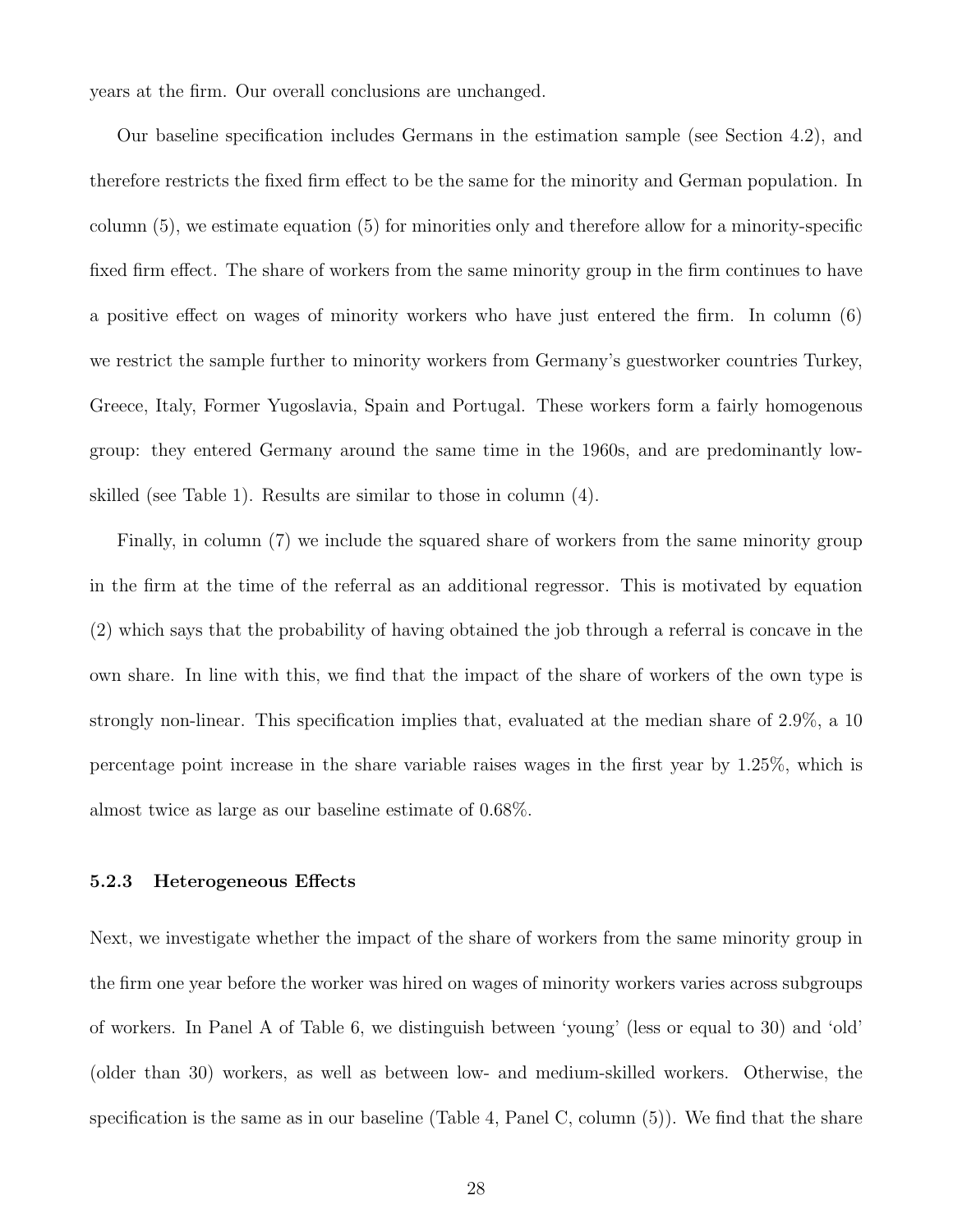of workers from the same minority group in the firm at the time of the referral increases wages of minority workers at the beginning of the employment relationship only among the young and among the low-skilled.

One reason for why the wage effect is particularly pronounced for the low-skilled could be a higher variance of the match-specific productivity,  $\sigma_{\mu_{\text{low}}}^2 > \sigma_{\mu_{\text{medium}}}^2$ , implying that referrals are particularly valuable for the low-skilled.<sup>27</sup> There is some empirical support for this inequality: Adda et al. (2009) find that in Germany, the match quality distribution is more dispersed for the low- than for the medium-skilled.

One explanation for the large wage gains of the young could be that the match quality of young workers is less certain than the match quality of older workers  $(\sigma_{E_{\text{young}}}^2 > \sigma_{E_{\text{old}}}^2)$ , but that this uncertainty can be fully reduced when hiring takes place through a referral  $(\sigma_{R_{\text{young}}}^2 = \sigma_{R_{\text{old}}}^2)$ . Again, this inequality implies that referrals are particularly valuable for young workers, as they lead to a larger reduction in uncertainty. In line with this reasoning, research by, for instance, Farber and Gibbons (1996) and Altonji and Pierret (2001) highlights that productivity is particularly uncertain for young workers who have just entered the labor market.

One might also argue that a referral from a high-skilled employee is more beneficial than that of a low-skilled one, leading to a larger reduction in the noise of the productivity signal,  $\sigma_{R_{high-skilled}}^2 < \sigma_{R_{low-skilled}}^2 < \sigma_E^2$ . To investigate this, we test in Panel B of Table 6 whether the wage effects are larger if the workers from the same minority group are better educated, by including the interaction between the share of workers from the same group as the worker himself at the time of the referral and the quality (measured by years of education) of these workers as additional regressors in equation (5). The coefficients on the share variables now refer to the

<sup>&</sup>lt;sup>27</sup>To see this, note that the variance of the match quality after signal  $\hat{y}$  is observed is  $V(y|\hat{y}) = \frac{\sigma_{\mu}^2 \sigma_{i}^2}{\sigma_{\mu}^2 + \sigma_{i}^2}$ ,  $i = R, E$ . Hence,  $\frac{d^2V(y|\hat{y})}{d\sigma^2_{\mu}d\sigma^2_{i}}>0$ . Hence, even if  $\sigma^2_{R_{\text{low}}} = \sigma^2_{R_{\text{medium}}}, \sigma^2_{\mu_{\text{low}}} > \sigma^2_{\mu_{\text{medium}}}$  implies a greater reduction in noise due to referrals.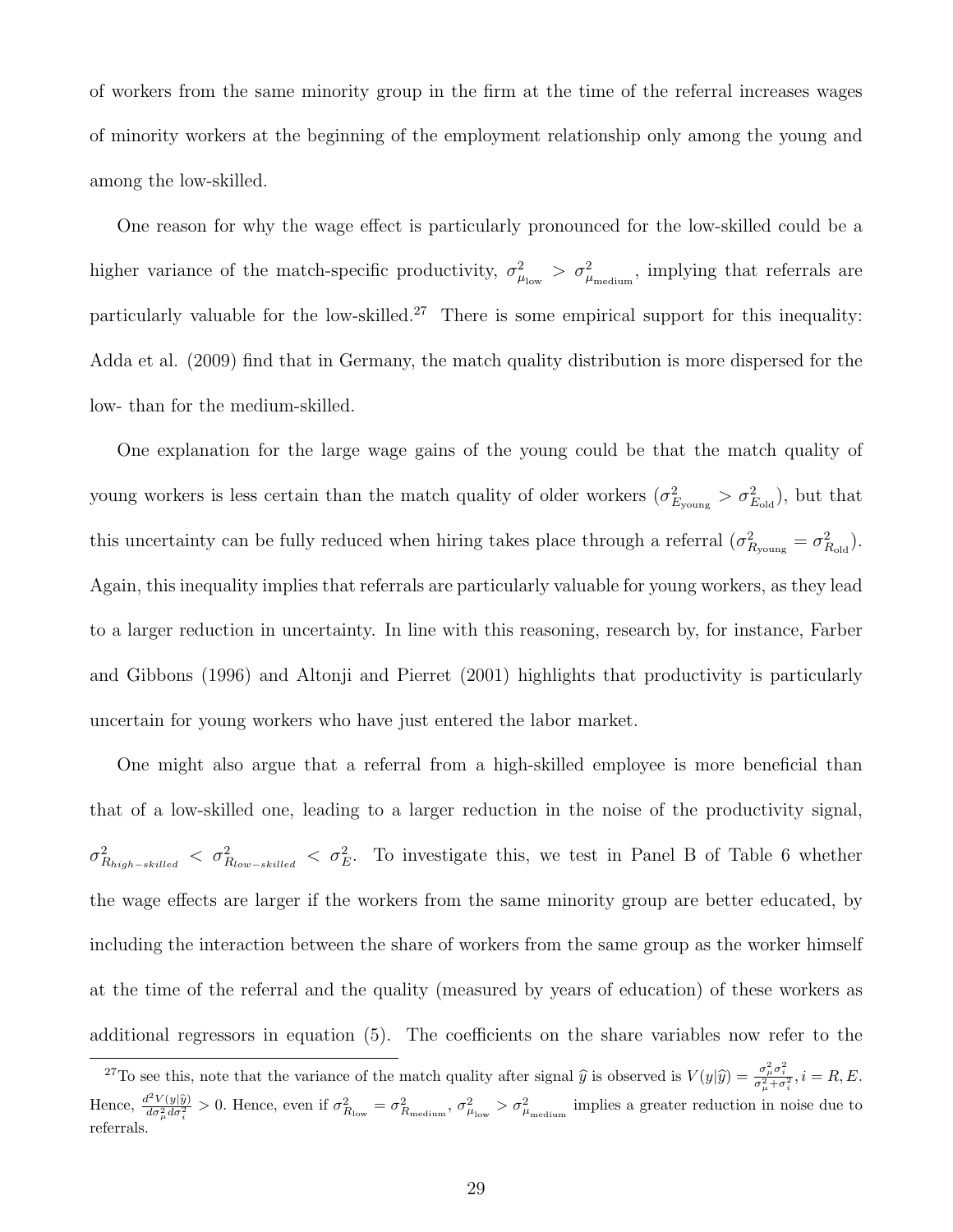case when workers are of average quality of minority workers.<sup>28</sup> When only firm fixed effects are included, the impact of the share of workers from the same minority group in the firm one year before the worker was hired on wages is larger if the workers who made the referral are better educated, both in the first and in subsequent years at the firm. However, once we also include worker fixed effects, the coefficients on the interaction terms go down and are no longer statistically significant.

## 5.3 Alternative Explanations

These findings are supportive of our referral model in which employees provide their employers with information about potential job market candidates that they otherwise would not have. In this section, we discuss two potential alternative explanations for our findings, productivity spillover effects and statistical discrimination.

#### 5.3.1 Productivity Spillover Effects

According to a model of productivity spillover effects, minority workers are more productive if they work with employees from their own group than if they work with workers from other minority groups or with natives. An important reason why this may be the case is that individuals from the same ethnic group share the same culture and language.<sup>29</sup> Such a model can explain why firms with a high share of a specific minority group in the past continue to hire from this group in the future (Table 2 and Table 3). Productivity spillover effects can also account for our findings

<sup>&</sup>lt;sup>28</sup>That is, we subtract the mean years of education of minority workers from the mean years of education of the workers from the same group as the new hire that are working in the firm at the time of the referral. To compute years of education, we assume that low-, medium-, and high-skilled workers have 10, 13, and 18 years of education, respectively.

 $^{29}$ While such productivity spillover effects, or peer effects, have been extensively studied among pupils in schools, they have received relatively little attention among co-workers in firms. The research that does exist typically focuses on a particular industry (and often a particular firm within that industry). Examples include supermarket scanning (Mas and Moretti, 2009), fruit picking (Bandiera et al., 2005, 2007), and soccer (Ashworth and Heyndels, 2007).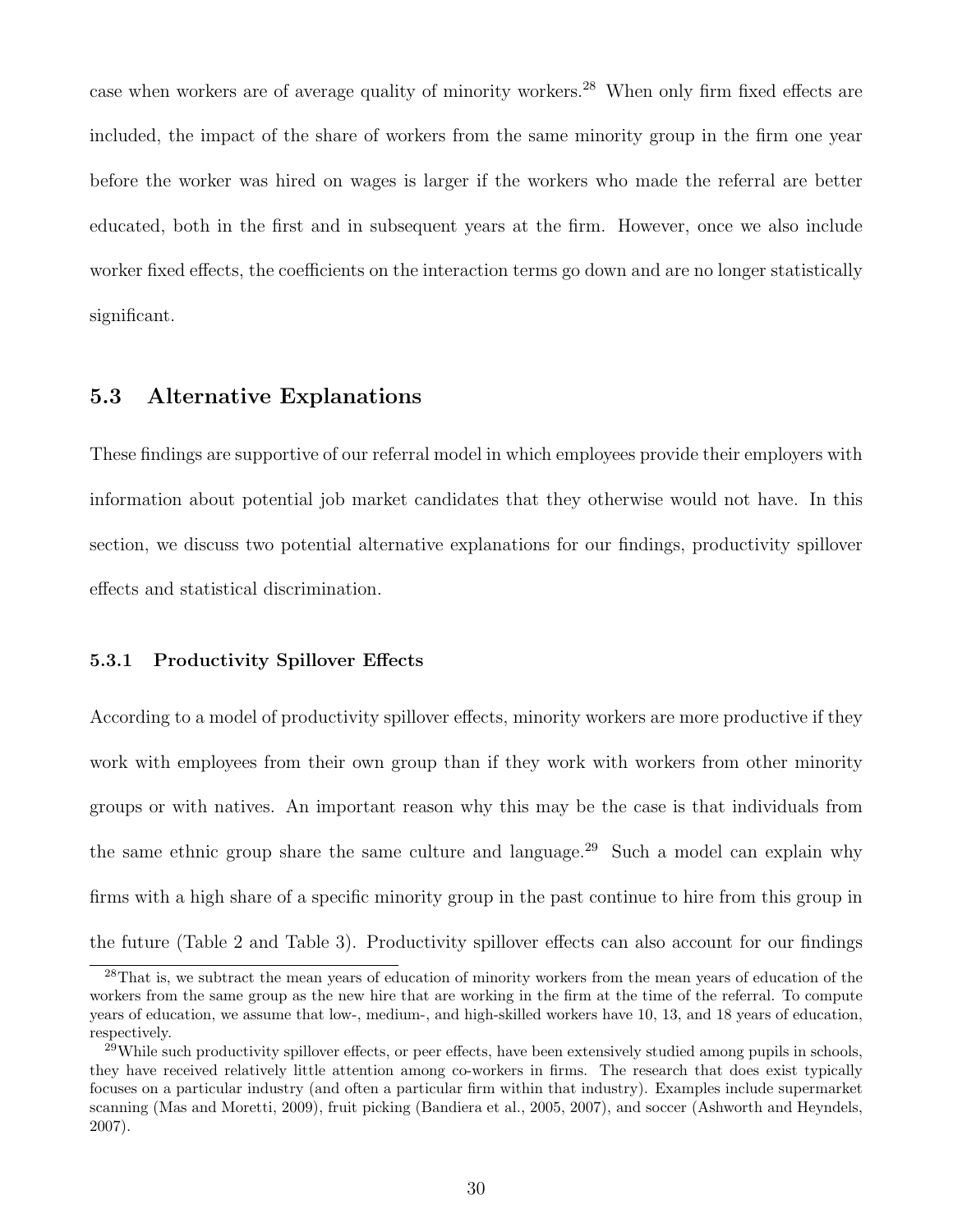that minority workers earn higher wages and have lower turnover rates in firms that employed a larger share of workers from their own type in the year before they were hired (Table 4, Panel A). They may even provide an explanation for why these wage and turnover effects decline with tenure (Table 4, Panels B and C) if the language skills of minority workers, and hence their ability to communicate with natives, improve with tenure in the firm.

According to this explanation, the share of Austrians in the firm one year before the worker was hired has little impact on wages and turnover behavior of Austrians, as these workers speak the same language and are culturally very similar to Germans. We, however, find that a 10 percentage point increase in the share of Austrians in the firm one year before the worker was hired increases wages of Austrians who have just entered the firm by 0.49% (Table 7, Panel A) – which is not much smaller in magnitude to, and not statistically different from, our baseline effects of 0.68% (Table 4, Panel C, column (5)). While this finding is difficult to reconcile with a model of productivity spillover effects, it follows from our model if Austrians and Germans belong to different networks. We therefore conclude that productivity spillover effects are not the main reason behind the persistent hiring of minority workers into the same workplaces and the positive wage and turnover effects.

#### 5.3.2 Statistical Discrimination

A second explanation that can account for some of our findings is a model of statistical discrimination. Suppose that firms which hired many workers from a particular minority group in the past are better able to assess the quality of job market candidates from that group than firms that never hired workers from that group before. Just like our model, this model implies that, due to the lower uncertainty, a higher share of workers from the own minority group raises wages and reduces turnover of newly hired minority workers, but these effects decline with tenure in the firm.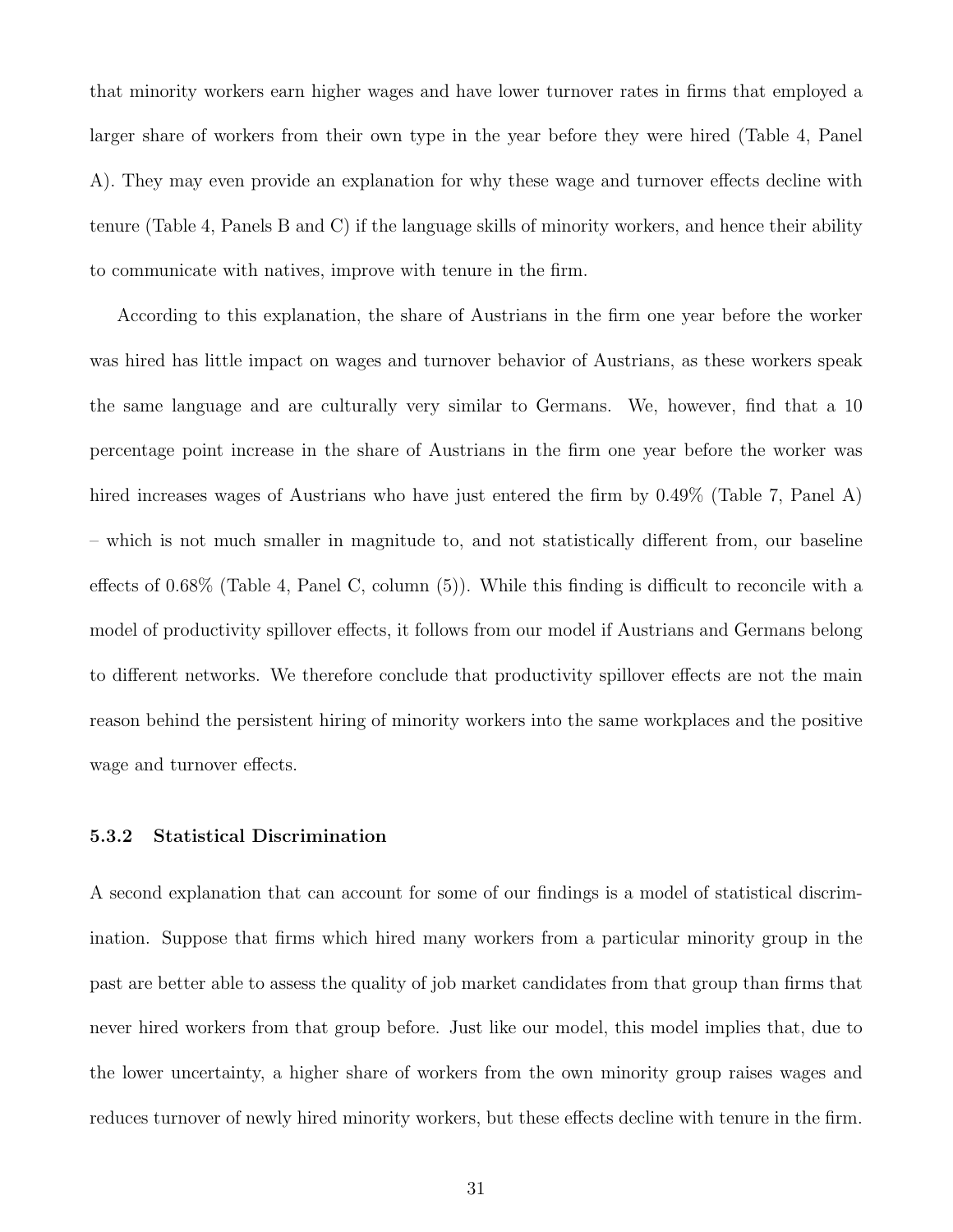Unlike in our model, where the informational advantage is due to referrals of network members, the informational advantage in this model is due to the firm's past hiring behavior.

In contrast to our network model, such a model of statistical discrimination cannot account for the persistent hiring of minority workers into the same workplaces (Tables 2 and 3). To see this, and to clearly distinguish the model of statistical discrimination from our network model, suppose that applications arrive at random in the model of statistical discrimination. A higher share of minority workers from a particular group will then *reduce* the probability that a worker from the same group is hired–as the firm will, due to the lower uncertainty, be choosier and turn down more applicants from that group. We, however, find the opposite.

The model of statistical discrimination may differ from our network model in another aspect. It is reasonable to assume that a firm who currently does not employ workers from a particular minority group (say from Turkey), but has done so in the past, is better able to assess the quality of applications from Turkish workers than a firm who has never hired Turkish workers in the past. Hence, according to a model of statistical discrimination, the share of workers from the own minority group in the past, say two years before the worker was hired, should increase entry wages, even conditional on the share one period before the worker was hired. In contrast, in our network model, the share lagged by two periods should have no impact on entry wages, conditional on the share lagged by one period, as only current employees are asked to make a referral. To distinguish between the two models, we therefore include the share of workers from the own group two periods before the worker was hired as an additional regressor (Table 7, Panel B).<sup>30</sup> The own share lagged by two periods hardly affects wages in the year of entry and subsequent years at the firm, and the coefficients are not statistically different from zero. Overall, these arguments highlight that networks, and not statistical discrimination, is the more likely explanation for our findings.

<sup>30</sup>We now exclude the first two years of a newly founded firm from the sample.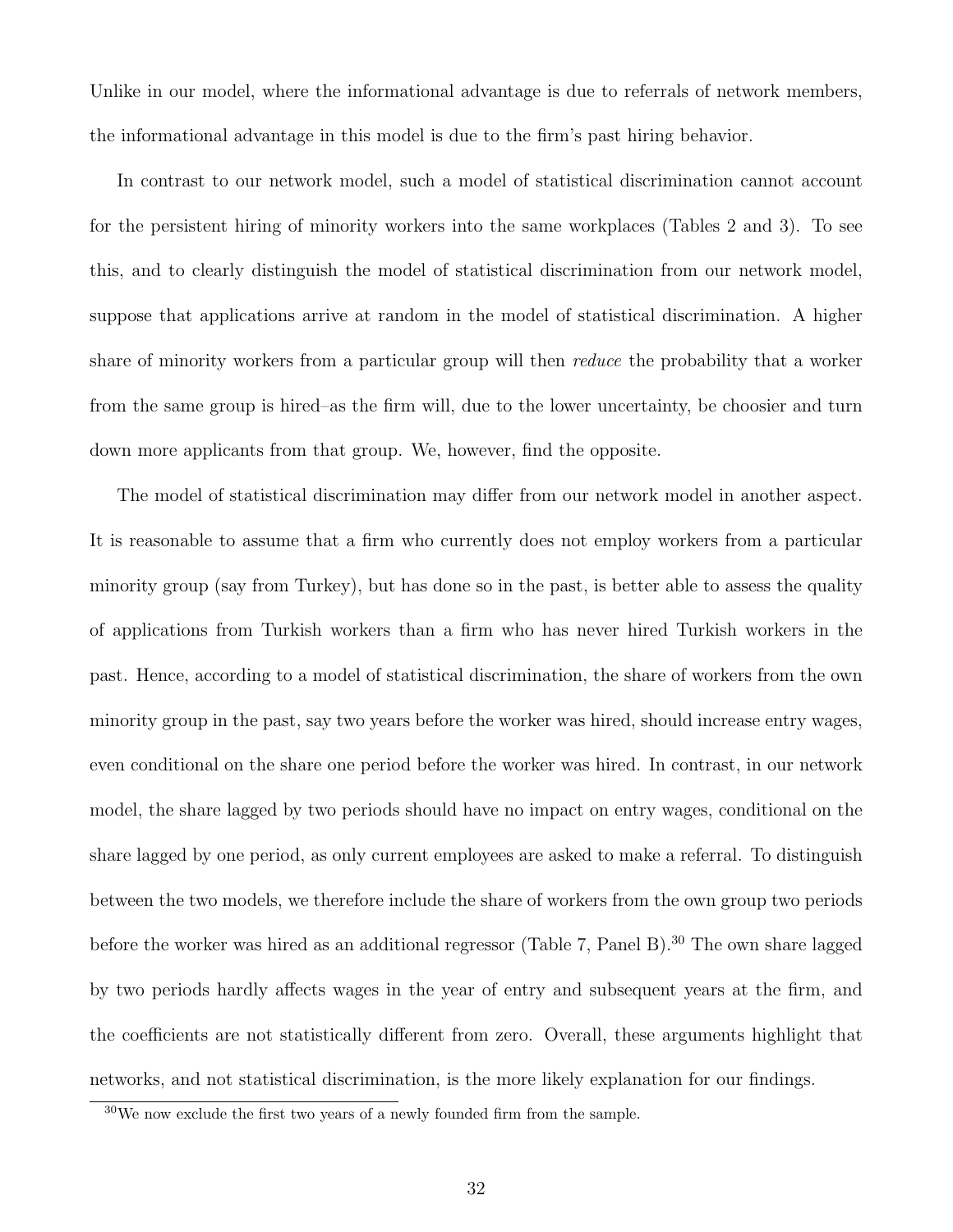## 6 The Welfare Gain of Referrals

Our baseline findings indicate that a 10 percentage point increase in the share of workers from the own minority group in the firm prior to the hire increases wages in a worker's first year at the firm by 0.68%, and by 0.10% in subsequent years (Table 4, Panel C, column (5)). Moreover, such a 10 percentage point increase implies that the worker is 21.9 percentage points more likely to have obtained his job through a referral. Hence, assuming linearity, a referral raises wages in a worker's first year at the firm by 3.1%, and wages in subsequent years by 0.5%.

What do these numbers imply about how much referrals reduce the uncertainty about the worker's productivity? And by how much do they increase welfare, through noise reduction and better matches? In addition to the noise of the productivity signal in the referral market,  $\sigma_R^2$ , the key parameter that governs the welfare gain of referrals is the learning rate,  $\alpha$ : information about the job market candidate prior to the hire is the more valuable the slower agents learn.

To illustrate the potential welfare gains due to referrals, we use the structure of our model to uncover these two parameters. We do that by matching two key data moments, the difference between the log wage of referral and external hires at the beginning of the employment relationship ( $\Delta \ln w_{Entry}^{Data} = 0.031$ ) and the difference between the log wage of referral and external hires in subsequent years of the employment relationship ( $\Delta \ln w_{Subsequent}^{Data} = 0.005$ ), to their model equivalents. The model equivalents  $\Delta \ln w_{Entry}^{Model}$  and  $\Delta \ln w_{Subsequent}^{Model}$  are given by equations (A-11) and (A-13) in Appendix A.5. Both are complicated functions of  $\alpha$  and  $\sigma_R^2$ . In our model, the lower  $\sigma_R^2$ (relative to  $\sigma_E^2$ ), the larger  $\Delta \ln w_{Entry}^{Model}$ . Moreover, the higher  $\alpha$ , the lower  $\Delta \ln w_{Subsequent}^{Model}$ .

We compute these model moments for a fine grid of values for  $\alpha$  and  $\sigma_R^2$ , for given values of the other parameters in our model. We then pick those values for  $\alpha$  and  $\sigma_R^2$  that minimize the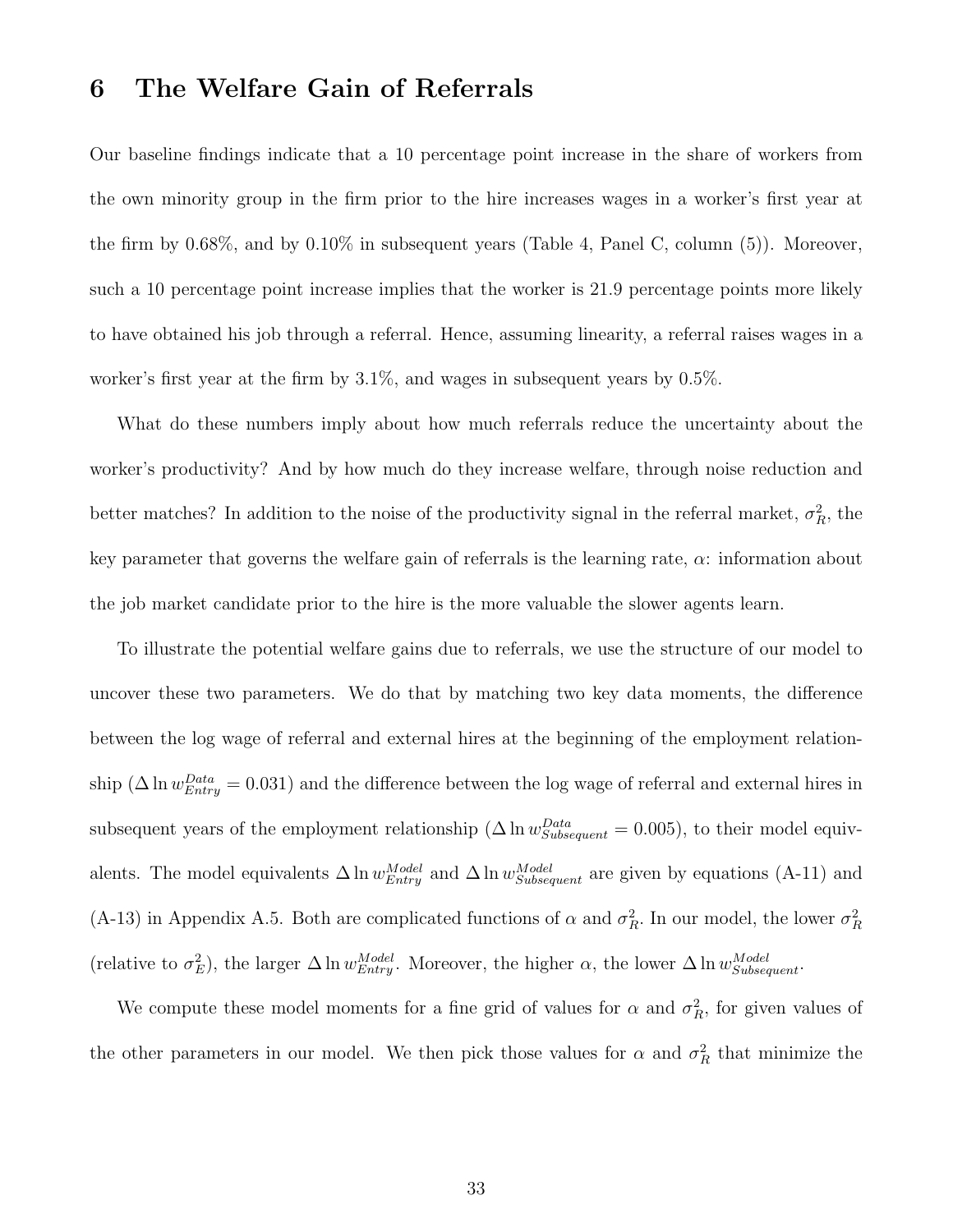sum of the squared distance between the model and the data moments:

$$
\min_{\alpha,\sigma_R^2} [(\Delta \ln w_{Subsequent}^{Model}(\alpha, \sigma_R^2) - \Delta \ln w_{Subsequent}^{Data})^2 + (\Delta \ln w_{Entry}^{Model}(\alpha, \sigma_R^2) - \Delta \ln w_{Entry}^{Data})^2].
$$

We describe the values of the other parameters as well as details of the calibration in Appendix A.5. Assuming a value of 0.5 for the bargaining power ( $\gamma$ ) of the workers, the results from the simulation of the model yield  $\sigma_R^2 = 0.56$  and  $\alpha = 0.48$ , implying that referrals reduce the uncertainty about the worker's productivity by 46.8% relative to the external market and that the true productivity of the worker is revealed with a  $48\%$  probability in any given period.<sup>31</sup>

To assess the welfare gain that arises from the noise reduction in the referral market and the better matches of the workers with their firms, we re-solve the model and calculate overall welfare, given by the value of unemployment, assuming that the uncertainty in the referral market is the same as in the external market,  $\sigma_R^2 = \sigma_E^2$ . Our findings suggest that welfare increases by 0.75% as a result of the better matches produced through the referral market. While these numbers have to be interpreted with caution, they do suggest that the welfare gains from noise reduction due to referrals may be substantial.

# 7 Summary and Conclusion

In this paper, we propose novel empirical implications of referral-based job search networks, which we derive from a theoretical search model that encompasses both uncertainty in the labor market and the possibility of hiring through formal channels or through the network. Using unique matched employer-employee social security data that cover all workers and firms in one large West

<sup>&</sup>lt;sup>31</sup>We also simulate the model using alternative values for the bargaining power of workers. For  $\gamma = 0.25$ , we find optimal values of  $\sigma_R^2 = 0.32$  and  $\alpha = 0.44$ ; for  $\gamma = 0.75$ , we find optimal values of  $\sigma_R^2 = 0.69$  and  $\alpha = 0.49$ . Among the three sets of results,  $\gamma = 0.75$  yields the best fit with our data moments.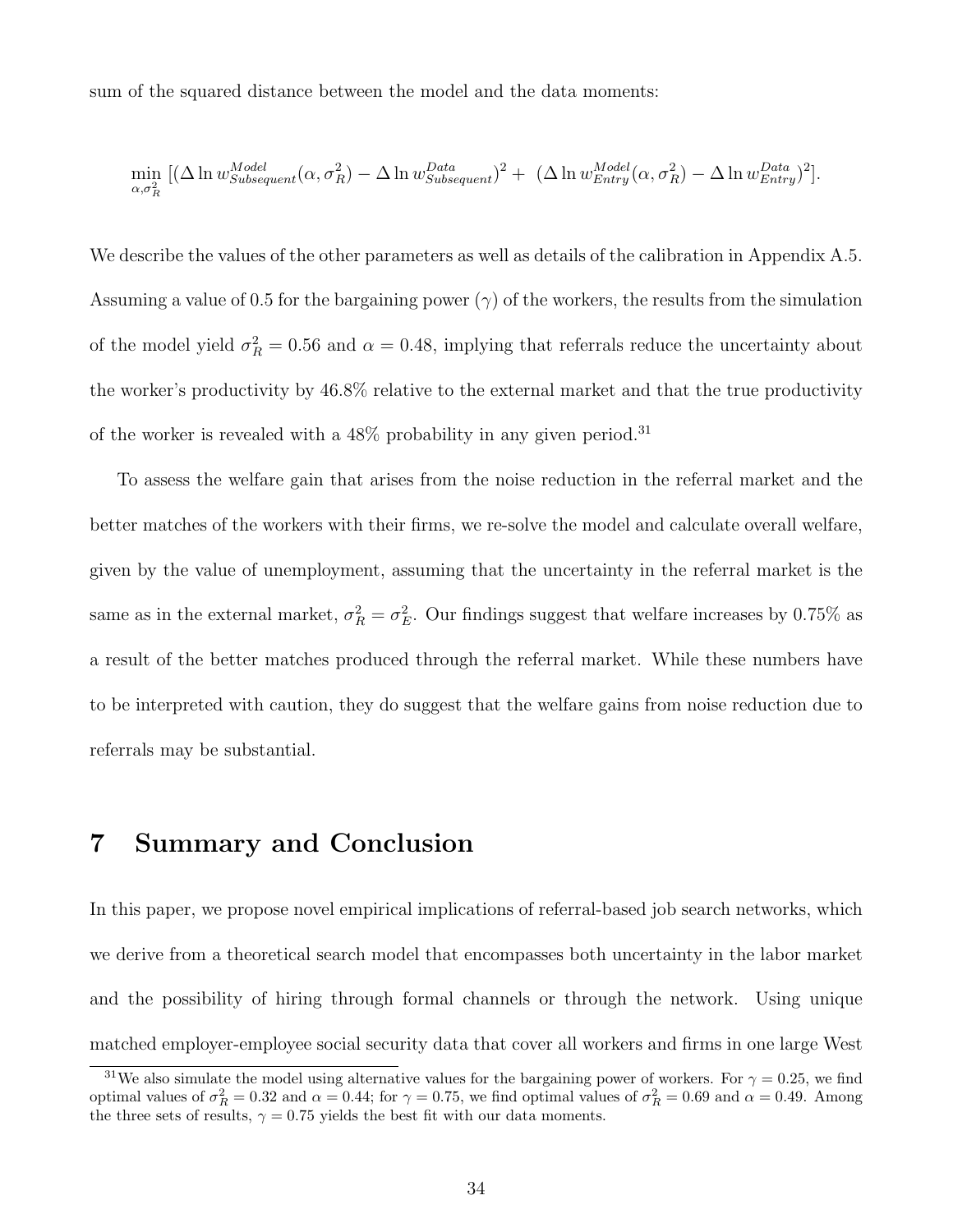German metropolitan area over a 20 year period, we find strong support for the predictions of our model. We first show that firms are more likely to hire a minority worker from a particular group, rather than a majority worker or a worker from other groups, if the share of existing minority workers from that group in the firm is higher. We further find that, once we control for the nonrandom sorting of workers into firms, minority workers earn higher wages, and are less likely to leave their firms, if they were hired by a firm with a larger share of minority workers from their own group and are therefore more likely to have obtained the job through the network. The effects are particularly strong at the beginning of the employment relationship and rapidly decline with tenure in the firm. Our baseline findings indicate that a referral raises wages of workers who have just entered the firm by 3.1%, and wages in subsequent years by on average 0.5%. These wage effects are stronger for young and low-skilled workers who have the most to gain from a referral. We discuss two alternative explanations for our findings, productivity spillovers and statistical discrimination, and conclude that they are unlikely to be the key drivers behind our results.

Using the structure of our model, we finally illustrate the welfare gains due to noise reduction through referrals: total welfare in the economy increases by 0.75% as a result of the additional information provided to employers. Overall, these findings support the hypothesis that, through referrals, job search networks help to reduce informational deficiencies in the labor market and lead to productivity gains for workers and firms.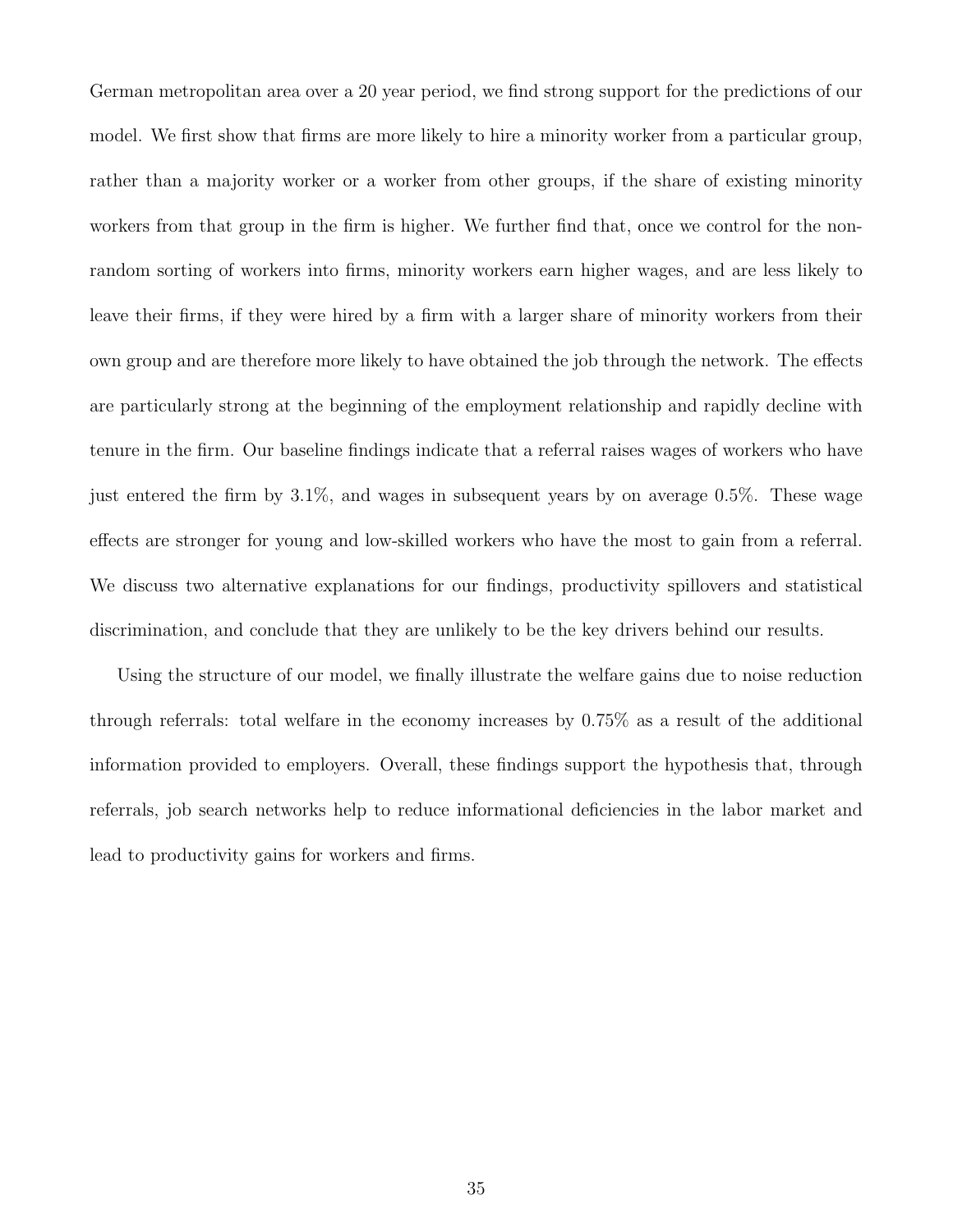# Appendix A: Theory

### A. 1 Value Functions

### The value of the match for referred workers

The worker's value of the job, given that he was referred to the employer, equals:

$$
W_1^R = w^R + \beta (1 - \alpha)(1 - \delta)W_1^R + \beta \alpha (1 - \delta) \int \max(W_2, U) dF^R(y|m^R, \sigma_R^2) + \beta \delta U.
$$
 (A-1)

The firm's value of the match can be similarly derived as:

$$
J_1^R = m^R - w^R + \beta (1 - \alpha)(1 - \delta)J_1^R + \beta \alpha (1 - \delta) \int \max(J_2, 0) dF^R(y|m^R, \sigma_R^2).
$$
 (A-2)

Wages are determined by Nash bargaining:

$$
W_1^R - U = \gamma (W_1^R - U + J_1^R). \tag{A-3}
$$

#### The value of unemployment and a vacancy

This period, workers receive the unemployment benefit b. Next period, they obtain a referral offer with probability  $\lambda_W^R$ , and can choose between  $W_1^R$  and U. Workers who did not receive a referral offer meet a firm in the external market with probability  $\lambda_W^E$ , and can choose between  $W_1^E$ and U. With probability  $(1 - \lambda_W^R)(1 - \lambda_W^E)$ , workers receive neither a referral nor an external offer and remain unemployed. The value of unemployment therefore equals

$$
U = b + \beta \lambda_W^R E \max(W_1^R, U) + \beta (1 - \lambda_W^R) \lambda_W^E E \max(W_1^E, U)
$$
  
+  $\beta (1 - \lambda_W^R) (1 - \lambda_W^E) U.$  (A-4)

The value of a vacancy can be similarly derived as

$$
V = -k + \beta \lambda_F^R E \max(J_1^R, V) + \beta (1 - \lambda_F^R) \lambda_F^E E \max(J_1^E, V)
$$
  
+  $\beta (1 - \lambda_F^R) (1 - \lambda_F^E) V$ ,

where k is the vacancy cost,  $\lambda_F^R$  $\frac{R}{F}$  is the probability that a worker is referred to the firm, and  $\lambda_F^E$ F is the probability that a firm meets a job seeker in the external market. Since the free entry condition implies  $V=0$ , we have

$$
k = \beta \lambda_F^R E \max(J_1^R, 0) + \beta (1 - \lambda_F^R) \lambda_F^E E \max(J_1^E, 0). \tag{A-5}
$$

The probability that a firm meets a worker through the referral market is equal to the probability that the connection of the chosen employee is unemployed. Hence, in steady state,  $\lambda_F^R = u$ . The following conditions need to hold for a worker to obtain a referral offer: His connection must be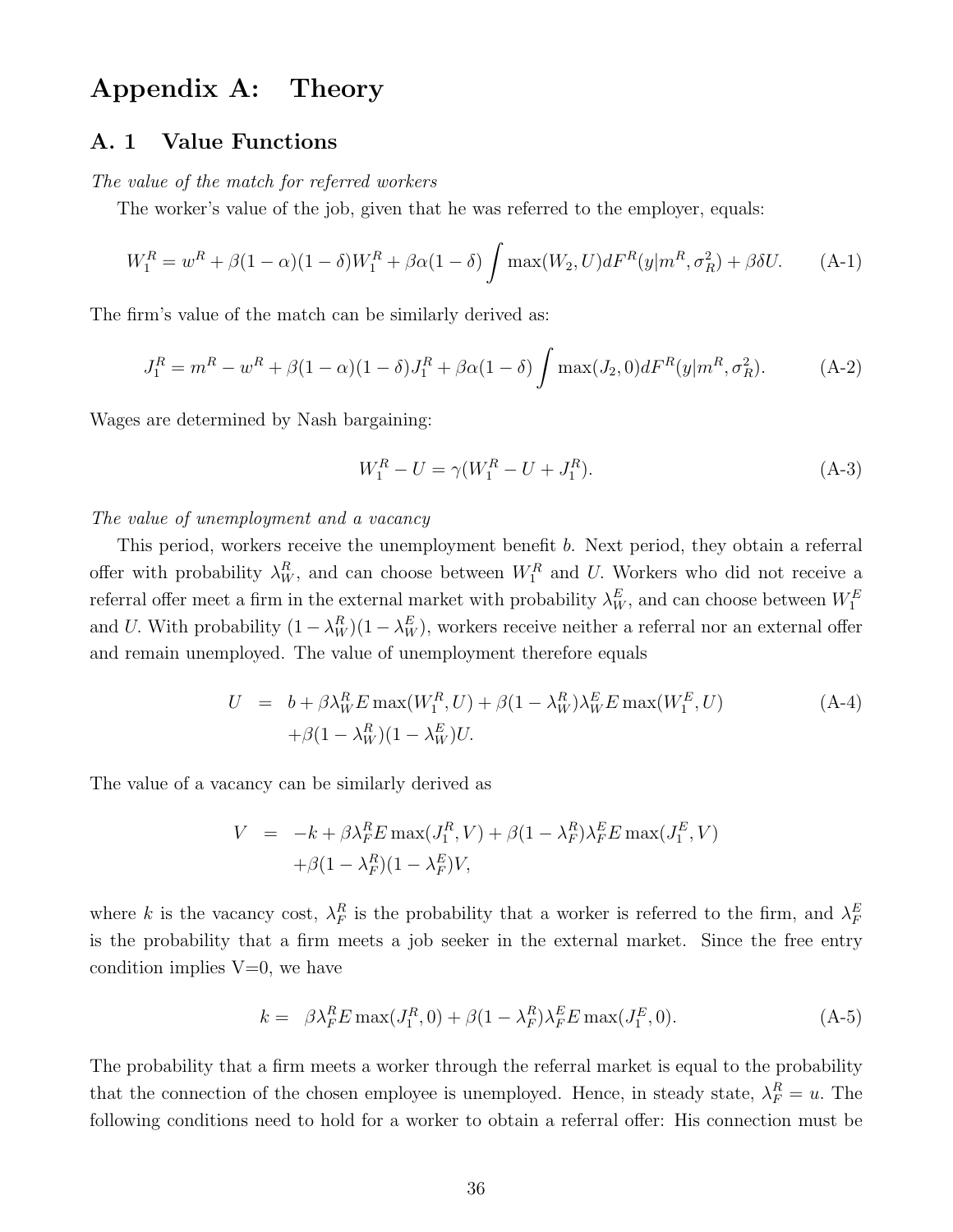employed, work in a firm with a vacancy, and must be picked to make a referral. Let  $v$  denote the steady state vacancy rate. A firm with  $P_j$  positions will have  $P_jv$  vacancies and employ  $P_i(1-v)$  workers, on average. Hence, the probability that a particular worker in the firm is asked to make a referral is  $v/(1-v)$ , and  $\lambda_W^R = (1-u)v/(1-v)$ .<sup>32</sup> The probabilities that a firm meets a worker and that a worker meets a firm in the external market are  $\lambda_F^E = m(u_E, v_E)/v_E$  and  $\lambda_W^E = m(u_E, v_E)/u_E$ , where  $u_E = u(1 - \lambda_W^R)$  and  $v_E = v(1 - \lambda_F^R)$  $_{F}^{R}).$ 

## A. 2 Steady State Unemployment and Vacancy Rate

The number of workers obtaining a job in each period equals:

outflow unemployedment = 
$$
Nu\lambda_W^R(1 - G^R(m_R^*)) + Nu(1 - \lambda_W^R)\lambda_W^E(1 - G^E(m_E^*))
$$
 (A-6)  
 
$$
= N_0^R + N_0^E,
$$

where  $G^i(.)$ ,  $i = R, E$ , denotes the distribution from which expected match qualities are drawn.<sup>33</sup>

Turning to the inflow into unemployment, each period  $N(1-u)\delta$  workers lose their job for exogenous reasons. Only workers whose productivity is unknown are at risk of leaving the firm for endogenous reasons. An endogenous separation occurs if workers did not lose their job for exogenous reasons  $(1 - \delta)$ , their productivity becomes known  $(\alpha)$  this period, and turns out to be below the reservation match quality y<sup>\*</sup>. After T periods with the firm, there are  $(1 - \alpha)^T (1 \delta)^T (N_0^R + N_0^E)$  workers whose productivity has not been revealed yet. Hence, the total number of workers becoming unemployed in each period equals:

$$
\text{inflow unemptyment} = N\delta(1-u) + \sum_{i=R,E} \frac{\alpha(1-\delta) \int_{m_i^*}^{\infty} \int_{-\infty}^{y^*} dF^i(y|m^i, \sigma_i^2) dG^i(m^i)/(1-G^i(m_i^*))}{1 - (1-\alpha)(1-\delta)} N_0^i.
$$
\n(A-7)

## A. 3 Reservation Match Qualities and Empirical Implications

We begin with computing  $y^*$ , the reservation match quality after the worker's true productivity has been revealed. We then derive the reservation match quality for unemployed workers who are hired through the referral and external market  $(m_R^*, m_E^*)$ . We finally show that referral hires initially earn higher wages and are less likely to leave the firm, but that these effects decline with tenure.

<sup>33</sup>G<sup>i</sup> is normally distributed with mean  $\mu$  and variance  $\frac{\sigma^4_{\mu}}{\sigma^2_{\mu}+\sigma^2_{i}}$ ,  $i = R, E$ .

<sup>&</sup>lt;sup>32</sup>Here, we have assumed that the number of workers that the firm employs always exceeds the number of vacancies in the firm. For a vacancy rate of 10%, the probability that a firm with 10 positions has at least 6 vacancies is less than 0.015%.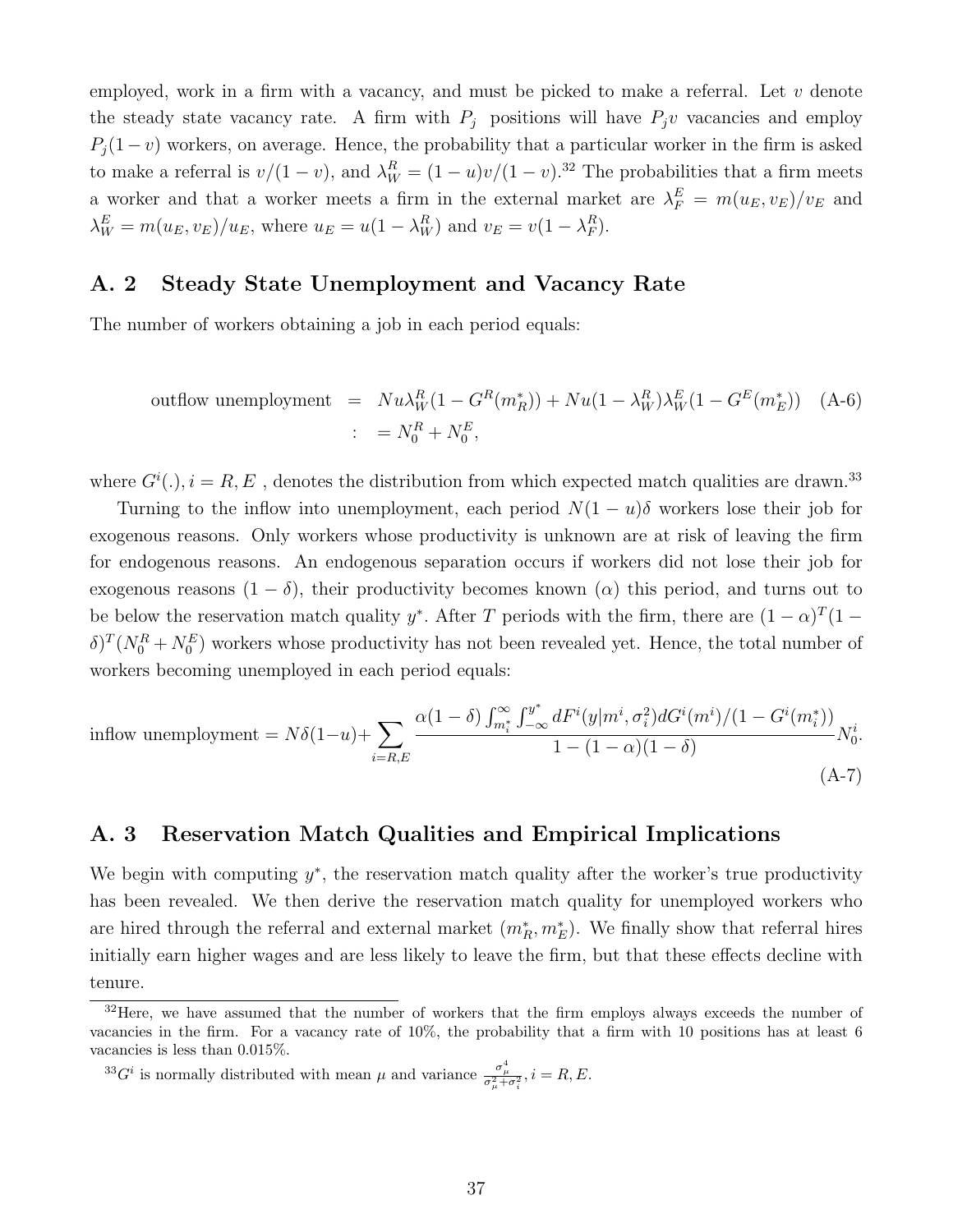Reservation Match Quality for Employed Workers Workers stay with the firm if the total surplus of the match,  $S_2 = W_2 - U + J_2$ , is positive. Rearranging  $W_2$  and  $J_2$  (see Section 2.2) and adding them up yields:

$$
S_2 = \frac{y - (1 - \beta)U}{1 - \beta(1 - \delta)}.
$$

Hence, the reservation match quality  $y^*$  equals:

$$
y^* = (1 - \beta)U,
$$

regardless of whether the worker was hired through the referral or external market.

Reservation Match Quality for Unemployed Workers Next, we derive an expression for the reservation match quality in the referral and external market,  $m_R^*$  and  $m_E^*$ . The worker accepts the wage offer if the total surplus of the match,  $S_1^i = W_1^i - U + J_1^i$ ,  $i = R, E$ , is positive. Rearranging  $W_1^i$  and  $J_1^i$ ,  $i = R, E$  (see Section 2.2 and equations(A-1) and (A-2)), adding them up, and using  $y^* = (1 - \beta)U$ , yields:

$$
S_1^i = \frac{m^i + \frac{\beta \alpha (1-\delta)}{1-\beta(1-\delta)} \int \limits_{y^*}^{\infty} (y - y^*) dF^i(y|m^i, \sigma_i^2) - y^*}{1 - \beta (1 - \alpha)(1 - \delta)}.
$$

Hence,

$$
m_i^* = y^* - \frac{\beta \alpha (1 - \delta)}{1 - \beta (1 - \delta)} \int_{y^*}^{\infty} (y - y^*) dF^i(y|m_i^*, \sigma_i^2).
$$
 (A-8)

The last term is a positive function of  $\sigma_i^2$ , the noise of the productivity signal. Hence,  $m_R^* > m_E^*$ .

Referral versus External Hires: Wages Using the sharing rule (A-3), referral and external hires whose productivity has not yet been revealed earn a wage equal to:

$$
\overline{w}^{i} = \int_{m_{i}^{*}}^{\infty} w^{i} dG^{i}(m^{i}) / (1 - G^{i}(m_{i}^{*}))
$$
  
=  $\gamma \int_{m_{i}^{*}}^{\infty} m^{i} dG^{i}(m^{i}) / (1 - G^{i}(m_{i}^{*})) + (1 - \beta)(1 - \gamma)U, i = R, E.$  (A-9)

Since  $m_R^* > m_E^*, \, \overline{w}^R > \overline{w}^E$ .

Making use of sharing rule  $W_2 - U = \gamma (W_2 - U + J_2)$ , referral and external hires whose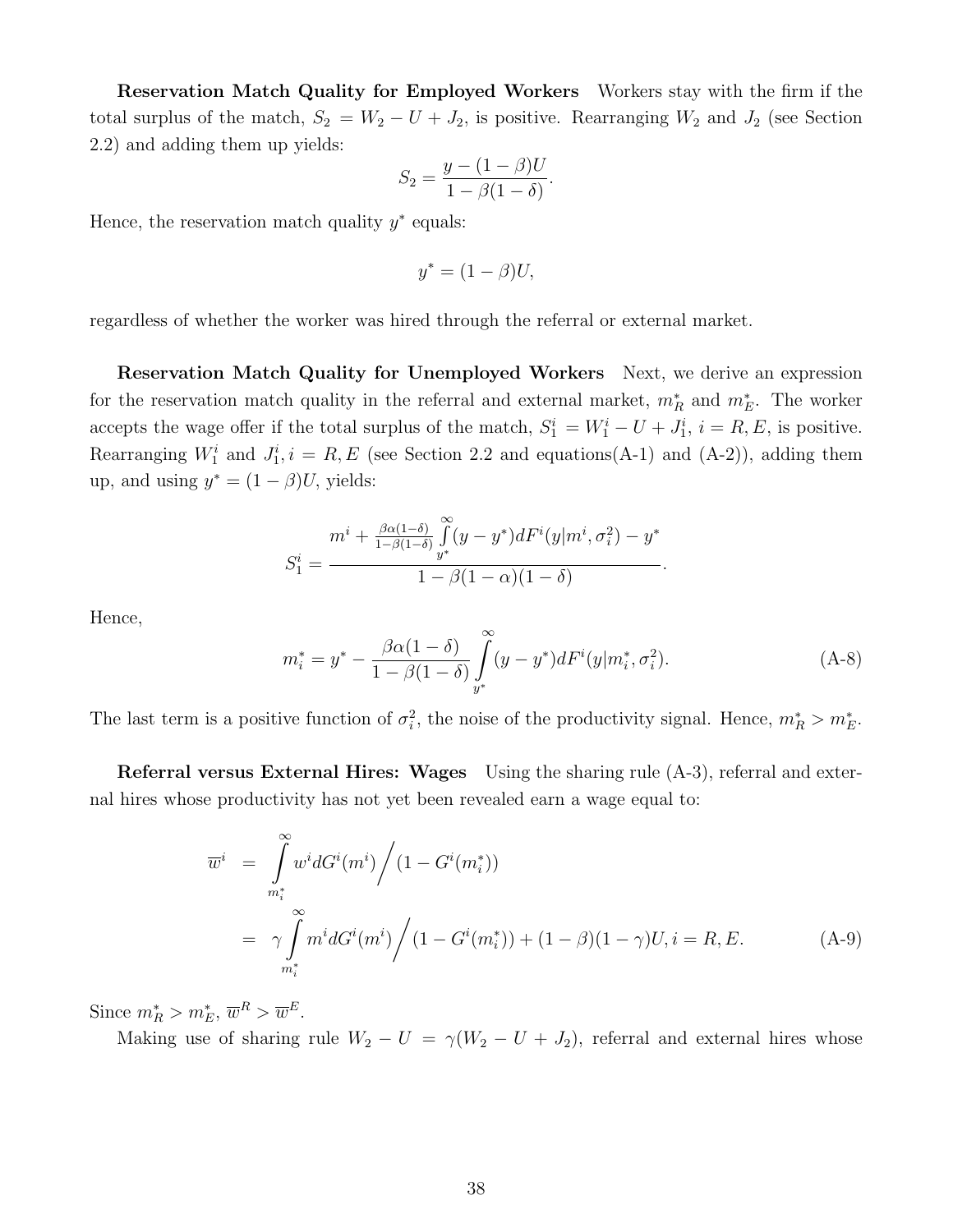productivity has been revealed and who continue to stay with the firm earn a wage equal to:

$$
\overline{w}_{2}^{i} = \int_{m_{i}^{*}}^{\infty} \frac{\int_{y^{*}}^{w_{2}} dF^{i}(y|m^{i}, \sigma_{i}^{2})}{1 - F^{i}(y^{*}|m^{i}, \sigma_{i}^{2})} dG^{i}(m^{i}) / (1 - G^{i}(m_{i}^{*}))
$$
\n
$$
= \gamma \int_{m_{i}^{*}}^{\infty} \frac{\int_{y^{*}}^{w_{2}} dF^{i}(y|m^{i}, \sigma_{i}^{2})}{1 - F^{i}(y^{*}|m^{i}, \sigma_{i}^{2})} dG^{i}(m^{i}) / (1 - G^{i}(m_{i}^{*}))
$$
\n
$$
+ (1 - \beta)(1 - \gamma)U, i = R, E.
$$
\n(A-10)

It is straightforward to show that  $\overline{w}_2^i > \overline{w}^i$ ; hence, wages of workers who stay with their firm increase on average. Numerical simulations show that  $\log \overline{w}_2^E - \log \overline{w}^E > \log \overline{w}_2^R - \log \overline{w}^R$ . Hence, referral hires initially earn higher wages than external hires, but their wage advantage declines with tenure.

Referral versus External Hires: Turnover The probability that a worker whose productivity has not been revealed yet leaves the firm in the next period equals

$$
Pr(move|i = R, E) = \delta + \frac{\alpha (1 - \delta) \int_{m_i^* - \infty}^{\infty} \int_{m_i^* - \infty}^{y^*} dF^i(y|m^i, \sigma_i^2) dG^i(m^i)}{\int_{m_i^*}^{\infty} dG^i(m^i)}.
$$

Numerical simulations show that  $Pr(move|i = E) > Pr(move|i = R)$ . Hence, external hires are initially, at the beginning of the employment relationship, more likely to leave the firm than referral hires.

The probability that a worker whose productivity has already been revealed leaves the firm in the next period equals  $\delta$ , the exogenous job destruction rate, and is the same for referral and external hires. The difference between the turnover rate of referral and external hires therefore declines with tenure.

### A. 4 Alternative Network Structures

More than one connection Our model assumes that workers are connected to only one worker. Next, we show that the implications of our model also hold if workers are connected to more than one worker.<sup>34</sup> In this case, the probability that a minority worker obtained his job

 $34$ We have abstracted from this possibility because workers may end up with more than one referral job offer in the same period. Hence, workers do not necessarily accept a wage offer if it exceeds the value of unemployment.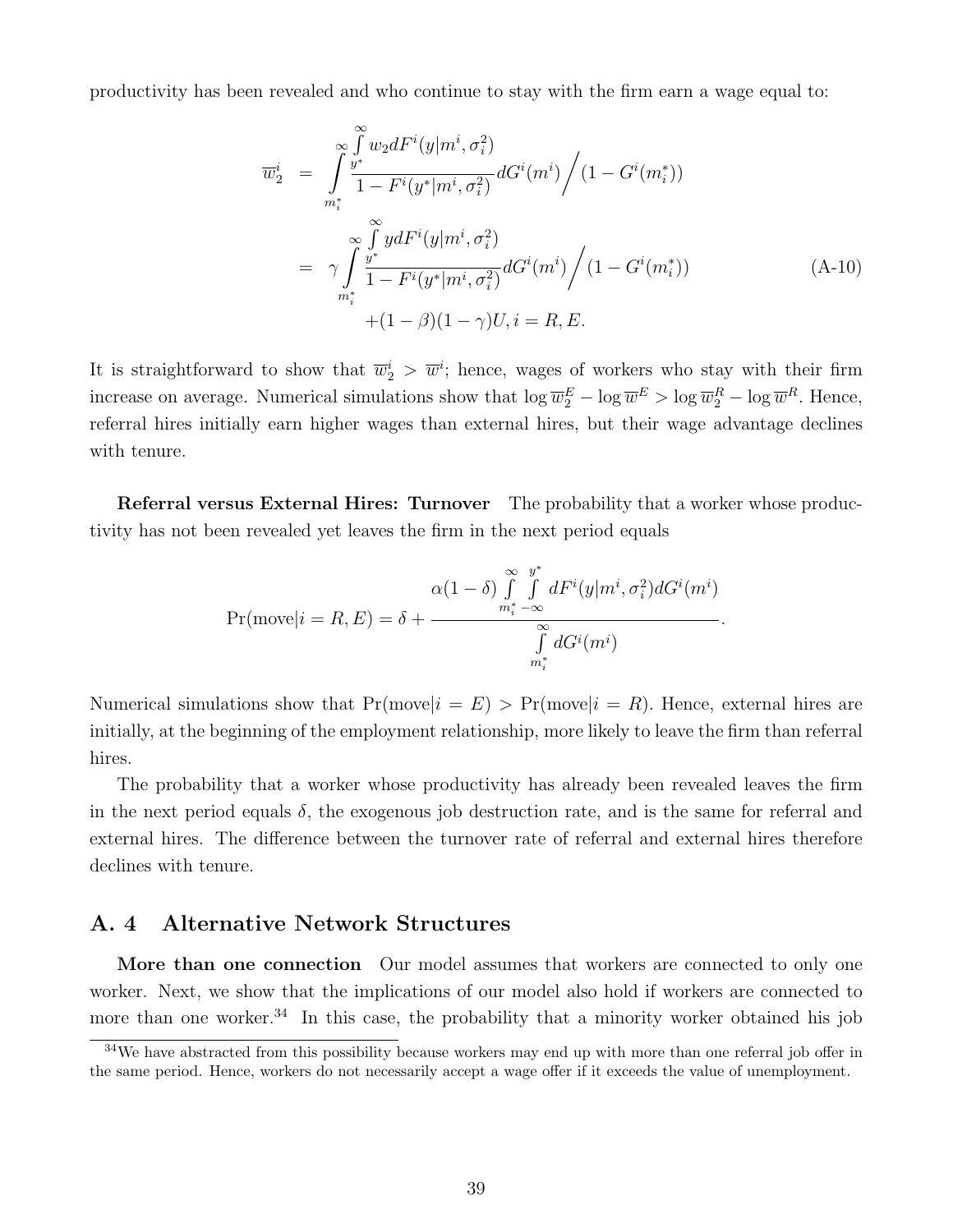through a referral becomes:

$$
\Pr(\text{Referral}|\text{Hire=Minority}) = \frac{S_{\text{Min}j}^{\tau-1} \tilde{u} \Pr(m > m_R^*)}{S_{\text{Min}j}^{\tau-1} \tilde{u} \Pr(m > m_R^*) + S(1 - \tilde{u})\lambda_F^E \Pr(m > m_E^*)},
$$

where  $\tilde{u}$  is the probability that at least one network member is unemployed.<sup>35</sup> As in the model with one connection, a higher share of minority workers in the firm increases the probability that a minority worker obtained his job through a referral. Moreover, the probability that a minority worker is hired continues to depend positively on the existing share of minority workers in the firm:

$$
\Pr(\text{Hire=Minority}) = \frac{S_{\text{Min}j}^{\tau-1} \tilde{u} \Pr(m > m_R^*) + S(1 - \tilde{u}) \lambda_F^E \Pr(m > m_E^*)}{\tilde{u} \Pr(m > m_R^*) + (1 - \tilde{u}) \lambda_F^E \Pr(m > m_E^*)}.
$$

More than one ethnic group and partially ethnicity-based networks Next, suppose instead that there is more than one minority group, and that minority workers are not only connected with minority workers from their own group, but also with minority workers from other groups or with majority workers. The probability that a minority worker from group g was hired through a referral is:

$$
Pr(Referal|Hire=Minority_g) = \frac{(S_{gj}^{\tau-1}(\gamma_{gg} - \gamma_{Gg}) + \sum_{g' \neq g} S_{g'j}^{\tau-1}(\gamma_{g'g} - \gamma_{Gg}) + \gamma_{Gg})u Pr(m > m_R^*)}{[(S_{gj}^{\tau-1}(\gamma_{gg} - \gamma_{Gg}) + \sum_{g' \neq g} S_{g'j}^{\tau-1}(\gamma_{g'g} - \gamma_{Gg}) + \gamma_{Gg})u Pr(m > m_R^*) + S_g(1-u)\lambda_F^E Pr(m > m_E^*)]}
$$

Here,  $\gamma_{g'g}$  ( $\gamma_{Gg}$ ) is the probability that a minority worker from group g' (a German worker) is connected to a minority worker from group g. Hence, a higher share of workers from the own minority group increases the probability of a referral hire as long as a minority worker is more likely to be connected to a worker from his own group than a German worker is,  $\gamma_{gg} > \gamma_{Gg}$ . This assumption also implies that a higher share of workers from the own minority group positively affects the probability that the firm hires from that group:

$$
Pr(Hire=Minority_g) = \frac{[(S_{gj}^{\tau-1}(\gamma_{gg} - \gamma_{Gg}) + \sum_{g' \neq g} S_{g'j}^{\tau-1}(\gamma_{g'g} - \gamma_{Gg}) + \gamma_{Gg})u Pr(m > m_R^*) + S_g(1-u)\lambda_F^E Pr(m > m_E^*)]}{u Pr(m > m_R^*) + (1-u)\lambda_F^E Pr(m > m_E^*)}
$$

## A. 5 Calibration

The difference between the log wage of referral and external hires at the beginning of the employment relationship in our model is given by:

$$
\Delta \ln w_{Entry}^{Model} = \ln \overline{w}^R - \ln \overline{w}^E,\tag{A-11}
$$

.

.

<sup>&</sup>lt;sup>35</sup>For simplicity, we have assumed that in case a worker knows more than one unemployed worker, he randomly refers one of them to his employer. If instead he refers the more productive worker (i.e. the one with the higher signal), there is an additional reason for why referral hires are better matched with their firm than external hires.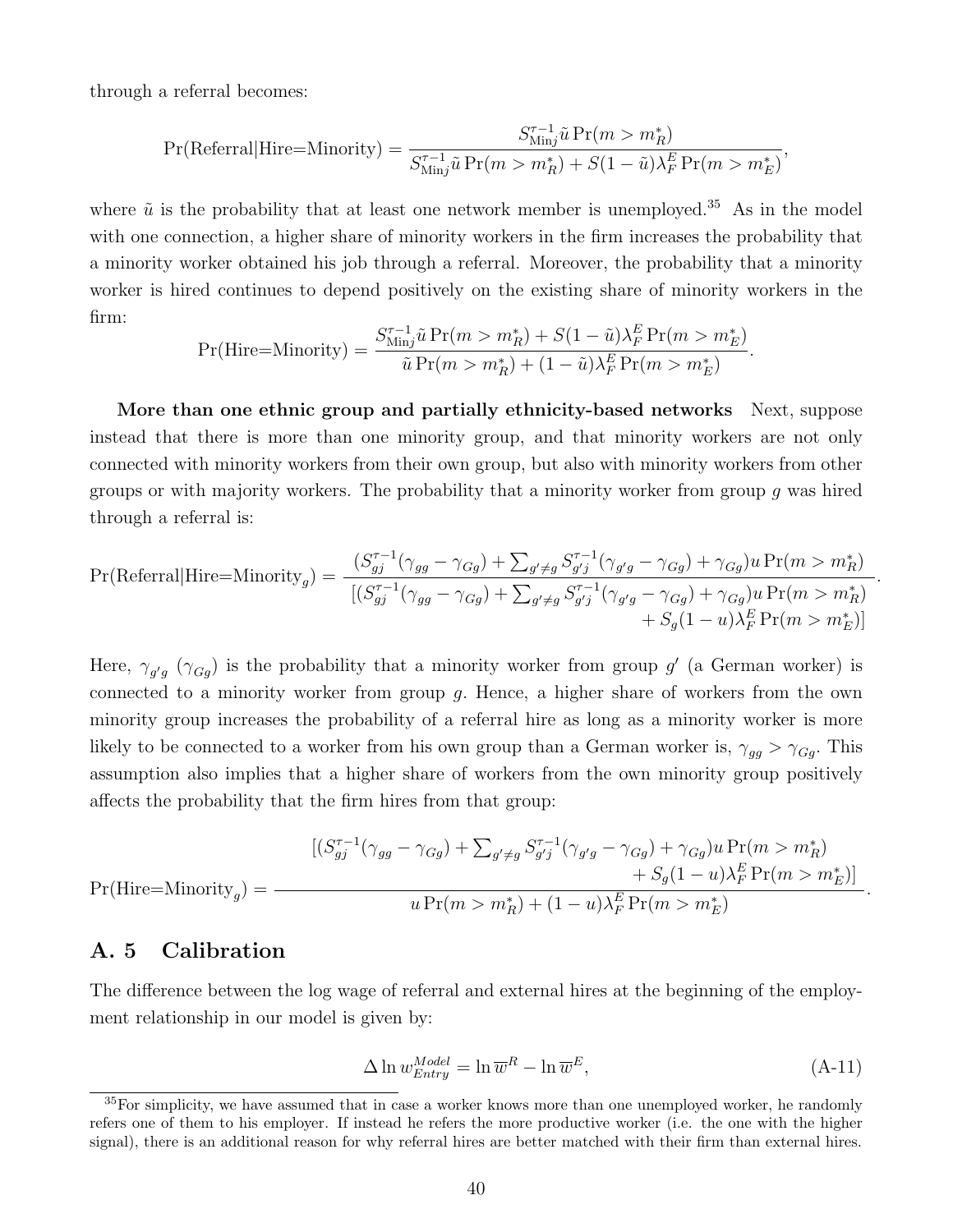where  $\overline{w}^R$  and  $\overline{w}^E$  are given by equation (A-9). The mean wage in subsequent years of the employment relationship is a weighted average of the wage of workers whose productivity has not been revealed yet,  $\overline{w}^i$ ,  $i = R, E$ , and that of workers whose productivity is known,  $\overline{w}_2^i$ , given by equation (A-10). Let  $\overline{w}_{sub}^i$ ,  $i = R, E$ , denote this mean wage for workers who have been hired through the external or referral market, respectively.  $\overline{w}_{sub}^{i}$  is given by

$$
\overline{w}_{sub}^{i} = \frac{(1-\alpha)\overline{w}^{i} + \frac{\alpha}{\delta} \int_{m_{i}^{*}}^{\infty} (\int_{s}^{\infty} dF^{i}) dG^{i} / \int_{m_{i}^{*}}^{\infty} dG^{i} \overline{w}_{2}^{i}}{(1-\alpha) + \frac{\alpha}{\delta} \int_{m_{i}^{*}}^{\infty} (\int_{s}^{\infty} dF^{i}) dG^{i} / \int_{m_{i}^{*}}^{\infty} dG^{i}}}, i = R, E.
$$
\n(A-12)

The difference between the log mean wage of referral and external hires in subsequent years of the employment relationship equals

$$
\Delta \ln w_{Subsequent}^{Model} = \ln \overline{w}_{sub}^{R} - \ln \overline{w}_{sub}^{E}.
$$
\n(A-13)

In steady state, the probability that a firm meets a worker in the referral market is  $\lambda_F^R = u$ , the probability that a worker meets a firm in the referral market is  $\lambda_W^R = (1 - u)v/(1 - v)$ , and the probabilities that a firm meets a worker and that a worker meets a firm in the external market are  $\lambda_F^E = m(u_E, v_E)/v_E$  and  $\lambda_W^E = m(u_E, v_E)/u_E$ , respectively, where  $u_E = u(1 - \lambda_W^R)$  and  $v_E =$  $v(1-\lambda_F^R)$  $F_F^R$ ). We assume a constant returns to scale matching function  $m(u_E, v_E) = u_E^{\rho}$  $_{E}^{\rho}v_{E}^{1-\rho}$  which implies that  $\lambda_F^E = (u_E/v_E)\lambda_W^E = (u/v)(1-\lambda_W^R)/(1-\lambda_F^R)$  $_{F}^{R}$ ) $\lambda_{W}^{E} = (u/v)(1-(1-u)v/(1-v))/(1-u)\lambda_{W}^{E}$ . The time period in our model is one year.

Table A.3 lists the values of the exogenous parameters in our model. We normalize average productivity ( $\mu$ ) to 1. The initial variance of productivity,  $\sigma_{\mu}^2$ , and the variance of the productivity signal in the external market,  $\sigma_E^2$ , are taken from Nagypál (2007) who estimates these parameters based on a structural model using French data. The unemployment benefit b is set to 0.67, which roughly corresponds to the replacement rate of unemployment benefits. The elasticity with respect to unemployment in the matching function  $\rho$  is set to 0.67. The vacancy cost is calibrated to match the average unemployment rate of all dependent employees in Germany between 1990 and 2001 (10.25%). The job destruction rate  $\delta$  is set to 0.108, the annual quit rate of workers who have been in the labor market for more than 10 years. The discount factor  $\beta$  is 0.95. We use three different values for the bargaining power of workers,  $\gamma$  : 0.25, 0.5, and 0.75, corresponding to the lower and upper range of parameter values commonly used in the literature.

To compute the model moments, we first compute the six endogenous variables  $y^*, m_R^*, m_E^*, u, v, \lambda_W^E$ of our model for the parameter values in Table A.3 and a fine grid of values for  $\alpha$  and  $\sigma_R^2$ . There are six equations that determine these variables:

1+2) The reservation match quality of unemployed workers in the referral and external market,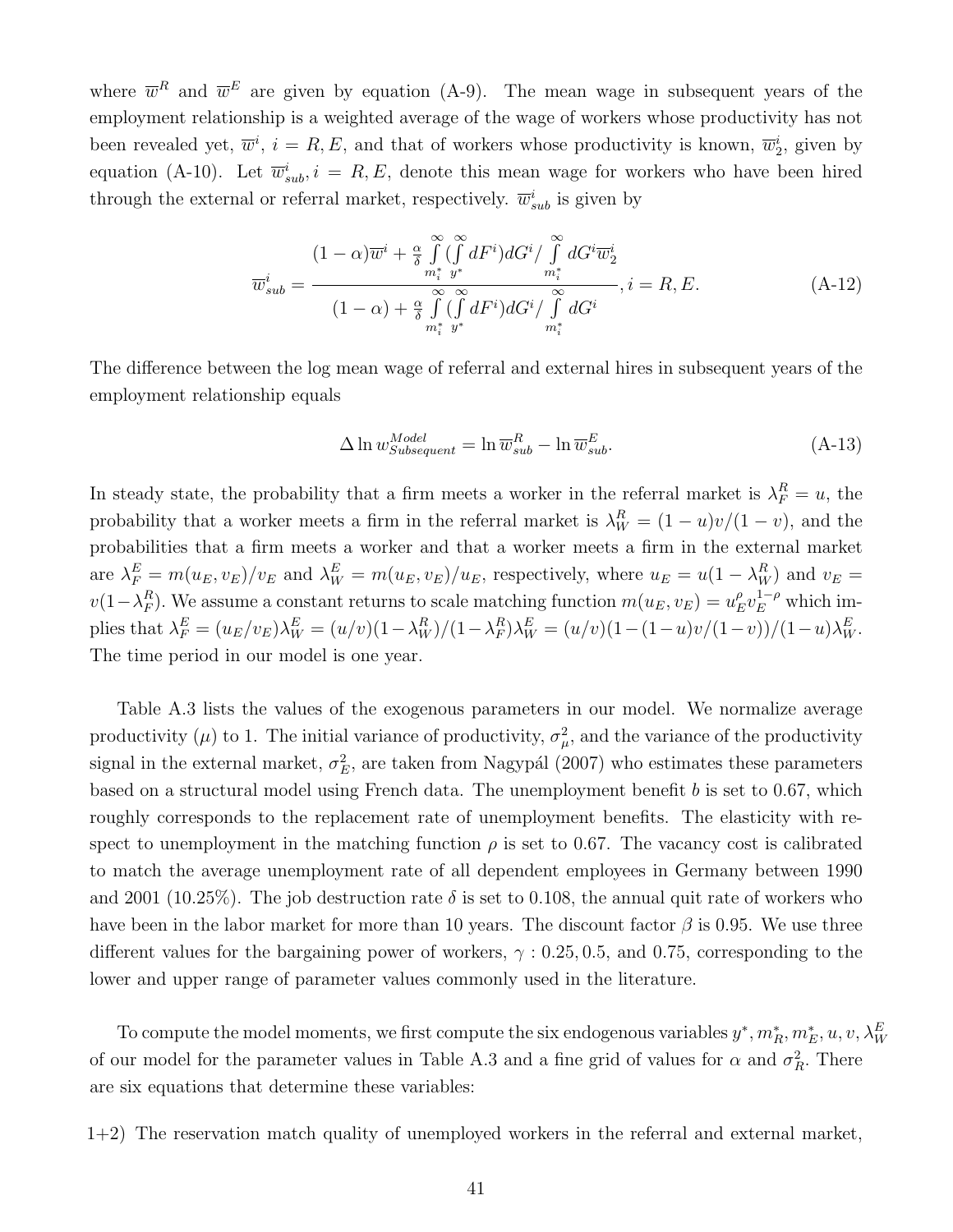$m_R^*$  and  $m_E^*$ , given by equation (A-8).

3) The reservation match quality of employed workers,  $y^*$ . Simplifying the value of unemployment, given by equation (A-4), yields:

$$
y^* = (1 - \beta)U
$$
  
=  $b + \beta \gamma (1 - u)v/(1 - v) \int_{m_R^*}^{\infty} \left( \frac{m^R - y^* + \frac{\beta \alpha (1 - \delta)}{1 - \beta (1 - \delta)} \int_{y^*}^{\infty} (y - y^*) dF^R(y|m^R, \sigma_R^2)}{1 - \beta (1 - \alpha)(1 - \delta)} \right) dG^R(m^R) +$   
 $\beta \gamma (1 - (1 - u)v/(1 - v)) \lambda_W^E \int_{m_E^*}^{\infty} \left( \frac{m^E - y^* + \frac{\beta \alpha (1 - \delta)}{1 - \beta (1 - \delta)} \int_{y^*}^{\infty} (y - y^*) dF^E(y|m^E, \sigma_E^2)}{1 - \beta (1 - \alpha)(1 - \delta)} \right) dG^E(m^E).$ 

4) The free entry condition, given by (A-5):

$$
k = \beta(1-\gamma)u \int_{m_R^*}^{\infty} \frac{m^R - y^* + \frac{\beta \alpha (1-\delta)}{1-\beta(1-\delta)} \int_{y^*}^{\infty} (y-y^*) dF^R(y|m^R, \sigma_R^2)}{1-\beta(1-\alpha)(1-\delta)} dG^R(m^R) +
$$
  

$$
\beta(1-\gamma)(u/v)(1-\frac{(1-u)v}{(1-v)}) \lambda_W^E \int_{m_E^*}^{\infty} \frac{m^E - y^* + \frac{\beta \alpha (1-\delta)}{1-\beta(1-\delta)} \int_{y^*}^{\infty} (y-y^*) dF^E(y|m^E, \sigma_E^2)}{1-\beta(1-\alpha)(1-\delta)} dG^E(m^E).
$$

5) The equality of the outflow out of unemployment, given by equation (A-6), and the inflow into unemployment, given by equation (A-7):

$$
u\frac{(1-u)v}{(1-v)}(1-G^R(m_R^*)) + u(1-\frac{(1-u)v}{(1-v)})\lambda_W^E(1-G^E(m_E^*))
$$
  
=  $\delta(1-u) + \frac{\alpha(1-\delta)\int_{m_R^*}^{\infty} F^R(y^*|m^R, \sigma_R^2)dG^R(m^R)}{1-(1-\alpha)(1-\delta)}u\frac{(1-u)v}{(1-v)}.$   
+  $\frac{\alpha(1-\delta)\int_{m_E^*}^{\infty} F^E(y^*|m^E, \sigma_E^2)dG^E(m^E)}{1-(1-\alpha)(1-\delta)}u(1-\frac{(1-u)v}{(1-v)})\lambda_W^E.$ 

6) The matching technology:

$$
v_E = (\lambda_W^E)^{1/(1-\rho)} u_E
$$
  

$$
v(1-u) = (\lambda_W^E)^{1/(1-\rho)} u(1-(1-u)v/(1-v))
$$

After having solved for these endogenous parameters, we then compute for each set of values for  $\alpha$  and  $\sigma_R^2$  the two model moments given by equations (A-11) and (A-13), using again the parameter values in Table A.3. We finally compute the squared distance between the model and data moments, and select those values of  $\alpha$  and  $\sigma_R^2$  that minimize this distance.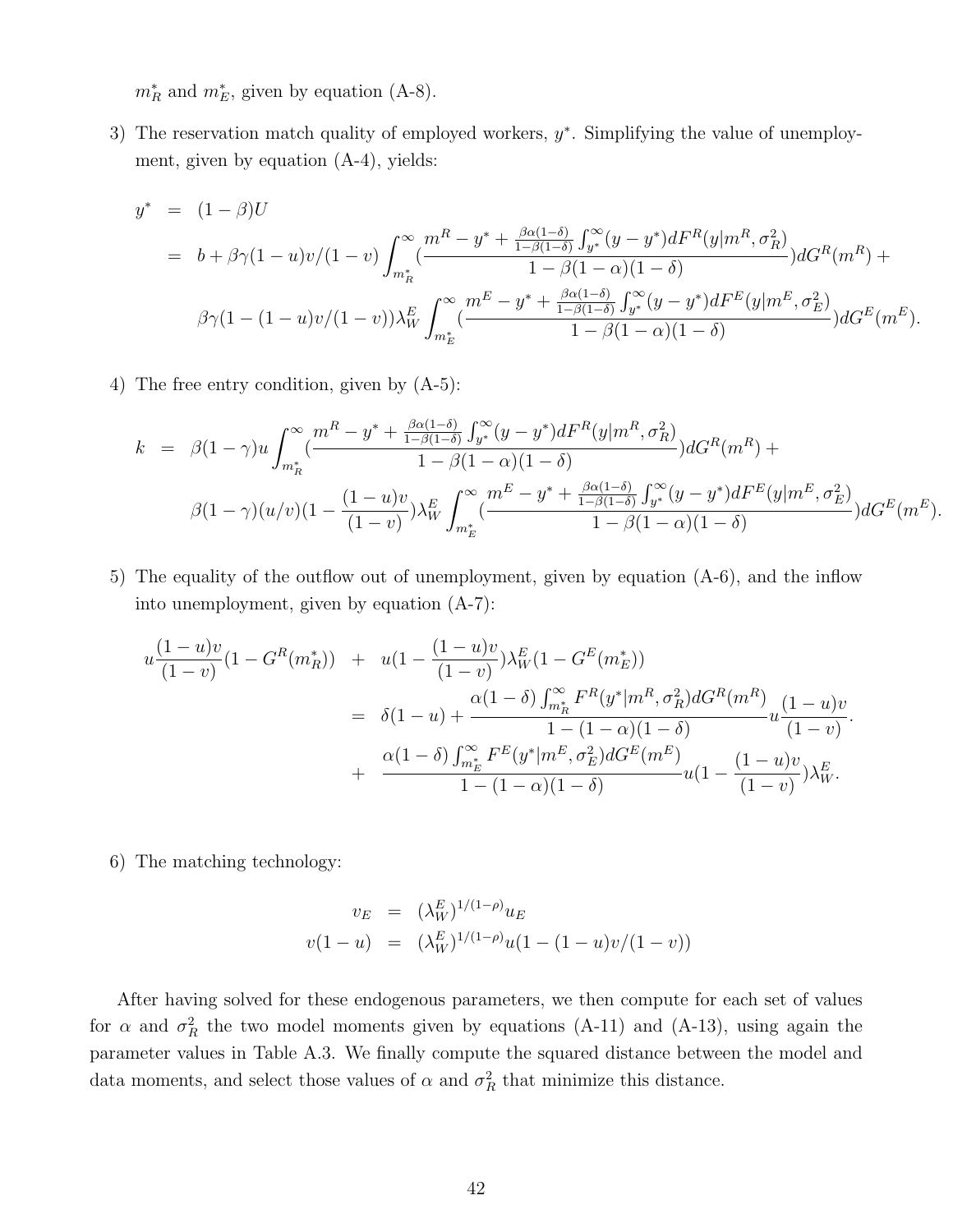## References

- [1] Abowd, John M., Robert H. Creecy, and Francis Kramarz (2002): "Computing Person and Firm Effects Using Linked Longitudinal Employer-Employee Data", Cornell University, mimeo.
- [2] Abowd, John M., Francis Kramarz, and David N. Margolis (1999): "High Wage Workers and High Wage Firms", Econometrica, 67(2), 251–333.
- [3] Adda, Jerome, Christian Dustmann, Costas Meghir, and Jean-Marc Robin (2009): "Career Progression and Formal Versus On-the-Job Training", IFS Working Paper W09/06.
- [4] Addison, John T. and Pedro Portugal (2002): "Job Search Methods and Outcomes", Oxford Economic Papers, 54(3), 505–533.
- [5] Altonji, Joseph G. and Charles R. Pierret (2001): "Employer Learning and Statistical Discrimination", Quarterly Journal of Economics, 116(1), 313–350.
- [6] Arellano, Manuel and Stephen Bond (1991): "Some Tests of Specification for Panel Data: Monte Carlo Evidence and an Application to Employment Equations", Review of Economic Studies, 58(2), 277–297.
- [7] Ashworth, John and Bruno Heyndels (2007): "Selection Bias and Peer Effects in Team Sports: The Effect of Age Grouping on Earnings of German Soccer Players", Journal of Sports Economics, 8(4), 355–377.
- [8] Áslund, Olof, Lena Hensvik, and Oskar Nordström Skans (2009a): "Seeking Similarity: How Immigrants and Natives Manage at the Labor Market", IFAU Working Paper 2009:24.
- [9] Åslund, Olof and Oskar Nordström Skans (2009b): "Will I See You at Work? Ethnic Workplace Segregation in Sweden 1985-2002", Industrial and Labor Relations Review, forthcoming.
- [10] Bandiera, Oriana, Iwan Barankay, and Imran Rasul (2005): "Social Preferences and the Response to Incentives: Evidence from Personnel Data", Quarterly Journal of Economics, 120(3), 917-962.
- [11] Bandiera, Oriana, Iwan Barankay, and Imran Rasul (2007): "Incentives for Managers and Inequality among Workers: Evidence from a Firm-Level Experiment", Quarterly Journal of Economics, 122(2), 729-773.
- [12] Bandiera, Oriana, Iwan Barankay, and Imran Rasul (2009): "Social Connections and Incentives in the Workplace: Evidence from Personnel Data", Econometrica, 77(4), 1047–1094.
- [13] Bauer, Thomas, Barbara Dietz, Klaus F. Zimmermann, and Eric Zwintz (2005): "German Migration: Development, Assimilation, and Labour Market Effects", in European Migration. What Do We Know?, Klaus F. Zimmermann (ed.), Oxford University Press, Oxford.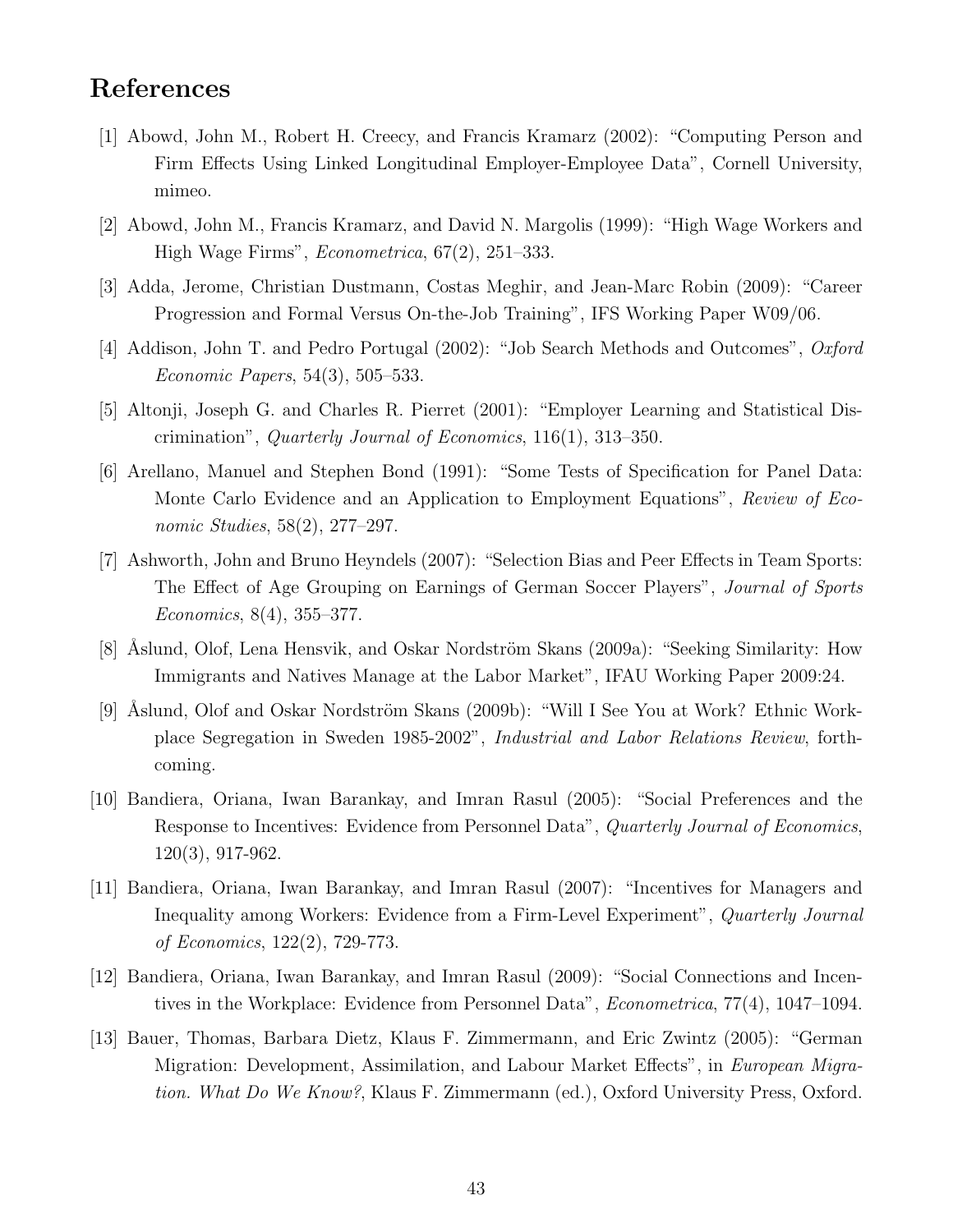- [14] Bayer, Patrick, Stephen E. Ross, and Giorgio Topa (2008): "Place of Work and Place of Residence: Informal Hiring Networks and Labor Market Outcomes", Journal of Political Economy, 116(6), 1150–1196.
- [15] Bender, Stefan, Anette Haas, and Christoph Klose (2000): "The IAB Employment Subsample 1975-1995: Opportunities for Analysis Provided by the Anonymised Subsample", Journal of Applied Social Science Studies, 120, 649–662.
- [16] Bentolila, Samuel, Claudio Michelacci, and Javier Suarez (2009), "Social Contacts and Occupational Choice", Economica, forthcoming.
- [17] Bertrand, Marianne, Erzo Luttmer, and Sendhil Mullainathan (2000), "Network Effects and Welfare Cultures", Quarterly Journal of Economics, 115(3), 1019–1055.
- [18] Borjas, George J. (1992): "Ethnic Capital and Intergenerational Mobility", Quarterly Journal of Economics, 107(1), 123–150.
- [19] Borjas, George J. (1995): "Ethnicity, Neighborhoods, and Human-Capital Externalities", American Economic Review, 85(3), 365–390.
- [20] Borjas, George J. (1998): "To Ghetto or Not to Ghetto: Ethnicity and Residential Segregation", Journal of Urban Economics, 44(2), 228–253.
- [21] Bundesagentur für Arbeit (2004): "Arbeitsmarkt 2003", Amtliche Nachrichten der Bundesagentur für Arbeit.
- [22] Calvó-Armengol, Antonio and Matthew Jackson (2004): "The Effects of Social Networks on Employment and Inequality", American Economic Review, 94(3), 426–454.
- [23] Calvó-Armengol, Antonio and Matthew Jackson (2007): "Networks in Labor Markets: Wage and Employment Dynamics and Inequality", The Journal of Economic Theory,  $132(1)$ , 27–46.
- [24] Carrington, William J. and Kenneth Troske (1998): "Interfirm Racial Segregation and the Black/White Wage Gap", Journal of Labor Economics, 16(2), 231–260.
- [25] Corcoran, Mary, Linda Datcher, and Greg J. Duncan (1980): "Information and Influence Networks in Labor Markets", in Five Thousand American Families: Patterns of Economic Progress, Greg J. Duncan and James N. Morgan (eds.), Institute for Social Research, Ann Arbor, 7, 1–37.
- [26] Cutler, David M., Edward L. Glaeser, and Jacob L. Vigdor (2008): "Is the Melting Pot Still Hot? Explaining the Resurgence of Immigrant Segregation", Review of Economics and Statistics, 90(3), 478–497.
- [27] DeGroot, Morris H. (1970): Optimal Statistical Decisions, McGraw-Hill.
- [28] Dustmann, Christian and Costas Meghir (2005): "Wages, Experience, and Seniority" , Review of Economic Studies, 72(1), 77–108.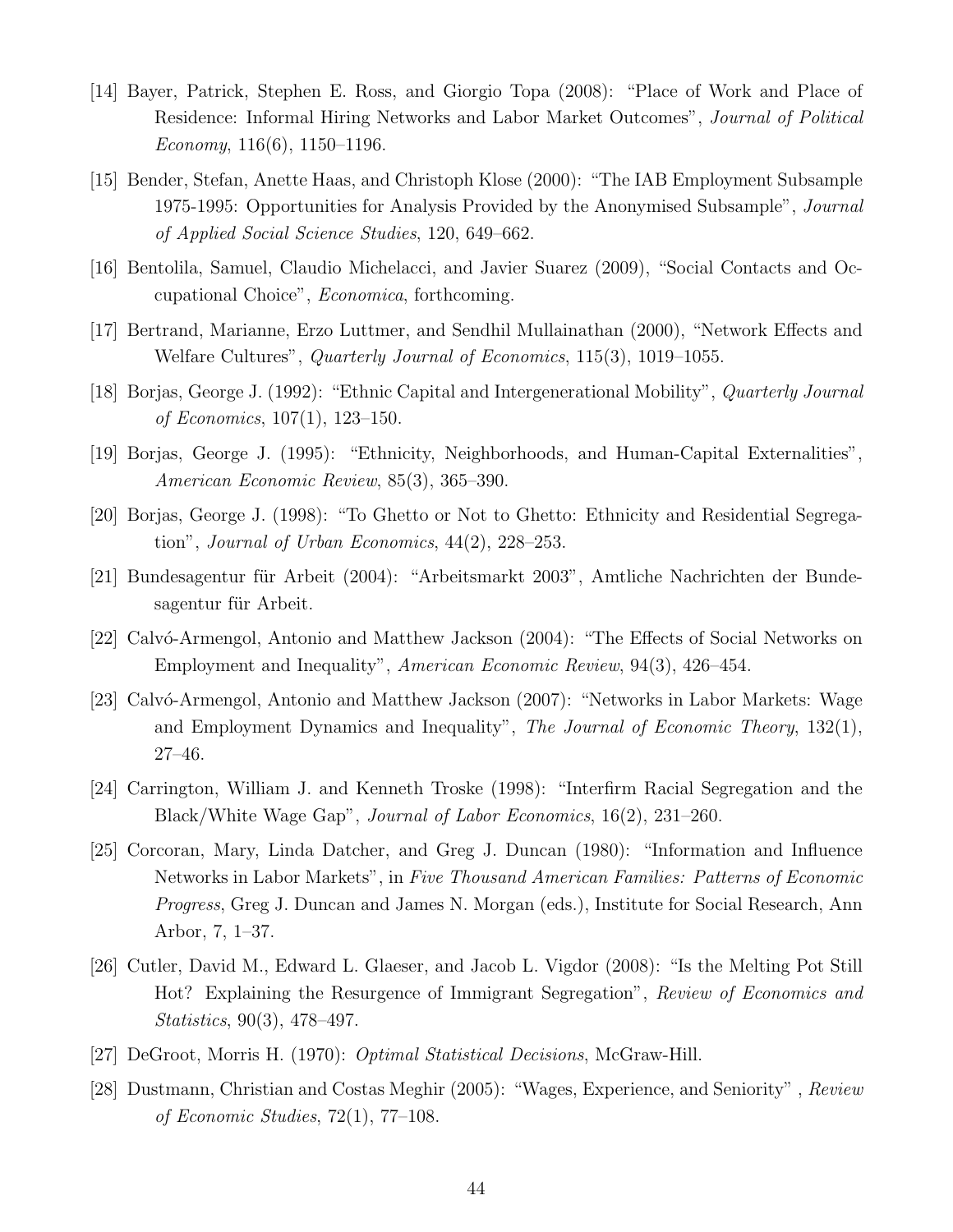- [29] Farber, Henry S. and Robert Gibbons (1996): "Learning and Wage Dynamics", Quarterly Journal of Economics, 111(4), 1007–1047.
- [30] Fitzenberger, Bernd, Anderonke Osikominu, and Robert Völter (2006): "Imputation Rules to Improve the Education Variable in the IAB Employment Subsample", Schmollers Jahrbuch (Journal of the Applied Social Sciences), 126(3), 405–436.
- [31] Goel, Deepti and Kevin Lang (2009): "Social Ties and the Job Search of Recent Immigrants", NBER Working Paper 15186.
- [32] Granovetter, Mark S. (1974): Getting a Job: A Study of Contacts and Careers, Harvard University Press, Cambridge.
- [33] Granovetter, Mark S. (1995): Getting a Job: A Study of Contacts and Careers, 2nd Edition, University of Chicago Press, Chicago.
- [34] Gregg, Paul, and Jonathan Wadsworth (1996): "How Effective Are State Employment Agencies? Jobcentre Use and Job Matching in Britain", Oxford Bulletin of Economics and Statistics, 58(3), 443–467.
- [35] Giuliano, Laura, David I. Levine, and Jonathan Leonard (2009): "Manager Race and the Race of New Hires", Journal of Labor Economics, 27(4), 589-632.
- [36] Hellerstein, Judith and David Neumark (2003): "Ethnicity, Language, and Workplace Segregation: Evidence from a New Matched Employer-Employee Data Set", Annales d'Economie et Statistique, 71-72, 19–78.
- [37] Hellerstein, Judith and David Neumark (2008): "Workplace Segregation in the United States: Race, Ethnicity, and Skill", Review of Economics and Statistics, 90(3), 459–477.
- [38] Hellerstein, Judith, Melissa McInerney, and David Neumark (2007): "Changes in Workplace Segregation in the United States: Evidence from the 1990 and 2000 Decennial Employer-Employee Datasets", in The Analysis of Firms and Employees: Quantitative and Qualitative Approaches, Stefan Bender, Julia Lane, Kathryn Shaw, Fredrik Andersson, and Till von Wachter (eds.), University of Chicago Press.
- [39] Hellerstein, Judith, Melissa McInerney, and David Neumark (2008): "Measuring the Importance of Labor Market Networks", IZA Discussion Paper No. 3750.
- [40] Holzer, Harry J. (1987): "Job Search by Employed and Unemployed Youth" , Industrial and Labor Relations Review, 40(4), 601–611.
- [41] Holzer, Harry J. (1988): "Search Method Use by Unemployed Youth", *Journal of Labor* Economics,  $6(1)$ , 1–20.
- [42] Ioannides, Yannis M. and Linda Datcher Loury (2004): "Job Information Networks, Neighborhood Effects, and Inequality", Journal of Economic Literature, 42, 1056–1093.
- [43] Jovanovic, Boyan (1979): "Job Matching and the Theory of Turnover", Journal of Political Economy,  $87(5)$ ,  $972-990$ .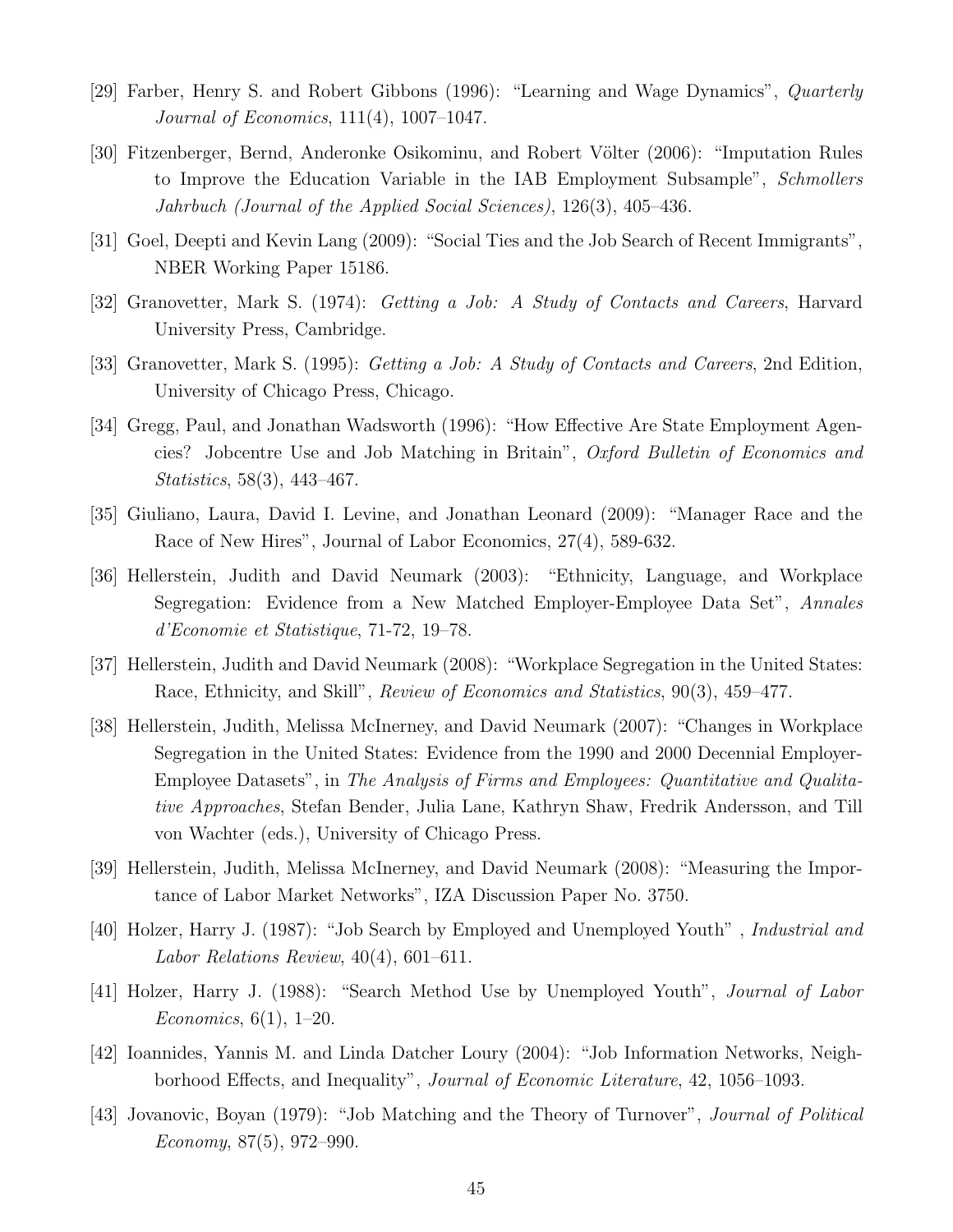- [44] Jovanovic, Boyan (1984): "Matching, Turnover, and Unemployment", Journal of Political Economy,  $92(1)$ ,  $108-122$ .
- [45] Kramarz, Francis and Oskar Nordström Skans (2007): "With a Little Help from My ... Parents? Family Networks and Youth Labor Market Entry", CREST, mimeo.
- [46] Kugler, Adriana (2003): "Employee Referrals and Efficiency Wages", Labour Economics, 10(5), 531–556.
- [47] Marmaros, David and Bruce Sacerdote (2002): "Peer and Social Networks in Job Search", European Economic Review, 46(4-5), 870–879.
- [48] Mas, Alexandre and Enrico Moretti (2009): "Peers at Work" , American Economic Review, forthcoming.
- [49] Montgomery, James D. (1991): "Social Networks and Labor-Market Outcomes: Toward an Economic Analysis", American Economic Review, 81(5), 1407–18.
- [50] Mortensen, Dale and Éva Nagypál (2007): "More on Unemployment and Vacancy Fluctuations", Review of Economic Dynamics, 10(3), 327–347.
- [51] Nagypál, Éva (2007): "Learning by Doing vs. Learning About Match Quality: Can We Tell Them Apart?", Review of Economic Studies, 74(2), 537-566.
- [52] Musterd, Sako (2005): "Social and Ethnic Segregation in Europe: Levels, Causes, and Effects", Journal of Urban Affairs,  $27(3)$ ,  $331-348$ .
- [53] Oyer, Paul and Scott Schaefer (2009): "The Personnel-Economic Geography of US Law Firms and Law Schools", Stanford Graduate School of Business, mimeo.
- [54] Patel, Krishna and Francis Vella (2007): "Immigrant Networks and Their Implications for Occupational Choice and Wages", IZA Discussion Paper No. 3217.
- [55] Pellizzari, Michele (2004): "Do Friends and Relatives Really Help in Getting a Good Job?", CEP Discussion Paper No. 0623.
- [56] Pinkston, Joshua (2008): "How Much Do Employers Learn from Referrals?", Bureau of Labor Statistics, mimeo.
- [57] Semyonov, Moshe and Anya Glikman (2009): "Ethnic Residential Segregation, Social Contacts, and Anti-Minority Attitudes in European Societies", European Sociological Review, 25(6), 693–708.
- [58] Simon, Curtis J. and John T. Warner (1992): "Matchmaker, Matchmaker: The Effect of Old Boy Networks on Job Match Quality, Earnings, and Tenure", Journal of Labor Economics, 10(3), 306–330.
- [59] Schmutte, Ian M. (2009): "Job Referral Networks and the Determination of Earnings in Local Labor Markets", Job Market Paper, Cornell University.
- [60] Shimer, Robert (2007): "Mismatch", American Economic Review, 97(4), 1074–1101.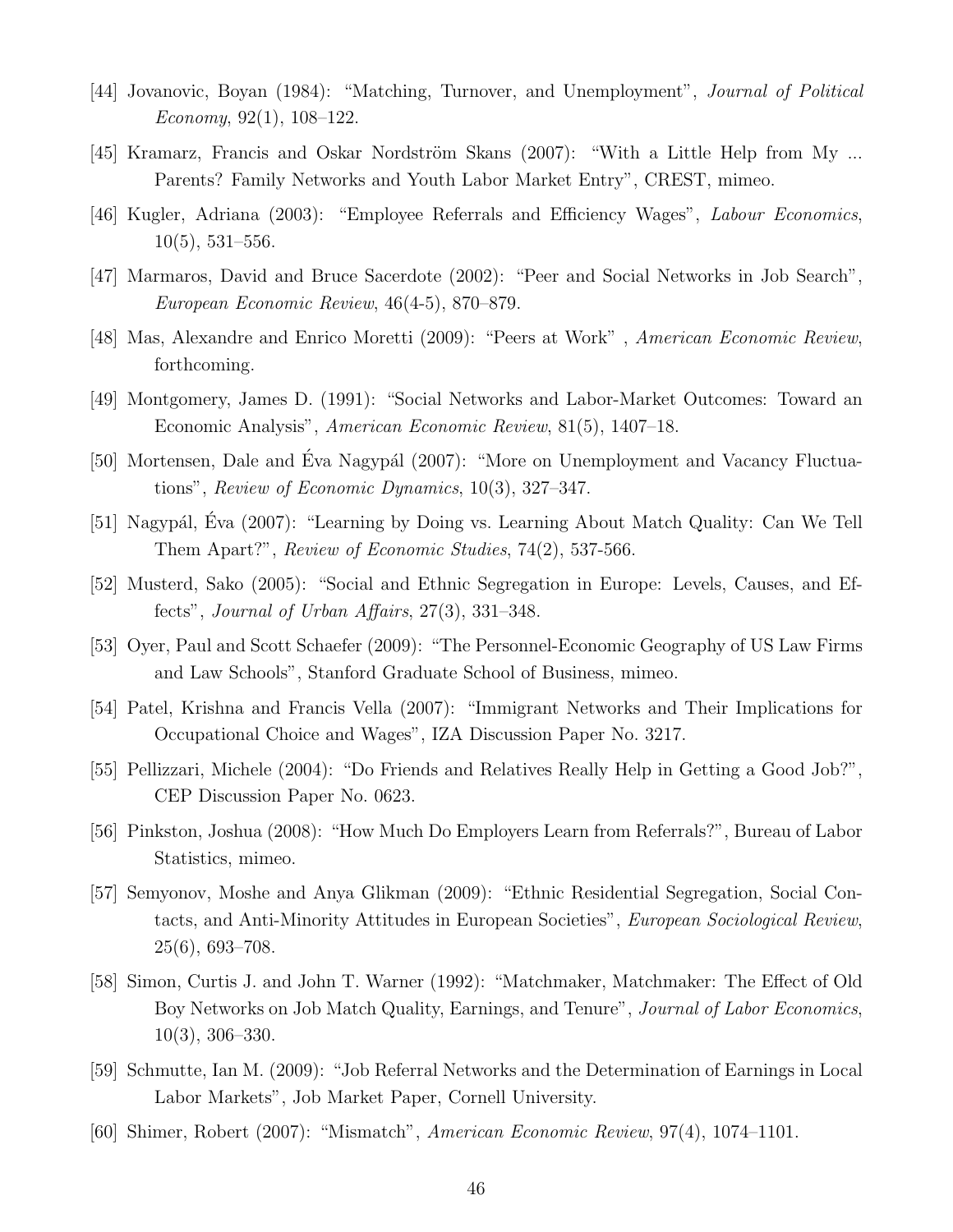- [61] Topa, Giorgio (2001): "Social Interactions, Local Spillovers and Unemployment", Review of Economic Studies, 68(2), 261–295.
- [62] Wahba, Jackline, and Yves Zenou (2005): "Density, Social Networks and Job Search Methods: Theory and Application to Egypt", Journal of Development Economics, 78(2), 443–473.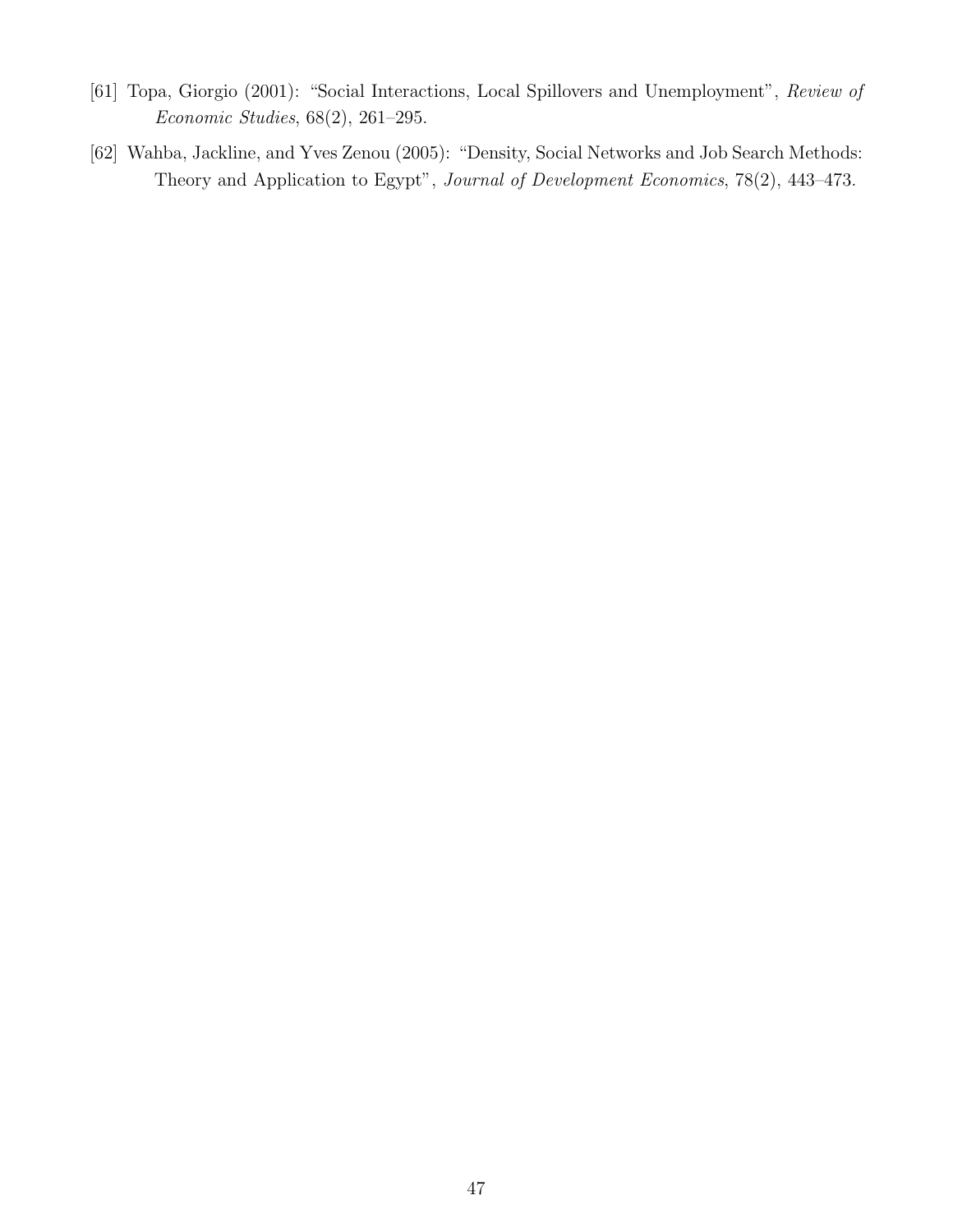#### **Table 1: Descriptive Statistics**

|                               | (1)     | (2)               | (3)                 | (4)   | (5)                        | (6)     | (7)         |
|-------------------------------|---------|-------------------|---------------------|-------|----------------------------|---------|-------------|
|                               |         | Share of          | Share of            |       | <b>Share Educational</b>   |         | Years since |
|                               |         | Workforce, Munich | Population, Germany |       | Attainment in 2000, Munich |         | in Germany  |
|                               | 1990    | 2000              | 2000                | Low   | Medium                     | High    | 2000        |
| <b>Germans</b>                | 86.6%   | 84.4%             | 91.1%               | 13.0% | 66.9%                      | 20.2%   |             |
| <b>Ethnic Minorities</b>      | 13.4%   | 15.6%             | 8.9%                | 41.2% | 49.9%                      | 8.9%    | 17.7        |
| <b>Ethnic Minorities only</b> |         |                   |                     |       |                            |         |             |
| Former Yugoslavia             | 27.6%   | 25.3%             | 15.2%               | 42.5% | 55.7%                      | 1.8%    | 19.0        |
| Turkey                        | 20.3%   | 17.2%             | 27.4%               | 56.4% | 41.6%                      | 2.0%    | 19.8        |
| Austria                       | 15.9%   | 11.1%             | 2.6%                | 14.0% | 70.4%                      | 15.7%   | 23.5        |
| Italy                         | 8.0%    | 7.6%              | 8.5%                | 42.8% | 50.9%                      | $6.3\%$ | 22.9        |
| Greece                        | 6.6%    | 5.8%              | 5.0%                | 60.7% | 35.0%                      | $4.3\%$ | 22.2        |
| Poland                        | $1.5\%$ | 2.1%              | 4.1%                | 35.6% | 54.2%                      | 10.2%   | 10.2        |
| Former Soviet Union           | 0.1%    | 1.2%              | 3.8%                | 36.5% | 40.4%                      | 23.1%   | 5.1         |
| Other Western Europe          | 6.9%    | 8.1%              | 10.3%               | 27.4% | 43.4%                      | 29.2%   | 20.1        |
| Central and Eastern Europe    | 4.4%    | 6.4%              | 3.4%                | 30.4% | 58.0%                      | 11.7%   | 12.0        |
| Asia                          | 3.5%    | $6.8\%$           | 11.5%               | 53.9% | 34.9%                      | 11.2%   | 10.5        |
| North America                 | 2.0%    | 1.6%              | 1.7%                | 22.7% | 41.7%                      | 35.6%   | 16.4        |
| Africa                        | 1.3%    | $3.4\%$           | 4.1%                | 58.4% | 35.1%                      | $6.6\%$ | 11.6        |
| Central and South America     | 0.6%    | 1.1%              | $1.2\%$             | 40.1% | 41.5%                      | 18.4%   | 10.6        |
| Others                        | $1.5\%$ | 2.2%              | $1.2\%$             | 29.7% | 59.3%                      | 11.0%   | 12.9        |

*Note* : The first two columns show the share of ethnic minorities in our sample (Munich) in 1990 and 2000. For comparison, the third column displays the share of ethnic minorities in the overall population, obtained from the German Statistical Office. Columns (3) to (4) report the share of low-, medium-, and high-skilled workers in our sample. Low-skilled workers are workers who enter the labor market without post-secondary education. Medium-skilled workers are workers who completed an apprenticeship. High-skilled workers are workers with a college or university degree. The last column reports the average number of years ethnic minorities between 16 and 64 (including those born in Germany) have spent in Germany, obtained from the German Microcensus.

*Sources*: Columns (1), (2), and (4) to (6): Social Security Data, Munich, 1990 and 2000. Column (3): Statistical Office. Column (7): German Microcensus.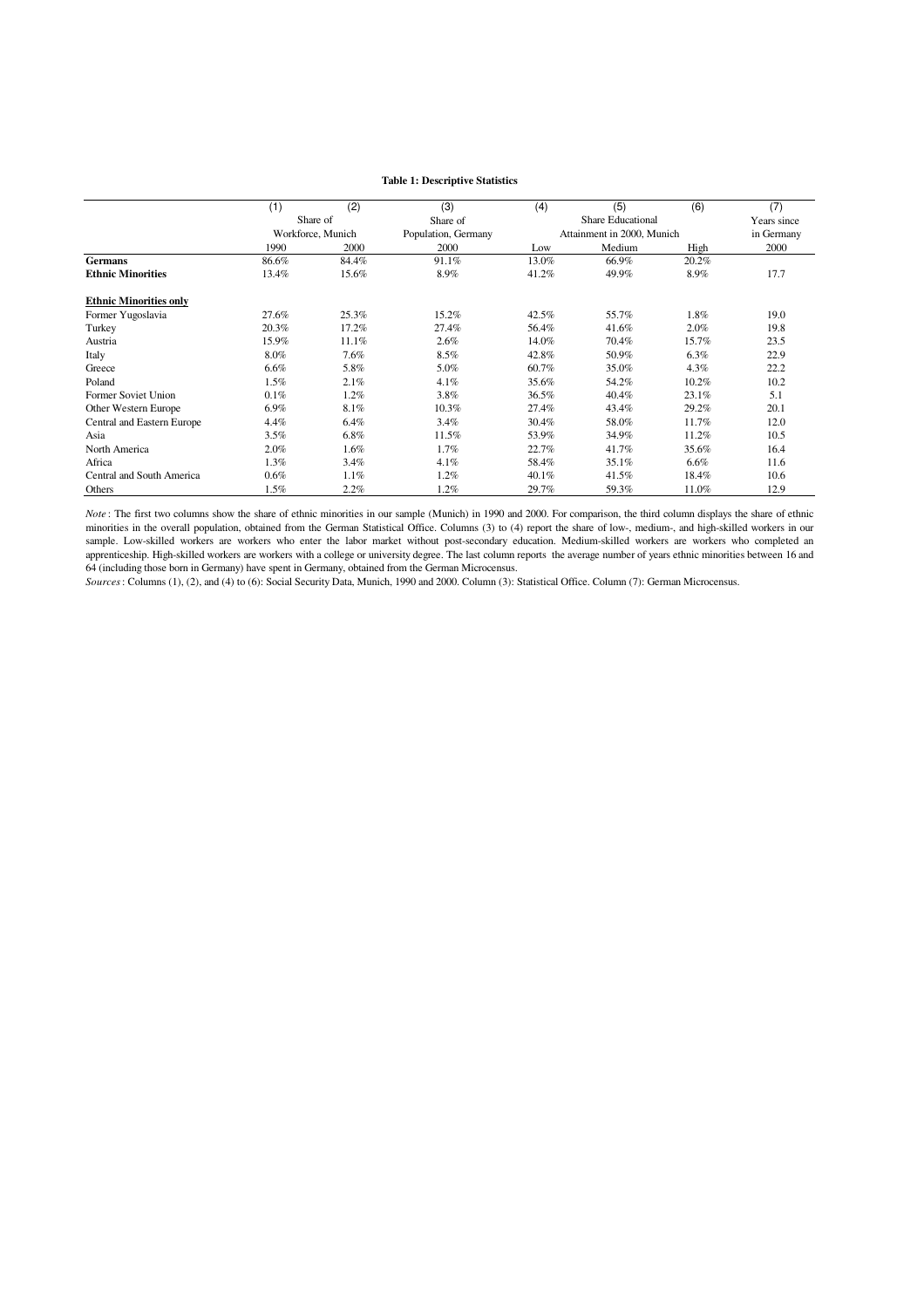|                                     | (1)                   | (2)                   | (3)          |
|-------------------------------------|-----------------------|-----------------------|--------------|
| <b>Panel A: All Workers</b>         |                       |                       |              |
| own share, T-1                      | 0.568                 | 0.498                 | 0.316        |
|                                     | $(0.016)$ **          | $(0.015)$ **          | $(0.043)$ ** |
| Firms                               | 95,158                | 95,158                | 64,238       |
| Observations                        | 2,116,675             | 2,116,675             | 1,445,755    |
| Year x Minority FE                  | yes                   | yes                   | yes          |
| <b>Additional Control Variables</b> | no                    | yes                   | yes          |
| Firm x Minority FE (Arellano Bond)  | no                    | no                    | yes          |
| <b>Panel B: Education</b>           | Low-skilled           | Medium-skilled        | High-skilled |
| own share, T-1                      | 0.644                 | 0.419                 | 0.103        |
|                                     | $(0.024)$ **          | $(0.017)$ **          | $(0.018)$ ** |
| Firms                               | 59,449                | 85,850                | 28,785       |
| Observations                        | 967,415               | 1,695,295             | 421,040      |
| Panel C: Age                        | Age $\leq$ 30         | Age $>30$             |              |
| own share, T-1                      | 0.516<br>$(0.018)$ ** | 0.490<br>$(0.019)$ ** |              |
| Firms                               | 78,136                | 80,337                |              |
| Observations                        | 1,549,110             | 1,411,500             |              |

#### **Table 2: The Share of Workers from the Same Ethnic Group and the Probability of Getting Hired (5 Largest Minority Groups)**

*Note:* The table reports the results from regressing the minority-specific shares of new hires for the 5 largest minority groups (Yugoslavs, Turks, Austrians, Italians, and Greeks) on the corresponding shares of minority workers in the firm in the previous year. In Panel A, column (1) includes only minority/year fixed effects. Column (2) includes the shares of new hires with low and medium education, the share of new hires that are women, the lagged shares of workers with low and medium education in the firm, and the lagged share of women in the firm. All of these controls are interacted with minority group dummies. In addition, the regression includes the minority share in the local municipality (222 municipalities), the minority share in the industry of the firm (12 industries), and the predicted minority share based on the occupational composition of the firm (88 occupations). Column (3) adds firm/minority fixed effects and is estimated in first differences, using the two period lagged minority group share to instrument the lagged change in the minority group share (Arellano Bond).

Regressions in Panel B and C use the minority-specific shares among new hires of the specified education level or age as the dependent variable, and include the same set of covariates as in column (2) in Panel A.

*Source* : Social Security Data, Munich, 1990-2001. Standard errors are clustered at the firm level. Observations are weighted by the number of hires per year. Coefficients with \* are statistically significant at the 5 percent level, those with \*\* at the 1 percent level.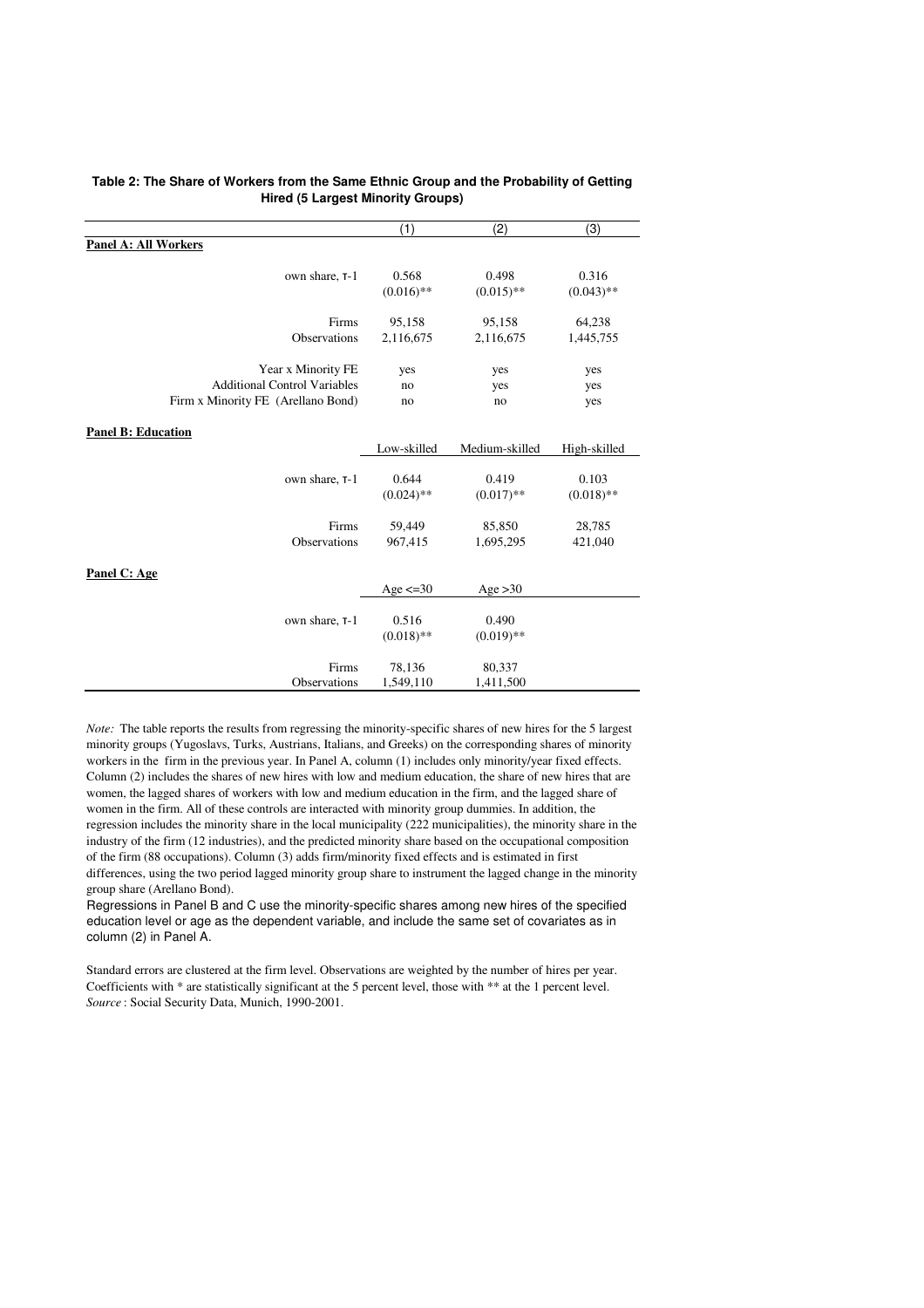**Table 3: The Share of Workers from the Same Ethnic Group and the Probability of Getting Hired, Multinomial Logit** 

|                                      | Greece       | Italy        | Yugoslavia   | Austria      | Turkey       |
|--------------------------------------|--------------|--------------|--------------|--------------|--------------|
| Minority Share Greece, $\tau$ -1     | 0.639        | $-0.014$     | $-0.418$     | $-0.348$     | 0.142        |
|                                      | $(0.029)$ ** | (0.031)      | $(0.074)$ ** | $(0.043)$ ** | $(0.069)*$   |
| Minority Share Italy, $\tau$ -1      | 0.001        | 0.679        | $-0.221$     | $-0.215$     | $-0.245$     |
|                                      | (0.018)      | $(0.018)$ ** | $(0.039)$ ** | $(0.021)$ ** | $(0.042)$ ** |
| Minority Share Yugoslavia, $\tau$ -1 | $-0.061$     | $-0.179$     | 0.770        | $-0.209$     | $-0.322$     |
|                                      | $(0.011)$ ** | $(0.013)$ ** | $(0.021)$ ** | $(0.011)$ ** | $(0.026)$ ** |
| Minority Share Austria, $\tau$ -1    | $-0.079$     | $-0.008$     | $-0.003$     | 0.355        | $-0.264$     |
|                                      | $(0.025)$ ** | (0.023)      | (0.042)      | $(0.021)$ ** | $(0.041)$ ** |
| Minority Share Turkey, $\tau$ -1     | 0.027        | $-0.199$     | $-0.441$     | $-0.308$     | 0.922        |
|                                      | (0.019)      | $(0.023)$ ** | $(0.059)$ ** | $(0.023)$ ** | $(0.066)$ ** |
| <b>Observations</b>                  |              |              | 292,837      |              |              |

*Note:* Estimates reported are marginal effects from a multinomial logit model, evaluated at variable means. Control variables included, besides the shares of the five main minority groups in the previous period, are the education level and gender of the new hire, year fixed effects, the lagged shares of workers with low and medium education in the firm, the lagged share of women in the firm, 10 district fixed effects, 12 industry fixed effects and 88 occupation fixed effects. Standard errors are clustered at the firm level.

*Source* : Social Security Data, Munich, 1990-2001. Coefficients with \* are statistically significant at the 5 percent level, those with \*\* at the 1 percent level.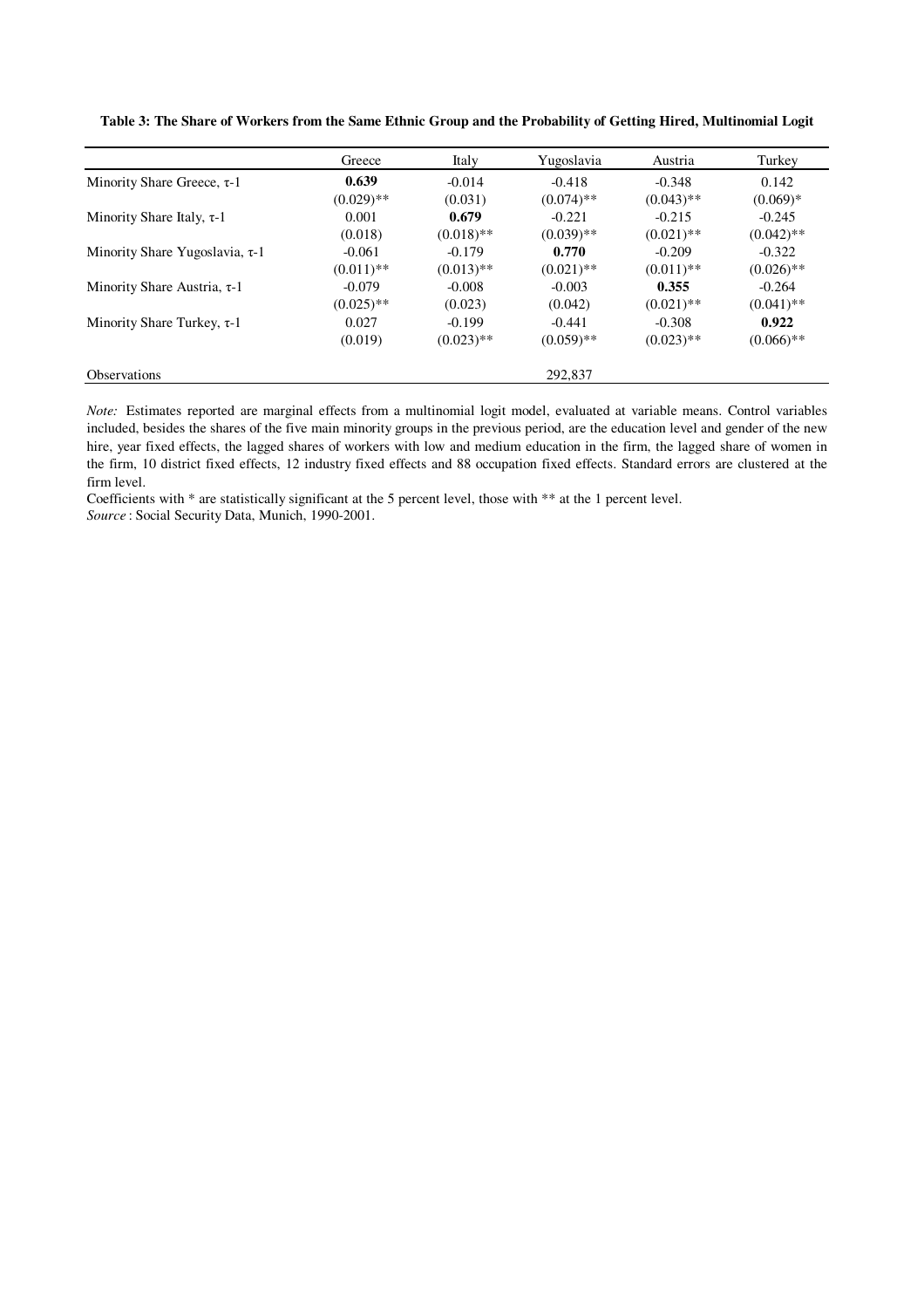|                                     |                                                    | (1)          | (2)          | (3)                 | (4)               | (5)              |
|-------------------------------------|----------------------------------------------------|--------------|--------------|---------------------|-------------------|------------------|
|                                     |                                                    | OLS,         | OLS.         | <b>Fixed Worker</b> | <b>Fixed Firm</b> | Fixed Worker and |
|                                     |                                                    | No Controls  | Controls     | Effects             | Effects           | Firm Effects     |
| <b>Panel A: Average Effects</b>     |                                                    |              |              |                     |                   |                  |
|                                     |                                                    |              |              |                     |                   |                  |
| <b>Wages</b>                        |                                                    |              |              |                     |                   |                  |
|                                     | own share, T-1                                     | $-0.190$     | $-0.068$     | $-0.030$            | 0.049             | 0.042            |
| Turnover                            |                                                    | $(0.005)$ ** | $(0.004)$ ** | $(0.006)$ **        | $(0.010)$ **      | $(0.006)$ **     |
|                                     | own share, $\tau$ -1                               | 0.122        | 0.010        | 0.039               | $-0.060$          | $-0.023$         |
|                                     |                                                    | $(0.003)$ ** | $(0.003)$ ** | $(0.009)$ **        | $(0.006)$ **      | (0.014)          |
| <b>Panel B: Tenure Interactions</b> |                                                    |              |              |                     |                   |                  |
|                                     |                                                    |              |              |                     |                   |                  |
| Wages                               |                                                    |              |              |                     |                   |                  |
|                                     | own share, $\tau$ -1                               | $-0.187$     | $-0.065$     | $-0.012$            | 0.106             | 0.070            |
|                                     |                                                    | $(0.005)$ ** | $(0.004)$ ** | $(0.006)$ **        | $(0.010)$ **      | $(0.005)$ **     |
|                                     | own share, $\tau$ -1 X tenure                      | 0.001        | $-0.001$     | $-0.015$            | $-0.020$          | $-0.021$         |
| Turnover                            |                                                    | (0.001)      | (0.001)      | $(0.001)$ **        | $(0.002)$ **      | $(0.001)$ **     |
|                                     | own share, $\tau$ -1                               | 0.142        | 0.043        | 0.023               | $-0.060$          | $-0.041$         |
|                                     |                                                    | $(0.004)$ ** | $(0.004)$ ** | $(0.009)$ **        | $(0.009)$ **      | $(0.012)$ **     |
|                                     | own share, $\tau$ -1 X tenure                      | $-0.010$     | $-0.012$     | 0.020               | $-0.001$          | 0.019            |
|                                     |                                                    | $(0.001)$ ** | $(0.001)$ ** | $(0.002)$ **        | (0.002)           | $(0.001)$ **     |
|                                     | <b>Panel C: First Year versus Subsequent Years</b> |              |              |                     |                   |                  |
|                                     |                                                    |              |              |                     |                   |                  |
| Wages                               |                                                    |              |              |                     |                   |                  |
|                                     | own share, $\tau$ -1, first year                   | $-0.195$     | $-0.073$     | $-0.018$            | 0.101             | 0.068            |
|                                     |                                                    | $(0.004)$ ** | $(0.003)$ ** | $(0.007)$ **        | $(0.009)$ **      | $(0.006)$ **     |
|                                     | own share, $\tau$ -1, subsequent years             | $-0.163$     | $-0.064$     | $-0.046$            | 0.019             | 0.010            |
| Turnover                            |                                                    | $(0.006)$ ** | $(0.004)$ ** | $(0.007)$ **        | (0.011)           | $(0.005)*$       |
|                                     | own share, $\tau$ -1, first year                   | 0.149        | 0.057        | 0.017               | $-0.062$          | $-0.064$         |
|                                     |                                                    | $(0.005)$ ** | $(0.005)$ ** | $(0.009)*$          | $(0.010)$ **      | $(0.013)$ **     |
|                                     | own share, $\tau$ -1, subsequent years             | 0.078        | $-0.020$     | 0.068               | $-0.059$          | 0.029            |
|                                     |                                                    | $(0.004)$ ** | $(0.003)$ ** | $(0.010)$ **        | $(0.007)$ **      | $(0.013)*$       |

#### **Table 4: The Impact of the Share of Workers from the Same Minority Group on Wages and Turnover**

*Note*: In Panel A, we report the overall impact of the share of workers from the own minority group in the firm one year before the worker was hired on wages and turnover of minority workers. In Panel B, we allow the impact of the own share to vary by tenure. In Panel C, we allow for a different impact of the share of own-type workers in a worker's first year at the firm and a worker's subsequent years at the firm. In Column (1), we control only for the worker's minority status and year fixed effects. In column (2), we add controls for firm and worker characteristics. The covariates are: 5 firm tenure categories (0 years,  $1-2$  years,  $3-4$  years,  $5-9$  years,  $\geq 10$  years), the log of the firm size, age, age squared, industry dummies, education dummies and a gender indicator. We then add fixed worker effects (column (3)), fixed firm effects (column (4)), and both fixed worker and firm effects (column (5)). Standard errors are clustered at the worker level in columns (1) to (4), and bootstrapped in column (5).

*Source* : Social Security Data, Munich, 1990-2001. Coefficients with \* are statistically significant at the 5 percent level, those with \*\* at the 1 percent level.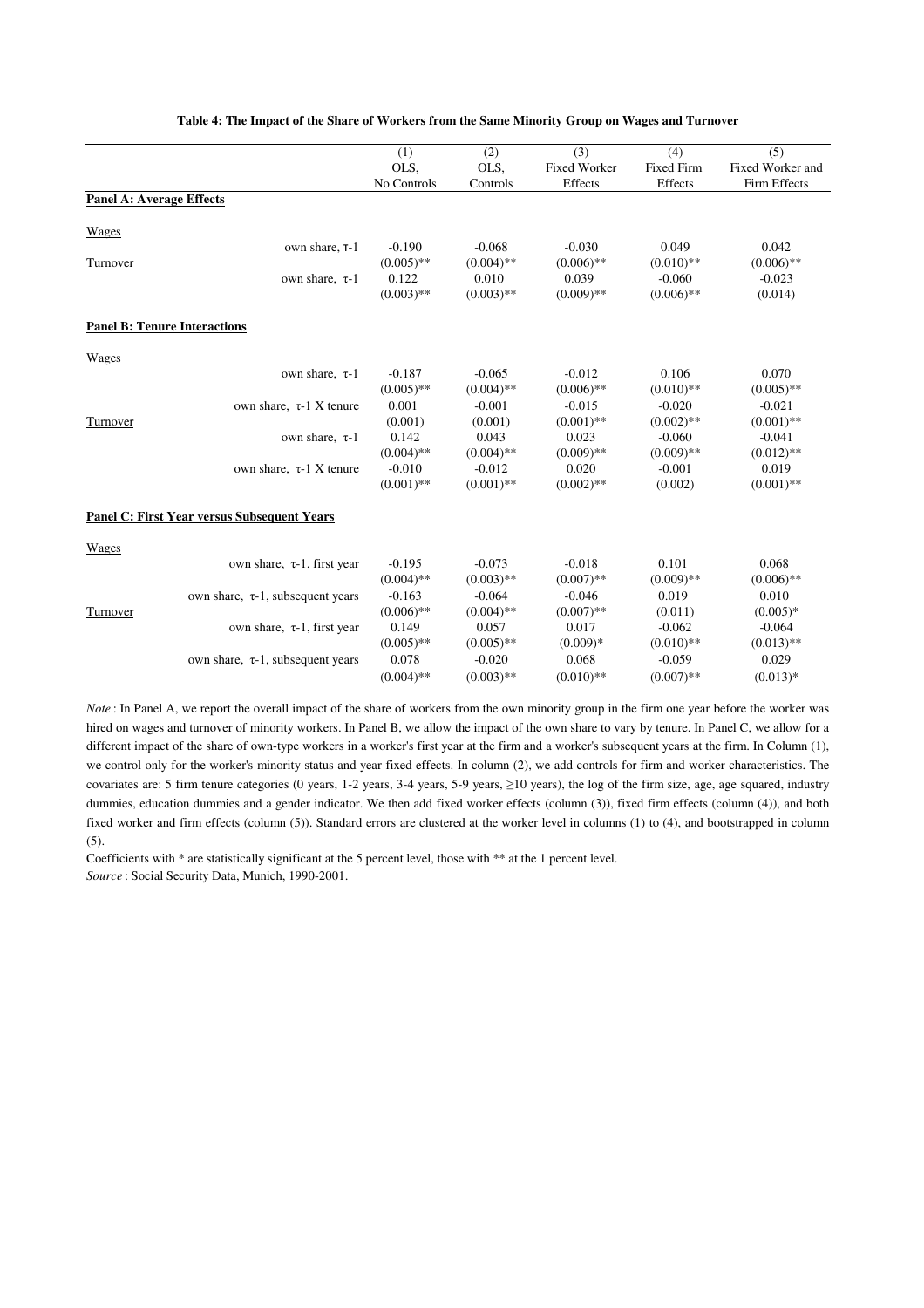#### **Table 5: The Impact of the Share of Workers from the Same Minority Group on Wages: Robustness Checks**

|                                                | $^{(1)}$     | (2)          | (3)           | (4)           | (5)          | (6)           | (7)           |
|------------------------------------------------|--------------|--------------|---------------|---------------|--------------|---------------|---------------|
|                                                |              | Fixed Firm-  |               | Plus Shares   | Minority     | Guest Workers | Squared       |
|                                                | Baseline     | Year Effects | 5 Main Groups | Ind. and Mun. | Workers Only | Only          | Specification |
| own share, $\tau$ -1, first year               | 0.068        | 0.096        | 0.073         | 0.059         | 0.049        | 0.054         | 0.144         |
|                                                | $(0.006)$ ** | $(0.010)$ ** | $(0.008)$ **  | $(0.007)$ **  | $(0.008)$ ** | $(0.008)$ **  | $(0.011)$ **  |
| own share squared, $\tau$ -1, first year       |              |              |               |               |              |               | $-0.119$      |
|                                                |              |              |               |               |              |               | $(0.017)$ **  |
| own share, $\tau$ -1, subsequent years         | 0.010        | 0.021        | 0.012         | 0.002         | $-0.017$     | $-0.017$      | 0.044         |
|                                                | $(0.005)*$   | $(0.009)$ ** | (0.007)       | (0.006)       | $(0.007)*$   | (0.009)       | $(0.010)$ **  |
| own share squared, $\tau$ -1, subsequent years |              |              |               |               |              |               | $-0.060$      |
|                                                |              |              |               |               |              |               | $(0.013)$ **  |

*Note:* The table presents several robustness checks on the impact of the share of workers from the same minority group one year before the worker was hired on wages of minority workers. The effect is allowed to vary between a worker's first year at the firm and a worker's subsequent years at the firm. For comparison, we first display our baseline results from Table 4, Panel C, column (5), in column (1). Column (2) allows for a fixed firm-year effect. Column (3) considers only the 5 main minority groups, and allows all control variables to vary for each of the 5 minority group. In column (4), we add the share of minority workers from the same group in the industry and municipality one year before the hire as additional controls. Like the corresponding share at the firm level, their effect is allowed to vary between a worker's first year and subsequent years at the firm. In column (5), we restrict the sample to minority workers, and thus allow the fixed firm effect to vary by minority status.

Coefficients with \* are statistically significant at the 5 percent level, those with \*\* at the 1 percent level. In column (6), we further restrict the sample to minority workers from guest worker countries (Turkey, Greece, Italy, Former Yugoslavia, Spain, and Portugal). Results in column (7) correspond to the baseline specification, but we add squared terms of the share variables. All regressions include worker and firm fixed effects.

*Source* : Social Security Data, Munich, 1990-2001.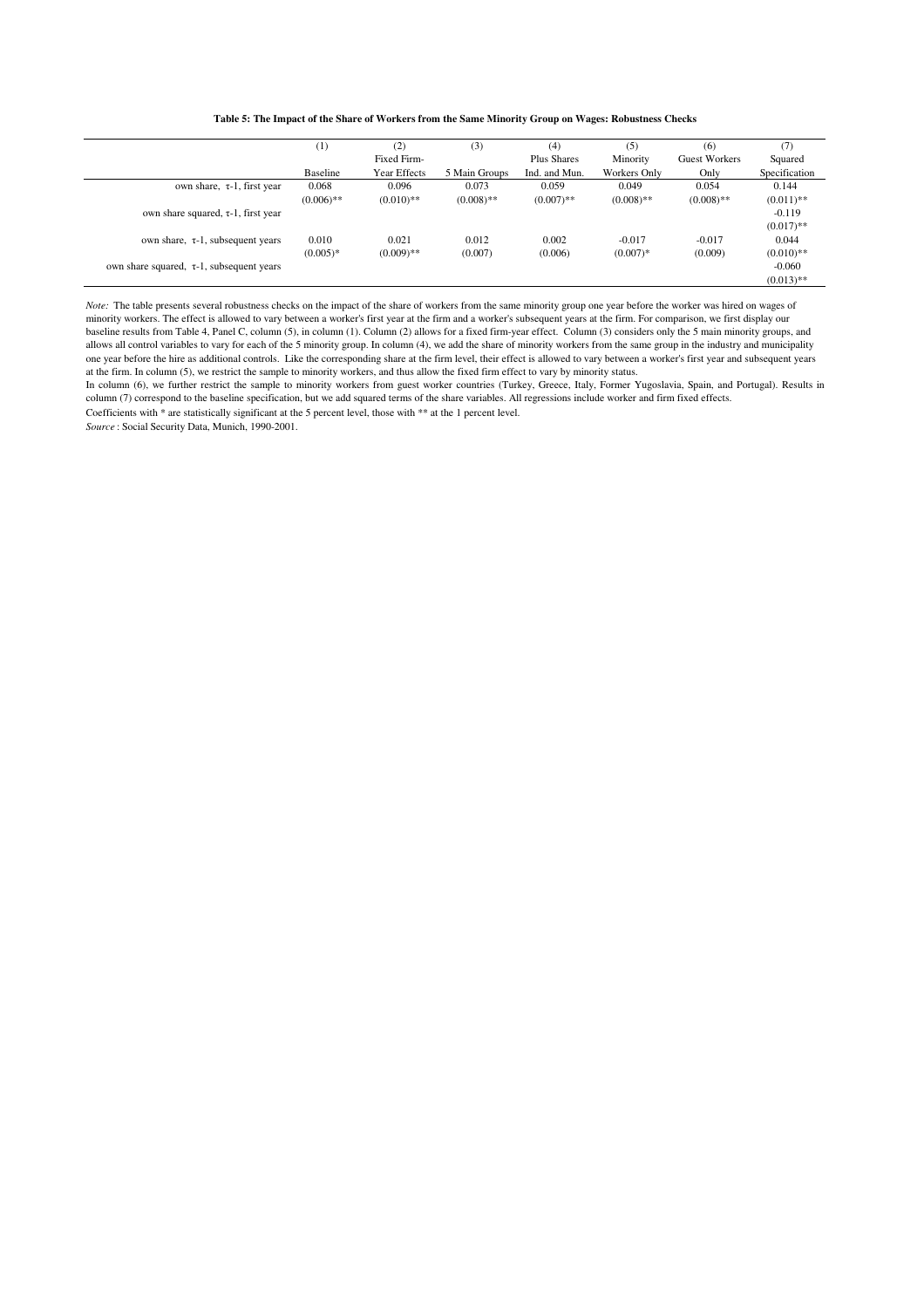#### **Table 6: The Impact of the Share of Workers from the Same Minority Group on Wages: Heterogeneity**

| Panel A: Age and Education                 |              |                           |              |                               |
|--------------------------------------------|--------------|---------------------------|--------------|-------------------------------|
|                                            |              | Age                       |              | Education                     |
|                                            | $\leq 30$    | >30                       | Low-skilled  | Medium-skilled                |
| own share, $\tau$ -1, first year           | 0.134        | 0.002                     | 0.101        | 0.009                         |
|                                            | $(0.010)$ ** | (0.007)                   | $(0.008)$ ** | (0.008)                       |
| own share, $\tau$ -1, subsequent years     | 0.055        | $-0.034$                  | 0.035        | $-0.040$                      |
|                                            | $(0.014)$ ** | $(0.007)$ **              | $(0.009)$ ** | $(0.008)$ **                  |
| <b>Panel B: Quality of Workers</b>         |              |                           |              |                               |
|                                            |              | <b>Fixed Firm Effects</b> |              | Fixed Firm and Worker Effects |
|                                            | Coeff        | StdE                      | Coeff        | StdE                          |
| own share, $\tau$ -1, first year           | 0.115        | $(0.008)$ **              | 0.069        | $(0.005)$ **                  |
| own share, $\tau$ -1 X quality, first year | 0.028        | $(0.007)$ **              | 0.003        | (0.004)                       |
| own share, $\tau$ -1, subsequent years     | 0.030        | $(0.011)$ **              | 0.011        | $(0.006)$ **                  |

*Note*: The table investigates whether the benefits of referrals are heterogeneous. In Panel A, we report results separately by age and by education. In Panel B, we allow the impact of the share of workers from the own minority group one year before the worker was hired to vary with the quality of these workers, measured by the average years of education. The coefficients on the share variables refer to the case when workers in the firm are of average quality of minority workers. Specifications correspond to our baseline specification in Table 4, Panel C, column 5, and control for both firm and worker fixed effects.

own share, τ-1 X quality, subsequent years 0.022 (0.007)\*\* 0.003 (0.003)

Coefficients with \* are statistically significant at the 5 percent level, those with \*\* at the 1 percent level.

*Source* : Social Security Data, Munich, 1990-2001.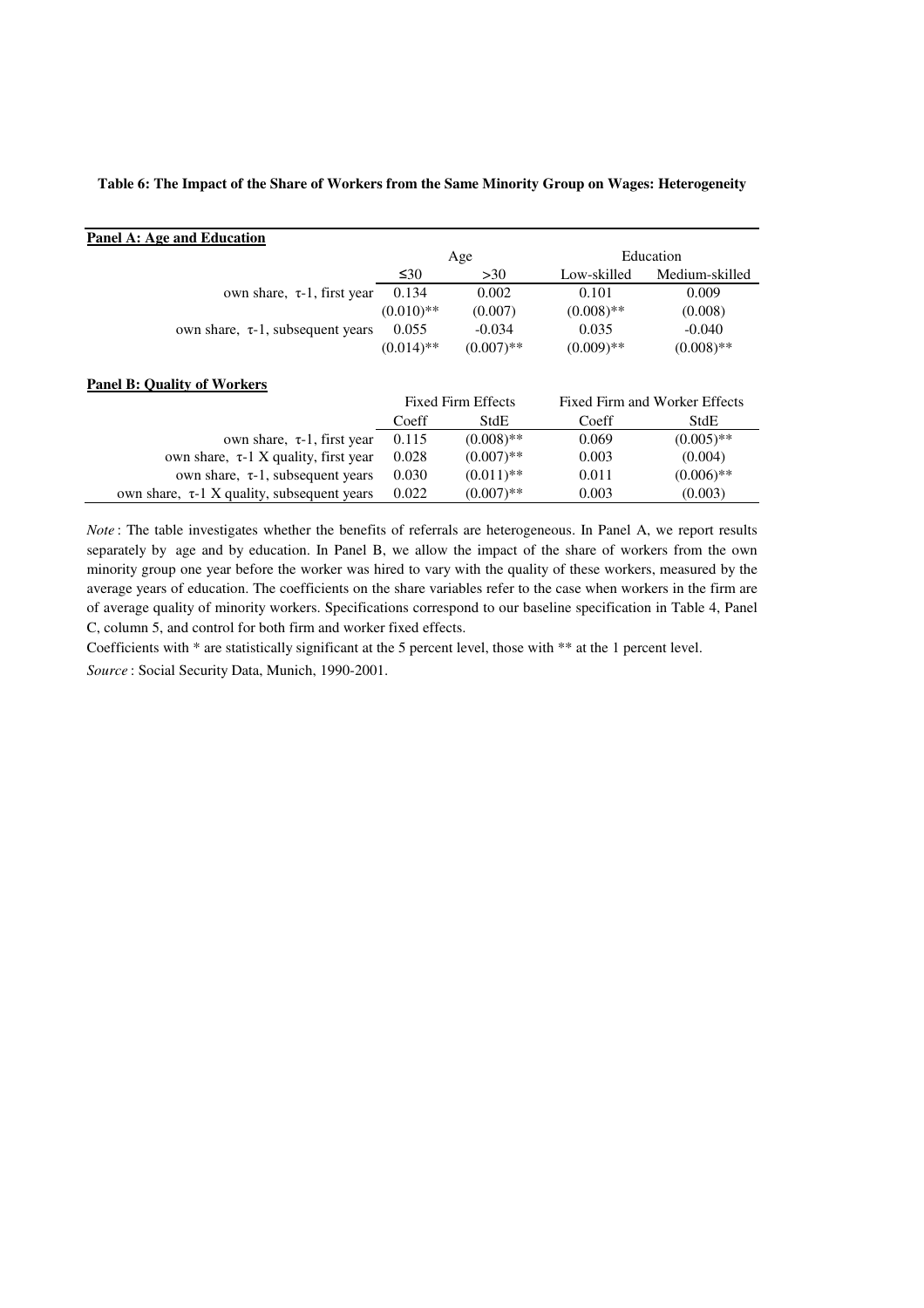|          | Fixed Firm and Worker Effects |
|----------|-------------------------------|
| Coeff    | StdE                          |
|          |                               |
| 0.069    | $(0.005)$ **                  |
| 0.013    | $(0.006)*$                    |
|          |                               |
| 0.049    | $(0.025)*$                    |
| $-0.025$ | (0.023)                       |
|          |                               |
|          |                               |
|          | Fixed Firm and Worker Effects |
| Coeff    | StdE                          |
|          |                               |
| 0.069    | $(0.008)$ **                  |
| 0.015    | (0.010)                       |
|          |                               |
| 0.003    | (0.009)                       |
| $-0.005$ | (0.010)                       |
|          |                               |

### **Table 7: Alternative Explanations: Productivity Spillover Effects and Statistical Discrimination**

*Note*: The table investigates alternative explanations for our findings. To test for productivity spillover effects, we display results separately for Austrians (who speak the same language as and are culturally very similar to Germans) and other non-minorities in Panel A. To test for statistical discrimination, we include the share of workers from the own minority group in the firm two years before the worker was hired as an additional regressor in Panel B. Specifications correspond to our baseline specification in Table 4, Panel C, column 5, and control for both firm and worker fixed effects.

Coefficients with \* are statistically significant at the 5 percent level, those with \*\* at the 1 percent level.

*Source* : Social Security Data, Munich, 1990-2001.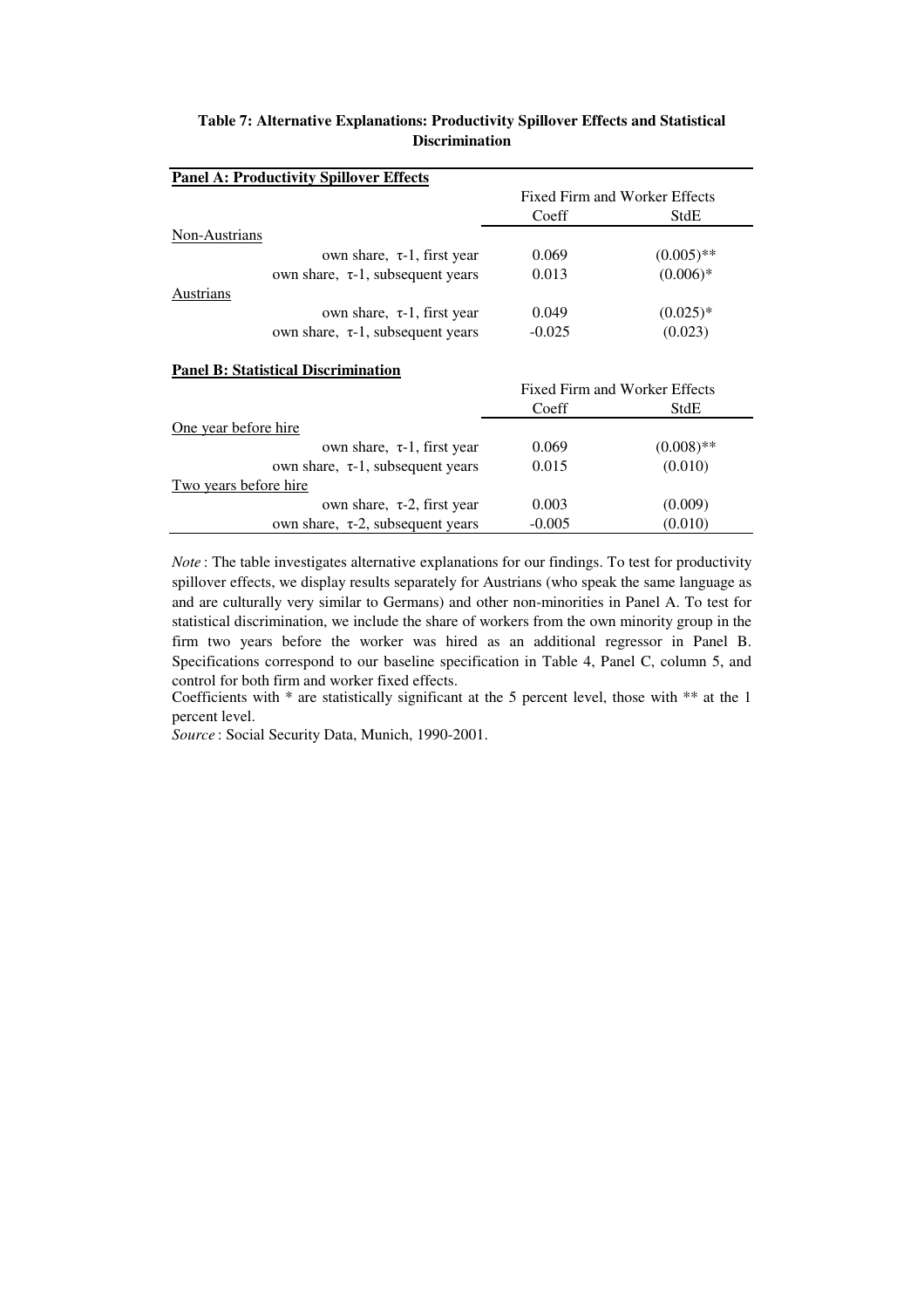|                     | Munich       | Frankfurt    | Cologne      | Hamburg      |
|---------------------|--------------|--------------|--------------|--------------|
| own share, $T-1$    | 0.498        | 0.558        | 0.544        | 0.530        |
|                     | $(0.015)$ ** | $(0.007)$ ** | $(0.014)$ ** | $(0.008)$ ** |
|                     |              |              |              |              |
| Firms               | 95,158       | 87,527       | 107,354      | 97,047       |
| <b>Observations</b> | 2,116,675    | 1,927,640    | 2,388,585    | 2,212,040    |

**Table A.1: The Share of Workers from the Same Ethnic Group and the Probability of Getting Hired, Other Cities**

*Note:* The table reports the results from regressing the minority-specific shares of new hires for the 5 largest minority groups in each metropolitan area on the corresponding shares of minority workers in the firm in the previous year. Included controls are the shares of new hires with low and medium education, the share of new hires that are women, the lagged shares of workers with low and medium education in the firm and the lagged share of women in the firm. All of these controls are interacted with minority group dummies. In addition, the regression includes minority/year fixed effects, the minority share in the local community, the minority share in the industry of the firm, and the predicted minority share based on the occupational composition of the firm (compare Table 2, Panel A, column (2)). Standard errors are clustered at the firm level. Observations are weighted by the number of hires per year.

Coefficients with \* are statistically significant at the 5 percent level, those with \*\* at the 1 percent level.

*Source* : Social Security Data, Munich, Frankfurt, Cologne, and Hamburg, 1990-2001.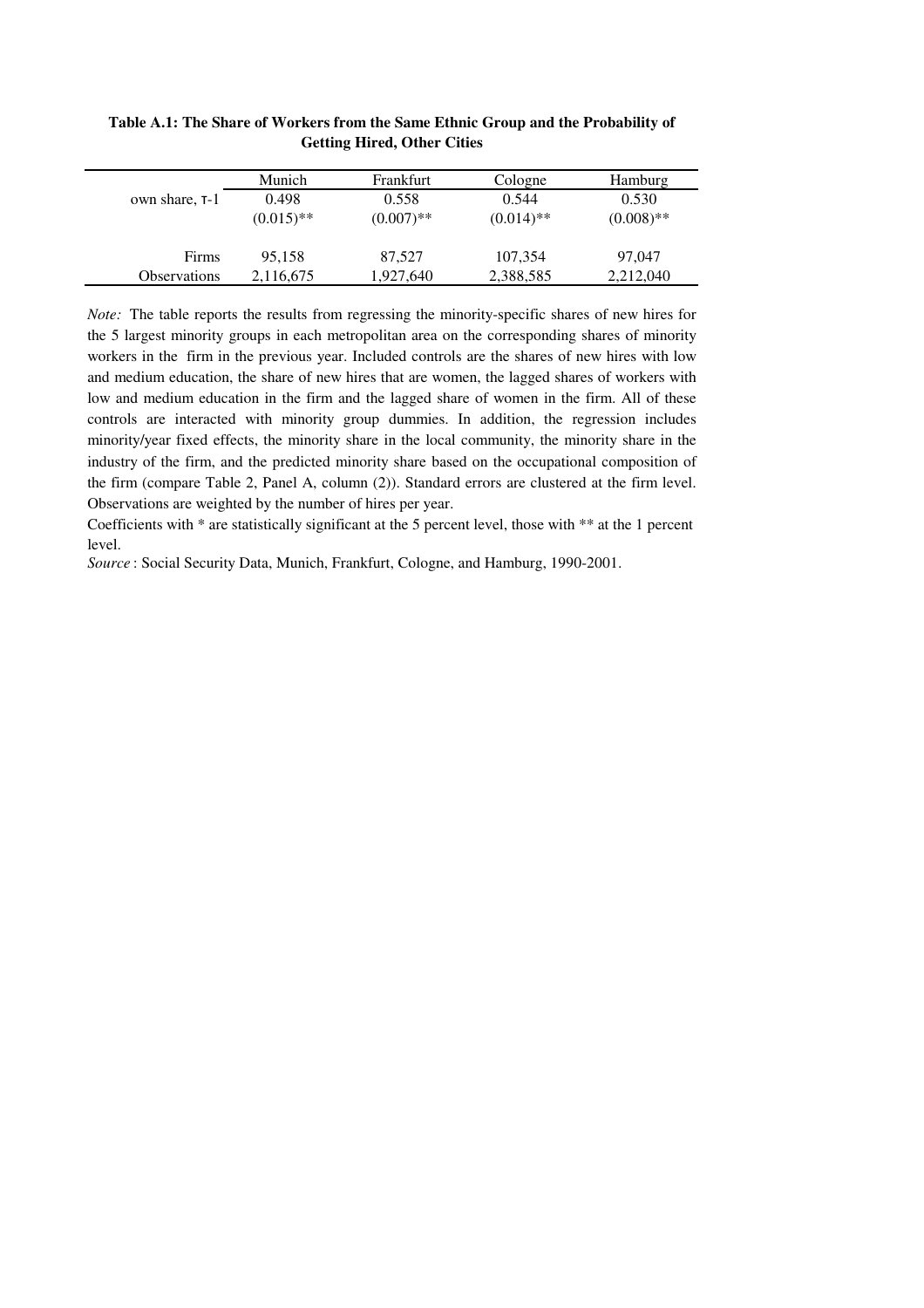|                                        | Munich       | Frankfurt    | Cologne      | Hamburg      |
|----------------------------------------|--------------|--------------|--------------|--------------|
| Wages                                  |              |              |              |              |
| own share, $\tau$ -1, first year       | 0.068        | 0.074        | 0.128        | 0.062        |
|                                        | $(0.006)$ ** | $(0.007)$ ** | $(0.010)$ ** | $(0.011)$ ** |
| own share, $\tau$ -1, subsequent years | 0.010        | $-0.001$     | 0.056        | 0.003        |
|                                        | $(0.005)*$   | (0.008)      | $(0.012)$ ** | (0.011)      |
| Turnover                               |              |              |              |              |
| own share, $\tau$ -1, first year       | $-0.064$     | $-0.129$     | $-0.055$     | $-0.127$     |
|                                        | $(0.013)$ ** | $(0.018)$ ** | $(0.021)$ ** | $(0.017)$ ** |
| own share, $\tau$ -1, subsequent years | 0.029        | 0.023        | 0.054        | 0.063        |
|                                        | $(0.013)*$   | (0.019)      | $(0.017)$ ** | $(0.019)$ ** |

**Table A.2: The Impact of the Share of Workers from the Same Minority Group on Wages and Turnover, Other Cities**

*Note:* The table reports the impact of the share of workers from the own minority group one year before the worker was hired on wages and turnover decisions of minority workers, for the four largest West German metropolitan areas. The effect is allowed to vary between a worker's first year at the firm and a worker's subsequent years at the firm. Regressions control for tenure, age and age squared, firm size, and year fixed effects, and include fixed worker and firm effects. See Table 4, Panel C, column (5).

Coefficients with \* are statistically significant at the 5 percent level, those with \*\* at the 1 percent level.

*Source* : Social Security Data, Munich, Frankfurt, Cologne and Hamburg, 1990-2001.